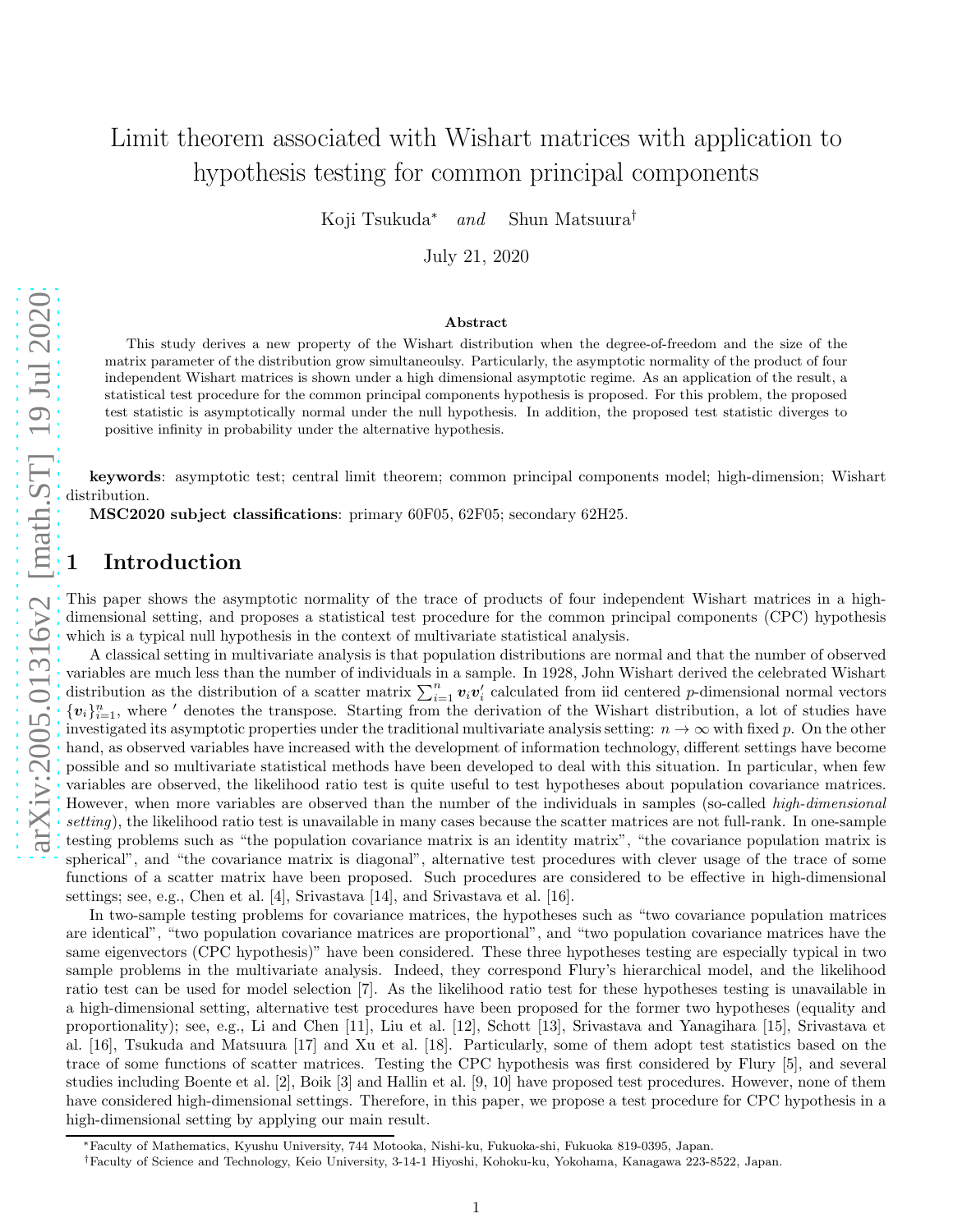This paper is organized as follows. In Section 2, we present the main result with the outline of its proof. An application of the limit theorem to testing CPC hypothesis is given in Section 3. Section 4 is devoted to prepare preliminary results which are used in the proof of the main result. Section 5 supplements the technically missing part in the former sections and concludes the proof of the main result.

## 2 Limit theorem

#### 2.1 Problem setting and assumption

Let  $n_a$ ,  $n_b$ ,  $n_c$ ,  $n_d$  and p be positive integers and  $\Sigma_a$ ,  $\Sigma_b$ ,  $\Sigma_c$  and  $\Sigma_d$  positive definite matrices. Consider four independent Wishart matrices

$$
T_a(n_a) \sim W_p(n_a, \Sigma_a), T_b(n_b) \sim W_p(n_b, \Sigma_b),
$$
  

$$
T_c(n_c) \sim W_p(n_c, \Sigma_c), T_d(n_d) \sim W_p(n_d, \Sigma_d),
$$

where  $T \sim W_p(n, \Sigma)$  denotes a random  $p \times p$  matrix T follows the p-dimensional Wishart distribution with its degreesof-freedom n and its matrix parameter  $\Sigma$ . We will study the asymptotic behavior of

$$
M = \frac{1}{r_p} \text{tr}\left(\mathbf{T}_a(n_a)\mathbf{T}_b(n_b)\mathbf{T}_c(n_c)\mathbf{T}_d(n_d)\right)
$$

under the following high-dimensional asymptotic regime

$$
n_a, n_b, n_c, n_d \approx p^{\delta}, \quad 0 < \delta < 1,\tag{2.1}
$$

where

 $r_p = r_{p,n_a,n_b,n_c,n_d} = p^2 \sqrt{n_a n_b n_c n_d}.$ 

To provide our limit theorem, we pose the following assumption.

**Assumption 1.** As  $p \to \infty$  with (2.1), it holds that

$$
\frac{\operatorname{tr}(\Sigma_{i}\Sigma_{j})}{p} \to \sigma_{ij} \in (0, \infty),
$$
\n
$$
\frac{\operatorname{tr}(\Sigma_{i}\Sigma_{j}\Sigma_{k})}{p} \to \sigma_{ijk} \in (-\infty, \infty),
$$
\n
$$
\vdots
$$
\n
$$
\frac{\operatorname{tr}(\Sigma_{i}\Sigma_{j}\Sigma_{k}\Sigma_{l}\Sigma_{i'}\Sigma_{j'}\Sigma_{k'}\Sigma_{l''}\Sigma_{j''}\Sigma_{k''}\Sigma_{l''}\Sigma_{i'''}\Sigma_{j'''}\Sigma_{k'''}\Sigma_{l'''}\Sigma_{k'''}\Sigma_{l'''})}{p}
$$
\n
$$
\to \sigma_{ijklijj'k'l'i'j''k'l''i''j''k''l''w''k''l'''} \in (-\infty, \infty)
$$

 $for i, j, k, l, i', j', k', l', i'', j'', k'', l'', i''', j''', k''', l''' = a, b, c, d.$ 

Obviously, it holds that

$$
\mathcal{E}[M] = \frac{n_a n_b n_c n_d}{r_p} \text{tr} \left( \mathbf{\Sigma}_a \mathbf{\Sigma}_b \mathbf{\Sigma}_c \mathbf{\Sigma}_d \right).
$$

Moreover, the following proposition provides the limit of variance of M under our asymptotic regime.

Proposition 2.1. Under Assumption 1, it holds that

$$
V[M] \to \sigma_{ab} \sigma_{ad} \sigma_{bc} \sigma_{cd}
$$

as  $p \to \infty$  with (2.1).

Proof. See Section 5.

To close this subsection, let us define four independent iid p-dimensional random sequences  $\{x_i\}_{i=1}^{n_a}, \{y_i\}_{i=1}^{n_b}, \{z_i\}_{i=1}^{n_c}$ and  $\{w_i\}_{i=1}^{n_d}$  which satisfy

$$
\boldsymbol{T}_a(n_a) = \sum_{i=1}^{n_a} \boldsymbol{x}_i \boldsymbol{x}_i', \ \boldsymbol{T}_b(n_b) = \sum_{i=1}^{n_b} \boldsymbol{y}_i \boldsymbol{y}_i', \ \boldsymbol{T}_c(n_c) = \sum_{i=1}^{n_c} \boldsymbol{z}_i \boldsymbol{z}_i', \ \boldsymbol{T}_d(n_d) = \sum_{i=1}^{n_d} \boldsymbol{w}_i \boldsymbol{w}_i'
$$

where

$$
\boldsymbol{x}_i \sim N_p(\boldsymbol{0}_p, \boldsymbol{\Sigma}_a) \ (i=1,\ldots,n_a), \ \boldsymbol{y}_i \sim N_p(\boldsymbol{0}_p, \boldsymbol{\Sigma}_b) \ (i=1,\ldots,n_b),
$$

□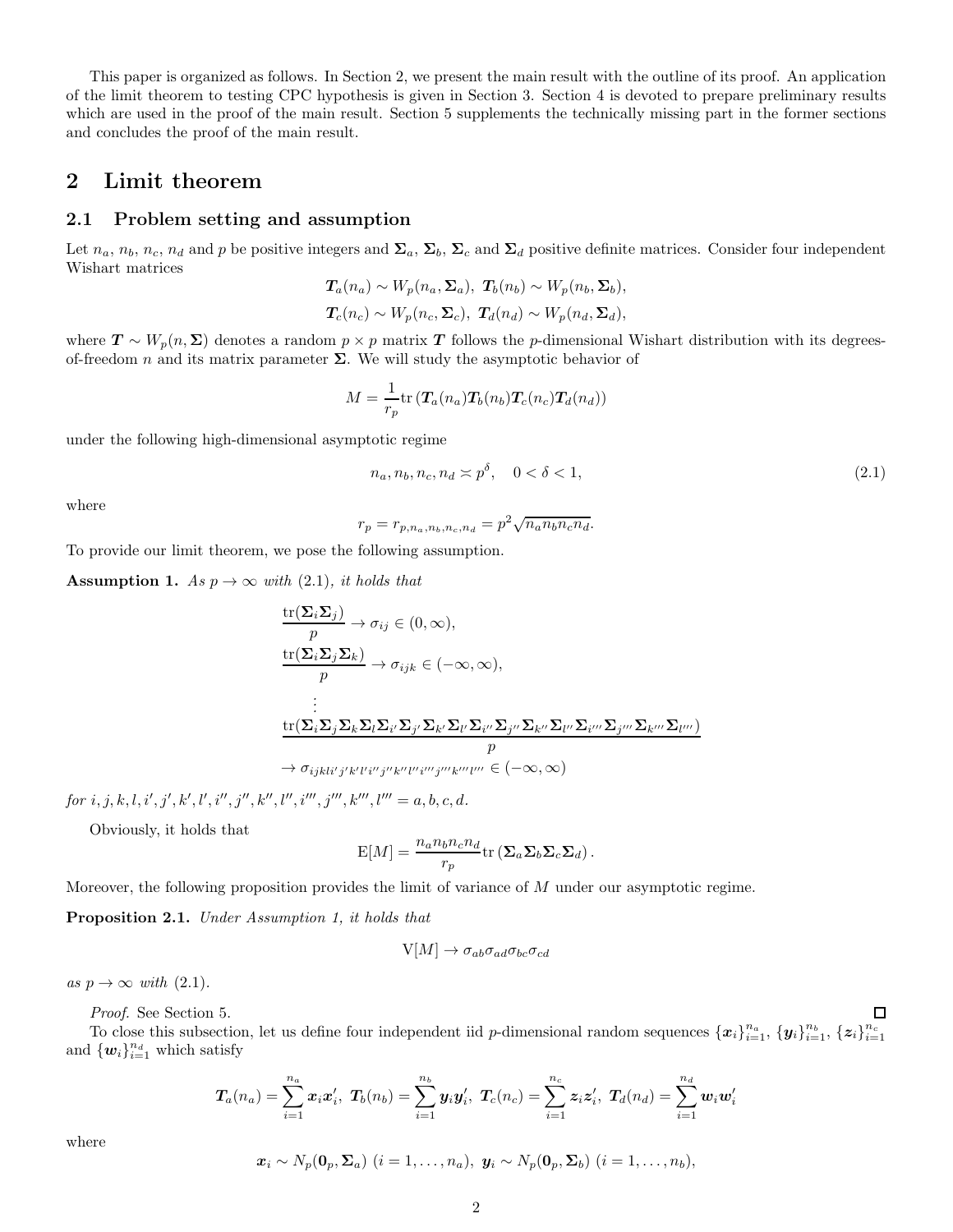$$
\boldsymbol{z}_i \sim N_p(\boldsymbol{0}_p, \boldsymbol{\Sigma}_c) \ (i=1,\ldots,n_c), \ \boldsymbol{w}_i \sim N_p(\boldsymbol{0}_p, \boldsymbol{\Sigma}_d) \ (i=1,\ldots,n_d).
$$

Moreover, for later discussions, let us denote

$$
\mathbf{T}_a(h) = \sum_{i=1}^h \mathbf{x}_i \mathbf{x}'_i \ (h = 1, \dots, n_a), \ \mathbf{T}_b(h) = \sum_{i=1}^h \mathbf{y}_i \mathbf{y}'_i \ (h = 1, \dots, n_b),
$$
  

$$
\mathbf{T}_c(h) = \sum_{i=1}^h \mathbf{z}_i \mathbf{z}'_i \ (h = 1, \dots, n_c), \ \mathbf{T}_d(h) = \sum_{i=1}^h \mathbf{w}_i \mathbf{w}'_i \ (h = 1, \dots, n_d).
$$

#### 2.2 Main result

The main result of this paper is the following theorem.

Theorem 2.2. Under Assumption 1, it holds that

$$
M - \mathcal{E}[M] \Rightarrow N(0, \sigma_{ab}\sigma_{ad}\sigma_{bc}\sigma_{cd})
$$

as  $p \to \infty$  with (2.1), where  $\Rightarrow$  denotes the convergence in distribution.

*Proof.* Define a sequence  ${u_i}_{i=1}^{n_a+n_b+n_c+n_d}$  by

$$
\boldsymbol{u}_i = \boldsymbol{x}_i \ (i=1,\ldots,n_a), \ \boldsymbol{u}_{n_a+i} = \boldsymbol{y}_i \ (i=1,\ldots,n_b),
$$

$$
\boldsymbol{u}_{n_a+n_b+i}=\boldsymbol{z}_i~(i=1,\ldots,n_c),~\boldsymbol{u}_{n_a+n_b+n_c+i}=\boldsymbol{w}_i~(i=1,\ldots,n_d).
$$

Moreover, introduce a filtration  $\{\mathcal{F}_h\}_{h=1}^{n_a+n_b+n_c+n_d}$  defined by  $\mathcal{F}_h = \sigma(\boldsymbol{u}_1,\ldots,\boldsymbol{u}_h)$   $(h=1,\ldots,n_a+n_b+n_c+n_d)$ . Consider a martingale difference array  $\{D_n\}_{n=1}^{n_a+n_b+n_c+n_d}$  defined by

$$
D_h = \mathbb{E}_h[M] - \mathbb{E}_{h-1}[M] \quad (h = 1, \dots, n_a + n_b + n_c + n_d),
$$

where we use the notation  $E_0[\cdot] = E[\cdot]$  and  $E_h[\cdot] = E[\cdot|\mathcal{F}_h]$   $(h = 1, \ldots, n_a + \cdots + n_d)$  for simplicity. From the definition, it holds that

$$
\sum_{h=1}^{n_a+n_b+n_c+n_d} D_h = M - \mathbb{E}[M]
$$
  
= 
$$
\frac{1}{r_p} \text{tr} (\mathbf{T}_a(n_a) \mathbf{T}_b(n_b) \mathbf{T}_c(n_c) \mathbf{T}_d(n_d)) - \frac{n_a n_b n_c n_d}{r_p} \text{tr} (\mathbf{\Sigma}_a \mathbf{\Sigma}_b \mathbf{\Sigma}_c \mathbf{\Sigma}_d).
$$

Its quadratic variation is denoted by  $\{\sigma_h^2\}_{h=1}^{n_a+n_b+n_c+n_d}$ ; i.e.,

$$
\sigma_h^2 = \mathcal{E}_{h-1}[D_h^2] \quad (h = 1, \dots, n_a + n_b + n_c + n_d).
$$

It holds that

$$
\sigma_h^2 = \mathbb{E}_{h-1}[(\mathbb{E}_h[M])^2] - (\mathbb{E}_{h-1}[M])^2 \ (h = 1, \dots, n_a + n_b + n_c + n_d)
$$

and so

$$
E\begin{bmatrix}\n n_a + n_b + n_c + n_d \\
 \sum_{h=1}^{n_a + n_b + n_c + n_d} \sigma_h^2\n\end{bmatrix} = E\begin{bmatrix}\n n_a + n_b + n_c + n_d \\
 \sum_{h=1}^{n_a + n_b + n_c + n_d} \left\{ E[(E_h[M])^2] - E[(E_{h-1}[M])^2] \right\}\n\end{bmatrix}
$$
\n
$$
= \sum_{h=1}^{n_a + n_b + n_c + n_d} \left\{ E[(E_h[M])^2] - E[(E_{h-1}[M])^2] \right\}
$$
\n
$$
= E[(E_{n_a + n_b + n_c + n_d}[M])^2] - E[(E_0[M])^2]
$$
\n
$$
= E[M^2] - (E[M])^2 = V[M].
$$
\n(2.2)

As we will see in Section 5, the following two lemmas hold:

Lemma 2.3. Under Assumption 1, it holds that

$$
V\left[\sum_{h=1}^{n_a+n_b+n_c+n_d}\sigma_h^2\right]\to 0
$$

as  $p \to \infty$  with (2.1).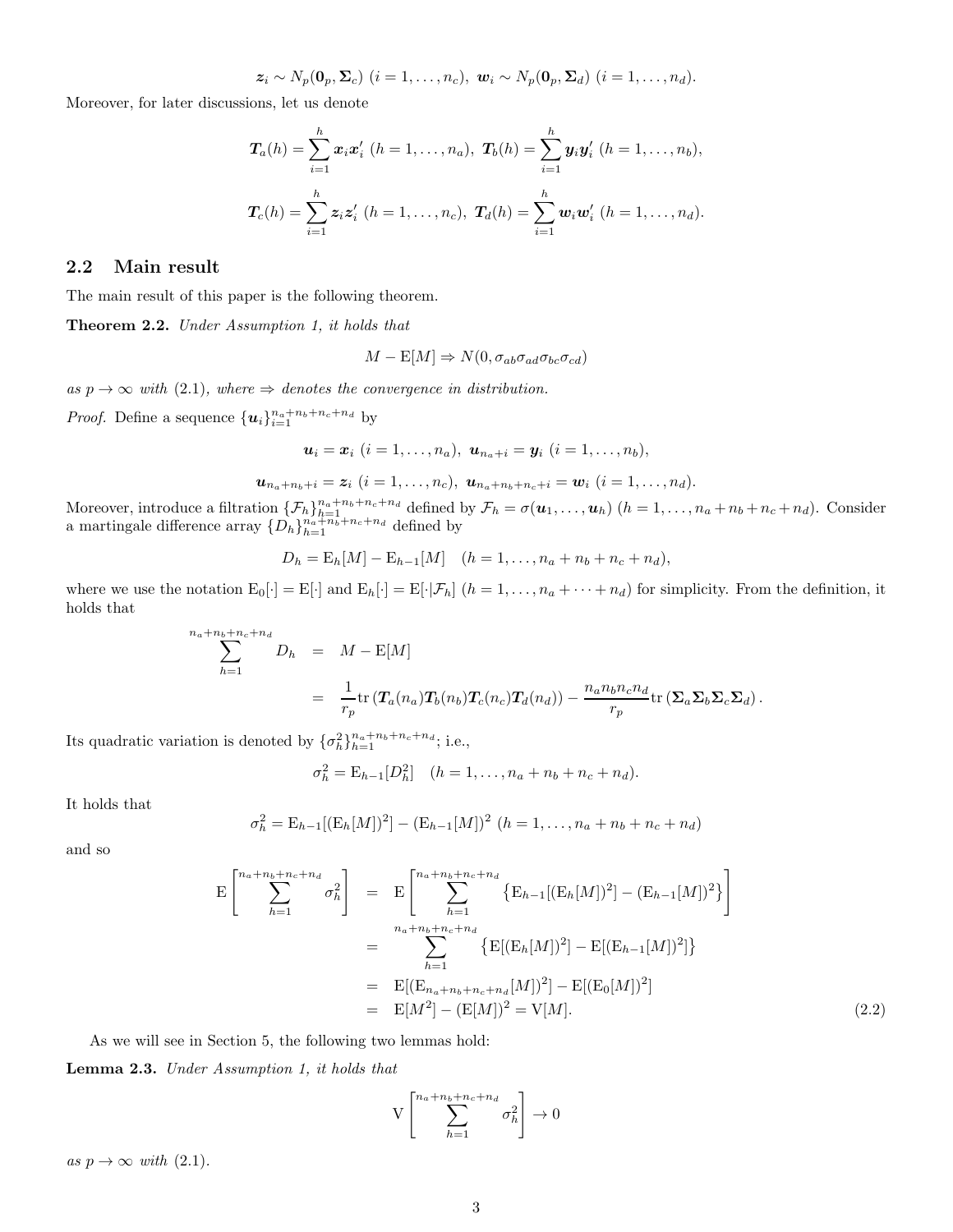Lemma 2.4. Under Assumption 1, it holds that

$$
\sum_{h=1}^{n_a + n_b + n_c + n_d} \mathbf{E}[D_h^4] \to 0
$$

as  $p \to \infty$  with  $(2.1)$ .

Proposition 2.1, (2.2) and these lemmas yield that

$$
n_a + n_b + n_c + n_d
$$
  
\n
$$
\sum_{h=1}^{n_a + n_b + n_c + n_d} \sigma_h^2 \to^p \sigma_{ab} \sigma_{ad} \sigma_{bc} \sigma_{cd}
$$
  
\n
$$
\frac{\sum_{h=1}^{n_a + n_b + n_c + n_d} \mathbb{E}[D_h^4]}{(V[M])^2} \to 0.
$$
\n(2.3)

and

Therefore, the conclusion follows from the martingale central limit theorem. Indeed, the Lyapunov condition follows from (2.3). This completes the proof.  $\Box$ 

### 3 Testing for common principal components model

#### 3.1 Problem setting

The Common Principal Components (CPC) model is the model that the eigenvectors of the covariance matrices of (more than) two populations are identical. The CPC model was first introduced in [5], and fundamental asymptotic theory of statistical inference was established in [6]. Flury [5, 6] considered that the population distributions are normal. Afterwards, the CPC model was discussed in Hallin et al. [8] for other elliptical and possibly heterokurtic distributions than the normal distribution. As introduced in Section 1, tests for CPC model have been studied in Boente et al. [2], Boik [3] and Hallin et al. [9, 10], but CPC test under the high-dimensional setting has not been studied in the literature. In this section, we consider the problem by using Theorem 2.2.

Denote spectral decompositions of two population covariance matrices  $\Sigma_x$  and  $\Sigma_y$  be  $\Sigma_x = U_x \Lambda_x U'_x$  and  $\Sigma_y =$  $U_y \Lambda_y U'_y$ , respectively. The CPC model means that there exist spectral decompositions satisfying  $U_x = U_y$ . It is wellknown that this model is equivalently expressed as  $\Sigma_x \Sigma_y = \Sigma_y \Sigma_x$ .

Henceforth, let p, m, n be positive integers, and let  $\Sigma_x$  and  $\Sigma_y$  be  $p \times p$  positive-definite matrices. Suppose that we have a random sample of size  $M = 4m$  from  $N_p(\mu_x, \Sigma_x)$ , and the sample is randomly split to four subsamples of size m. In the same way, suppose that we have a random sample of size  $N = 4n$  from  $N_p(\mu_y, \Sigma_y)$ , and the sample is split to four subsamples of size  $n$ . Under this setting, we wish to test

$$
\mathcal{H}_0(\text{Null}) \qquad : \ \Sigma_x \Sigma_y = \Sigma_y \Sigma_x, \n\mathcal{H}_1(\text{Alternative}) \qquad : \ \Sigma_x \Sigma_y \neq \Sigma_y \Sigma_x.
$$

We consider the asymptotic regime  $p \to \infty$  with

$$
m, n \approx p^{\delta}, \quad 0 < \delta < 1. \tag{3.1}
$$

When the power of the test is discussed, the regime is limited to  $1/2 < \delta < 1$  in order to guarantee the consistency. The following assumption is posed on the covariane matrices.

**Assumption 2.** As  $p \rightarrow \infty$  with (3.1), it holds that

$$
\frac{\text{tr}(\Sigma_{i}\Sigma_{j})}{p} \to \sigma_{ij} \in (0, \infty),
$$
\n
$$
\vdots
$$
\n
$$
\frac{\text{tr}(\Sigma_{i}\Sigma_{j}\Sigma_{k}\Sigma_{l}\Sigma_{i'})}{p} \to \sigma_{ijkli'} \in (0, \infty),
$$
\n
$$
\frac{\text{tr}(\Sigma_{i}\Sigma_{j}\Sigma_{k}\Sigma_{l}\Sigma_{i'}\Sigma_{j'})}{p} \to \sigma_{ijkli'j'} \in (-\infty, \infty),
$$
\n
$$
\vdots
$$
\n
$$
\frac{\text{tr}(\Sigma_{i}\Sigma_{j}\Sigma_{k}\Sigma_{l}\Sigma_{i'}\Sigma_{j'}\Sigma_{k'}\Sigma_{l'}\Sigma_{j''}\Sigma_{k''}\Sigma_{l''}\Sigma_{j'''}\Sigma_{k'''}\Sigma_{j''}\Sigma_{k'''}\Sigma_{j''}\Sigma_{k'''}\Sigma_{l'''}\Sigma_{l'''}\Sigma_{l'''}\Sigma_{l'''}\Sigma_{l'''}\Sigma_{l'''}\Sigma_{l'''}\Sigma_{l'''}\Sigma_{l'''}\Sigma_{l'''}\Sigma_{l'''}\Sigma_{l'''}\Sigma_{l'''}\Sigma_{l'''}\Sigma_{l'''}\Sigma_{l'''}\Sigma_{l'''}\Sigma_{l'''}\Sigma_{l'''}\Sigma_{l'''}\Sigma_{l'''}\Sigma_{l'''}\Sigma_{l'''}\Sigma_{l'''}\Sigma_{l'''}\Sigma_{l'''}\Sigma_{l'''}\Sigma_{l'''}\Sigma_{l'''}\Sigma_{l'''}\Sigma_{l'''}\Sigma_{l'''}\Sigma_{l'''}\Sigma_{l'''}\Sigma_{l'''}\Sigma_{l'''}\Sigma_{l'''}\Sigma_{l'''}\Sigma_{l'''}\Sigma_{l'''}\Sigma_{l'''}\Sigma_{l'''}\Sigma_{l'''}\Sigma_{l'''}\Sigma_{l'''}\Sigma_{l'''}\Sigma_{l'''}\Sigma_{l'''}\Sigma_{l'''}\Sigma_{l'''}\Sigma_{l'''}\Sigma_{l'''}\Sigma_{l'''}\Sigma_{l'''}\Sigma_{l'''}\Sigma_{l'''}\Sigma_{l'''}\Sigma_{l'''}\Sigma_{l'''}\Sigma_{l'''}\Sigma_{l'''}\Sigma_{l'''}\Sigma_{l'''}\Sigma_{l'''}\Sigma_{l'''}\Sigma_{l'''}\Sigma_{l'''}\Sigma_{l'''}\Sigma_{l'''}\Sigma_{l'''}\Sigma_{l'''}\Sigma_{l'''}\Sigma_{l'''}\Sigma_{l'''}\Sigma_{l'''}\Sigma_{l'''}\Sigma_{l'''}\Sigma_{l'''}\Sigma_{l'''}\Sigma_{
$$

 $for i, j, k, l, i', j', k', l', i'', j'', k'', l'', i''', j''', k''', l''' = x, y.$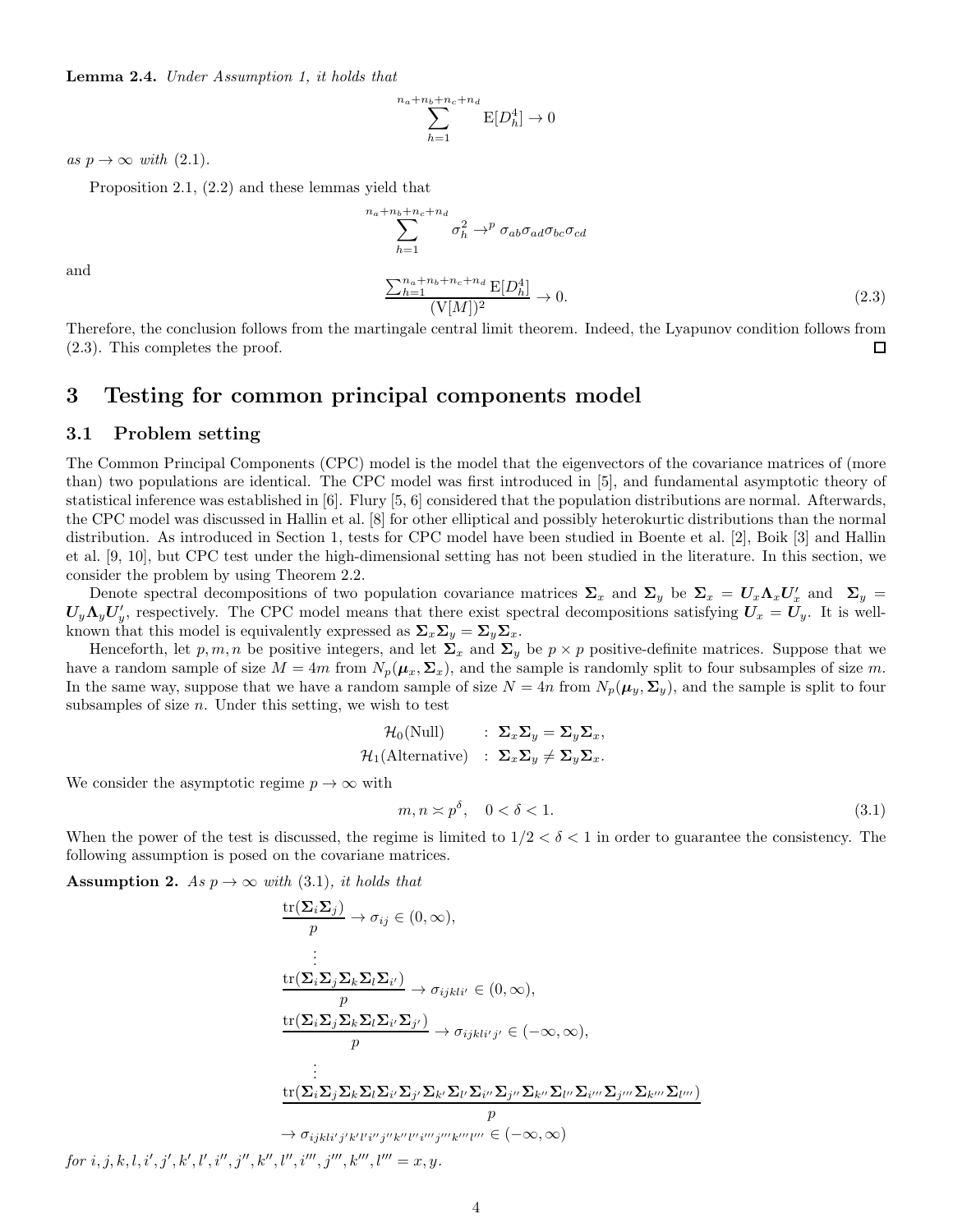#### 3.2 Test procedure

We can equivalently transform  $\mathcal{H}_0$  as follows:

$$
\mathcal{H}_0: \ \Sigma_x \Sigma_y = \Sigma_y \Sigma_x
$$
\n
$$
\iff \ \mathcal{H}_0: \ \text{tr}\left\{ \left( \Sigma_x \Sigma_y - \Sigma_y \Sigma_x \right) \left( \Sigma_x \Sigma_y - \Sigma_y \Sigma_x \right)' \right\} = 0
$$
\n
$$
\iff \ \mathcal{H}_0: \ \text{tr}\left\{ \left( \Sigma_x \Sigma_y - \Sigma_y \Sigma_x \right) \left( \Sigma_y \Sigma_x - \Sigma_x \Sigma_y \right) \right\} = 0
$$
\n
$$
\iff \ \mathcal{H}_0: \ \text{tr}\left( \Sigma_x \Sigma_x \Sigma_y \Sigma_y \right) - \text{tr}\left( \Sigma_x \Sigma_y \Sigma_x \Sigma_y \right) = 0.
$$

Hence,  $\mathcal{H}_0$  can be equivalently transformed into  $\mathcal{H}_0$  :  $\theta = 0$ , where

$$
\theta = \theta_p = \sigma_{xxyy}(p) - \sigma_{xyxy}(p),
$$

$$
\sigma_{xxyy}(p) = \frac{\text{tr}\left(\Sigma_x \Sigma_x \Sigma_y \Sigma_y\right)}{p}, \ \sigma_{xyxy}(p) = \frac{\text{tr}\left(\Sigma_x \Sigma_y \Sigma_x \Sigma_y\right)}{p}.
$$

Moreover,  $\mathcal{H}_1$  can be equivalently transformed into  $\mathcal{H}_1 : \theta > 0$ .

Let us denote the scatter matrices calculated from split subsamples by

$$
T_{x1}, T_{x2}, T_{x3}, T_{x4}, T_{y1}, T_{y2}, T_{y3}, T_{y4}.
$$

In this case, it holds that

$$
T_{xk} \sim W_p(m-1,\Sigma_x) \ (k=1,2,3,4)
$$

and

$$
T_{yk} \sim W_p(n-1, \Sigma_y)
$$
  $(k = 1, 2, 3, 4).$ 

Clearly,

$$
\hat{\theta} = \frac{1}{(m-1)^2(n-1)^2 p} \left\{ \text{tr} \left( T_{x1} T_{x2} T_{y1} T_{y2} \right) - \text{tr} \left( T_{x3} T_{y3} T_{x4} T_{y4} \right) \right\}
$$

is an unbiased estimator of  $\theta = \sigma_{xxyy}(p) - \sigma_{xyxy}(p)$ . As for the variance of  $\frac{(m-1)(n-1)}{p}\hat{\theta}$ , it follows from Proposition 2.1 that

$$
V\left[\frac{(m-1)(n-1)}{p}\hat{\theta}\right]
$$
  
=  $V\left[\frac{1}{(m-1)(n-1)p^2}\left\{\text{tr}\left(T_{x1}T_{x2}T_{y1}T_{y2}\right) - \text{tr}\left(T_{x3}T_{y3}T_{x4}T_{y4}\right)\right\}\right]$   
=  $V\left[\frac{1}{(m-1)(n-1)p^2}\text{tr}\left(T_{x1}T_{x2}T_{y1}T_{y2}\right)\right]$   
+ $V\left[\frac{1}{(m-1)(n-1)p^2}\text{tr}\left(T_{x3}T_{y3}T_{x4}T_{y4}\right)\right]$   
 $\rightarrow \sigma_{xx}\sigma_{yy}\sigma_{xy}^2 + \sigma_{xy}^4.$ 

The following proposition establishes the asymptotic behavior of  $\hat{\theta}$  under our asymptotic regime.

Proposition 3.1. Under Assumption 2, it holds that

$$
\frac{(m-1)(n-1)}{p} \left( \hat{\theta} - \theta \right) \Rightarrow N \left( 0, \sigma_{xx} \sigma_{yy} \sigma_{xy}^2 + \sigma_{xy}^4 \right)
$$

as  $p \to \infty$  with (3.1).

Proof. The left-hand side equals

$$
\frac{1}{(m-1)(n-1)p^2} \text{tr}\left(T_{x1}T_{x2}T_{y1}T_{y2}\right) - \frac{(m-1)(n-1)}{p} \sigma_{xxyy}(p) - \left\{\frac{1}{(m-1)(n-1)p^2} \text{tr}\left(T_{x3}T_{y3}T_{x4}T_{y4}\right) - \frac{(m-1)(n-1)}{p} \sigma_{xyxy}(p)\right\}.
$$
\n(3.2)

It follows from Theorem 2.2 that

$$
\frac{1}{(m-1)(n-1)p^2}\text{tr}\left(T_{x1}T_{x2}T_{y1}T_{y2}\right)-\frac{(m-1)(n-1)}{p}\sigma_{xxyy}(p) \Rightarrow N(0,\sigma_{xx}\sigma_{yy}\sigma_{xy}^2)
$$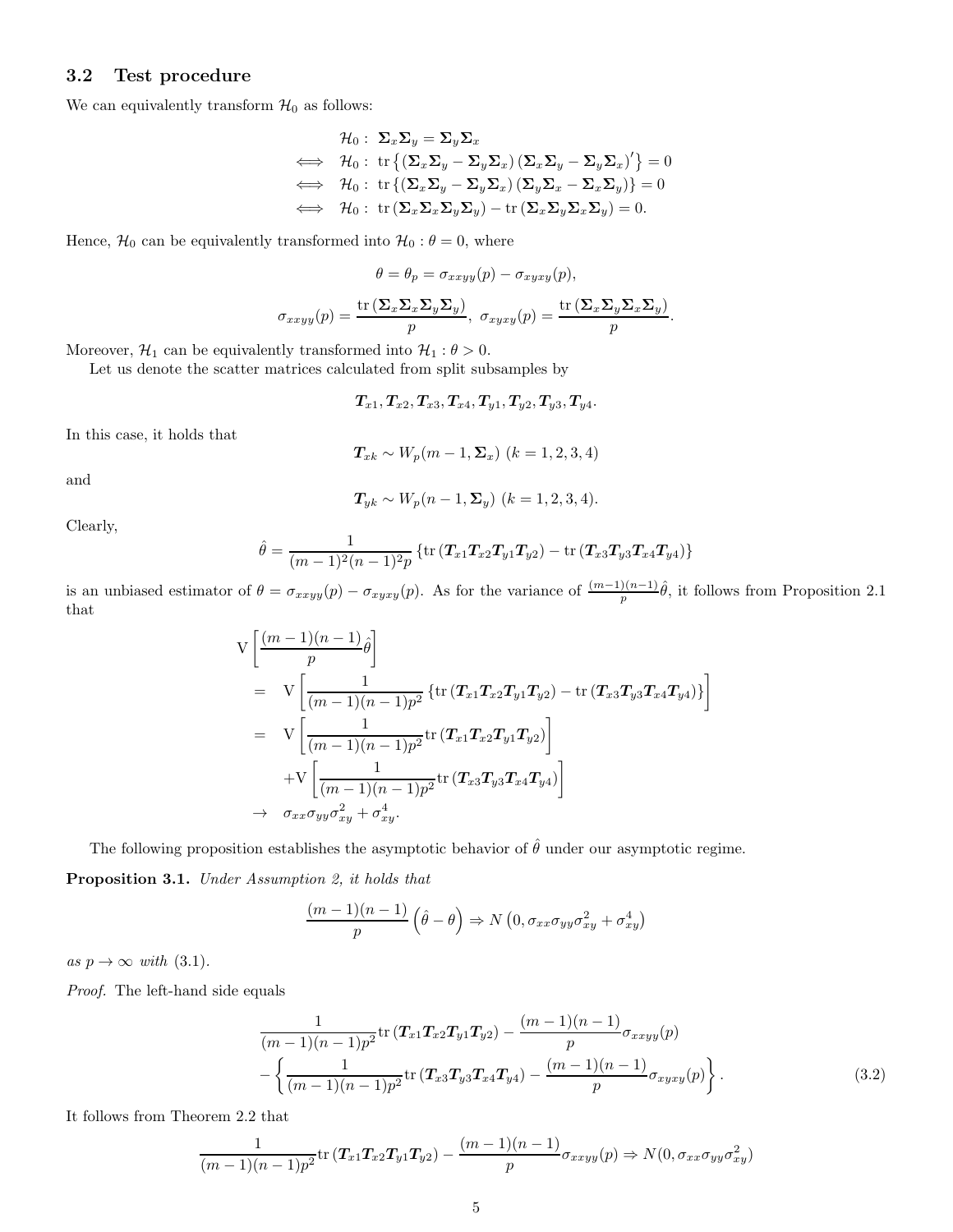and that

$$
\frac{1}{(m-1)(n-1)p^2}\text{tr}\left(T_{x3}T_{y3}T_{x4}T_{y4}\right)-\frac{(m-1)(n-1)}{p}\sigma_{xyxy}(p) \Rightarrow N(0,\sigma_{xy}^4).
$$

As the first and second terms of (3.2) are independent, the conclusion follows from the Slutsky theorem.

When the null hypothesis  $\mathcal{H}_0$ :  $\theta = 0$  is true, Proposition 3.1 implies that

$$
\frac{(m-1)(n-1)}{p}\hat{\theta} \Rightarrow N(0, \sigma_{xx}\sigma_{yy}\sigma_{xy}^2 + \sigma_{xy}^4).
$$

Hence, constructing a consistent estimator of  $\sigma_{xx}\sigma_{yy}\sigma_{xy}^2+\sigma_{xy}^4$  enables us to propose a test procedure. Let us denote by  $T_x$  and  $T_y$  the Scatter matrices calculated from two samples before splitting. Define

$$
\hat{\sigma}_{xx} = \frac{(M-1)^2}{p(M-2)(M+1)} \left[ \text{tr} \left( \mathbf{T}_x \cdot \mathbf{T}_x \right) - \frac{\{\text{tr}(\mathbf{T}_x)\}^2}{M-1} \right],
$$
\n
$$
\hat{\sigma}_{yy} = \frac{(N-1)^2}{p(N-2)(N+1)} \left[ \text{tr} \left( \mathbf{T}_y \cdot \mathbf{T}_y \right) - \frac{\{\text{tr}(\mathbf{T}_y)\}^2}{N-1} \right],
$$
\n
$$
\hat{\sigma}_{xy} = \frac{1}{p} \text{tr}(\mathbf{T}_x \cdot \mathbf{T}_y).
$$

**Remark 1.** The estimators  $\hat{\sigma}_{xx}$  and  $\hat{\sigma}_{yy}$  are originally introduced by Bai and Saranadasa [1]. It is known that under Assumption 2, it holds that

$$
\hat{\sigma}_{xx} \rightarrow^p \sigma_{xx}, \ \hat{\sigma}_{yy} \rightarrow^p \sigma_{yy}, \ \hat{\sigma}_{xy} \rightarrow^p \sigma_{xy}
$$
\n(3.3)

 $\Box$ 

as  $p \to \infty$  with (3.1).

Let us propose the test statistic  $T$  defined by

$$
T = \frac{(m-1)(n-1)}{p} \frac{\hat{\theta}}{\sqrt{\hat{\sigma}_{xx}\hat{\sigma}_{yy}\hat{\sigma}_{xy}^2 + \hat{\sigma}_{xy}^4}},
$$

and we propose the following test procedure (approximate significance level is  $\alpha$ ):

• If  $T > \Phi^{-1}(1-\alpha)$  then reject  $\mathcal{H}_0$ ;

where  $\Phi^{-1}(\cdot)$  is the quantile function of the standard normal distribution. This test procedure is justified by the following corollaries. Particularly, Corollary 3.3 guarantees the consistency of our test procedure when  $1/2 < \delta < 1$ .

**Corollary 3.2.** Under Assumption 2, when  $\mathcal{H}_0$  is true,  $P(T > \Phi^{-1}(1-\alpha)) \to \alpha$  as  $p \to \infty$  with (3.1).

*Proof.* When  $\mathcal{H}_0$  is true, Proposition 3.1 and (3.3) conjunction with the Slutsky theorem yield that  $T \Rightarrow N(0, 1)$  as  $p \to \infty$  with (3.1). This completes the proof. with  $(3.1)$ . This completes the proof.

**Corollary 3.3.** Under Assumption 2, when  $H_1$  is true, if  $\sigma_{xxyy} - \sigma_{xyxy} > 0$  then  $P(T > C) \rightarrow 1$  for any positive constant C as  $p \to \infty$  with  $m, n \asymp p^{\delta}, 1/2 < \delta < 1$ .

Proof. It holds that

$$
T = \frac{(m-1)(n-1)}{p} \frac{\hat{\theta} - \theta}{\sqrt{\hat{\sigma}_{xx}\hat{\sigma}_{yy}\hat{\sigma}_{xy}^2 + \hat{\sigma}_{xy}^4}} + \frac{(m-1)(n-1)}{p} \frac{\sigma_{xxyy}(p) - \sigma_{xyxy}(p)}{\sqrt{\hat{\sigma}_{xx}\hat{\sigma}_{yy}\hat{\sigma}_{xy}^2 + \hat{\sigma}_{xy}^4}}
$$
  
\n
$$
\geq \frac{(m-1)(n-1)}{p} \frac{\hat{\theta} - \theta}{\sqrt{\hat{\sigma}_{xx}\hat{\sigma}_{yy}\hat{\sigma}_{xy}^2 + \hat{\sigma}_{xy}^4}}
$$
  
\n
$$
+ \frac{(m-1)(n-1)}{p} \frac{\inf_{q \geq p} {\{\sigma_{xxyy}(q) - \sigma_{xyxy}(q)\}}}{\sqrt{\hat{\sigma}_{xx}\hat{\sigma}_{yy}\hat{\sigma}_{xy}^2 + \hat{\sigma}_{xy}^4}}
$$

The first term of the right-hand side is  $O_P(1)$  by using Proposition 3.1, (3.3) and the Slutsky theorem. The second term tends to positive infinity because  $(m-1)(n-1)/p \to \infty$  and  $\inf_{q \geq p} {\{\sigma_{xxyy}(q) - \sigma_{xyxy}(q)\}} \to \sigma_{xxyy} - \sigma_{xyxy} > 0$  as  $p \to \infty$ .<br>This completes the proof. This completes the proof.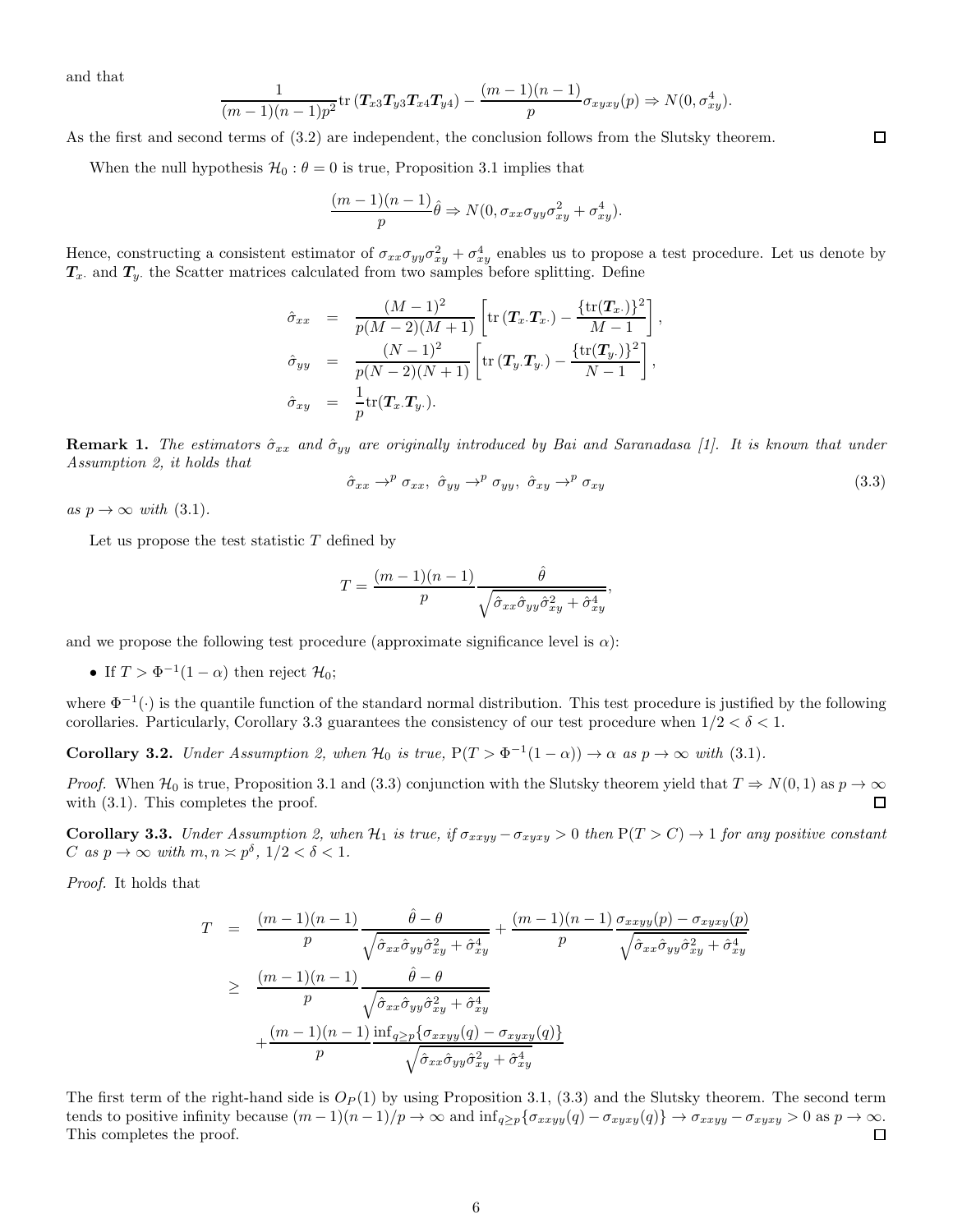**Remark 2.** There is another natural unbiased estimator of  $\theta$  other than  $\hat{\theta}$ . For instance,

$$
\frac{1}{(M-2)(M+1)(N-2)(N+1)} \bigg[ \text{tr}(\mathbf{T}_x.\mathbf{T}_x.\mathbf{T}_y.\mathbf{T}_y.) - \frac{1}{N-1} \text{tr}(\mathbf{T}_x.\mathbf{T}_x.\mathbf{T}_y.) \text{tr}(\mathbf{T}_y.) -\frac{1}{M-1} \text{tr}(\mathbf{T}_x.\mathbf{T}_y.\mathbf{T}_y.) \text{tr}(\mathbf{T}_x.) + \frac{1}{(M-1)(N-1)} \text{tr}(\mathbf{T}_x.\mathbf{T}_y.) \text{tr}(\mathbf{T}_x.) \text{tr}(\mathbf{T}_y.) -\frac{MN-M-N+3}{(M-1)(N-1)} \text{tr}(\mathbf{T}_x.\mathbf{T}_y.\mathbf{T}_x.\mathbf{T}_y.) + \frac{M+N-1}{(M-1)(N-1)} \text{tr}(\mathbf{T}_x.\mathbf{T}_y.) \text{tr}(\mathbf{T}_x.\mathbf{T}_y.)
$$

is an unbiased estimator of θ. Deriving the asymptotic behavior of this quantity is a possible future direction.

## 4 Preliminary results

#### 4.1 Results for quadratic form of standard normal vectors

In this subsection, we provide some properties concerning quadratic form of standard normal vectors.

**Lemma 4.1.** If 
$$
\mathbf{x} = (x_1, \ldots, x_p) \sim N_p(\mathbf{0}_p, \mathbf{I}_p)
$$
 then

$$
E [(x' A x)^{2}] = 2 \text{tr}(A^{2}) + {\text{tr}(A)}^{2},
$$
  
\n
$$
E [(x' A x)^{3}] = 8 \text{tr}(A^{3}) + 6 \text{tr}(A^{2}) \text{tr}(A) + (\text{tr}(A))^{3},
$$
  
\n
$$
E [(x' A x)^{4}]
$$
  
\n
$$
= 48 \text{tr}(A^{4}) + 32 \text{tr}(A^{3}) \text{tr}(A) + 12 (\text{tr}(A^{2}))^{2} + 12 \text{tr}(A^{2}) (\text{tr}(A))^{2} + (\text{tr}(A))^{4}
$$

for any  $p \times p$  symmetric matrix **A**.

Proof. By using the spectral decomposition, A is denoted by  $U\Lambda U'$ , where U is an orthogonal matrix and  $\Lambda$  = diag( $\lambda_1, \ldots, \lambda_p$ ). It holds that

$$
\begin{split} \mathcal{E}\left[ (\mathbf{x}'\mathbf{A}\mathbf{x})^2 \right] &= \mathcal{E}\left[ (\mathbf{x}'\mathbf{A}\mathbf{x})^2 \right] = \mathcal{E}\left[ \left( \sum_{i=1}^p \lambda_i x_i^2 \right)^2 \right] = \mathcal{E}\left[ \sum_{i=1}^p \lambda_i^2 x_i^4 + \sum_{i=1}^p \sum_{j \neq i} \lambda_i x_i^2 \lambda_j x_j^2 \right] \\ &= 3 \sum_{i=1}^p \lambda_i^2 + \sum_{i=1}^p \sum_{j \neq i} \lambda_i \lambda_j = 2 \sum_{i=1}^p \lambda_i^2 + \left( \sum_{i=1}^p \lambda_i \right)^2 = 2 \text{tr}(\mathbf{A}^2) + (\text{tr}(\mathbf{A}))^2 \,. \end{split}
$$

Moreover, it holds that

$$
E[(\boldsymbol{x}'\boldsymbol{A}\boldsymbol{x})^3] = E[(\boldsymbol{x}'\boldsymbol{\Lambda}\boldsymbol{x})^3] = E\left[\left(\sum_{i=1}^p \lambda_i x_i^2\right)^3\right]
$$
  
\n
$$
= E\left[\sum_{i=1}^p \lambda_i^3 x_i^6 + 3\sum_{i=1}^p \sum_{j\neq i} \lambda_i^2 x_i^4 \lambda_j x_j^2 + \sum_{i=1}^p \sum_{j\neq i} \sum_{k\neq i,j} \lambda_i x_i^2 \lambda_j x_j^2 \lambda_k x_k^2\right]
$$
  
\n
$$
= 15 \sum_{i=1}^p \lambda_i^3 + 9 \sum_{i=1}^p \sum_{j\neq i} \lambda_i^2 \lambda_j + \sum_{i=1}^p \sum_{j\neq i} \sum_{k\neq i,j} \lambda_i \lambda_j \lambda_k = 14 \sum_{i=1}^p \lambda_i^3 + 6 \sum_{i=1}^p \sum_{j\neq i} \lambda_i^2 \lambda_j + \left(\sum_{i=1}^p \lambda_i\right)^3
$$
  
\n
$$
= 8 \sum_{i=1}^p \lambda_i^3 + 6 \left(\sum_{i=1}^p \lambda_i^2\right) \left(\sum_{i=1}^p \lambda_i\right) + \left(\sum_{i=1}^p \lambda_i\right)^3 = 8 \text{tr}(\boldsymbol{A}^3) + 6 \text{tr}(\boldsymbol{A}^2) \text{tr}(\boldsymbol{A}) + (\text{tr}(\boldsymbol{A}))^3.
$$

Furthermore, it holds that

$$
\begin{split} \mathbf{E}\left[ (\mathbf{x}'\mathbf{A}\mathbf{x})^4 \right] &= \mathbf{E}\left[ (\mathbf{x}'\mathbf{A}\mathbf{x})^4 \right] = \mathbf{E}\left[ \left( \sum_{i=1}^p \lambda_i x_i^2 \right)^4 \right] \\ &= \mathbf{E}\left[ \sum_{i=1}^p \lambda_i^4 x_i^8 + 4 \sum_{i=1}^p \sum_{j \neq i} \lambda_i^3 x_i^6 \lambda_j x_j^2 + 3 \sum_{i=1}^p \sum_{j \neq i} \lambda_i^2 x_i^4 \lambda_j^2 x_j^4 + 6 \sum_{i=1}^p \sum_{j \neq i} \sum_{k \neq i,j} \lambda_i^2 x_i^4 \lambda_j x_j^2 \lambda_k x_k^2 \right] \end{split}
$$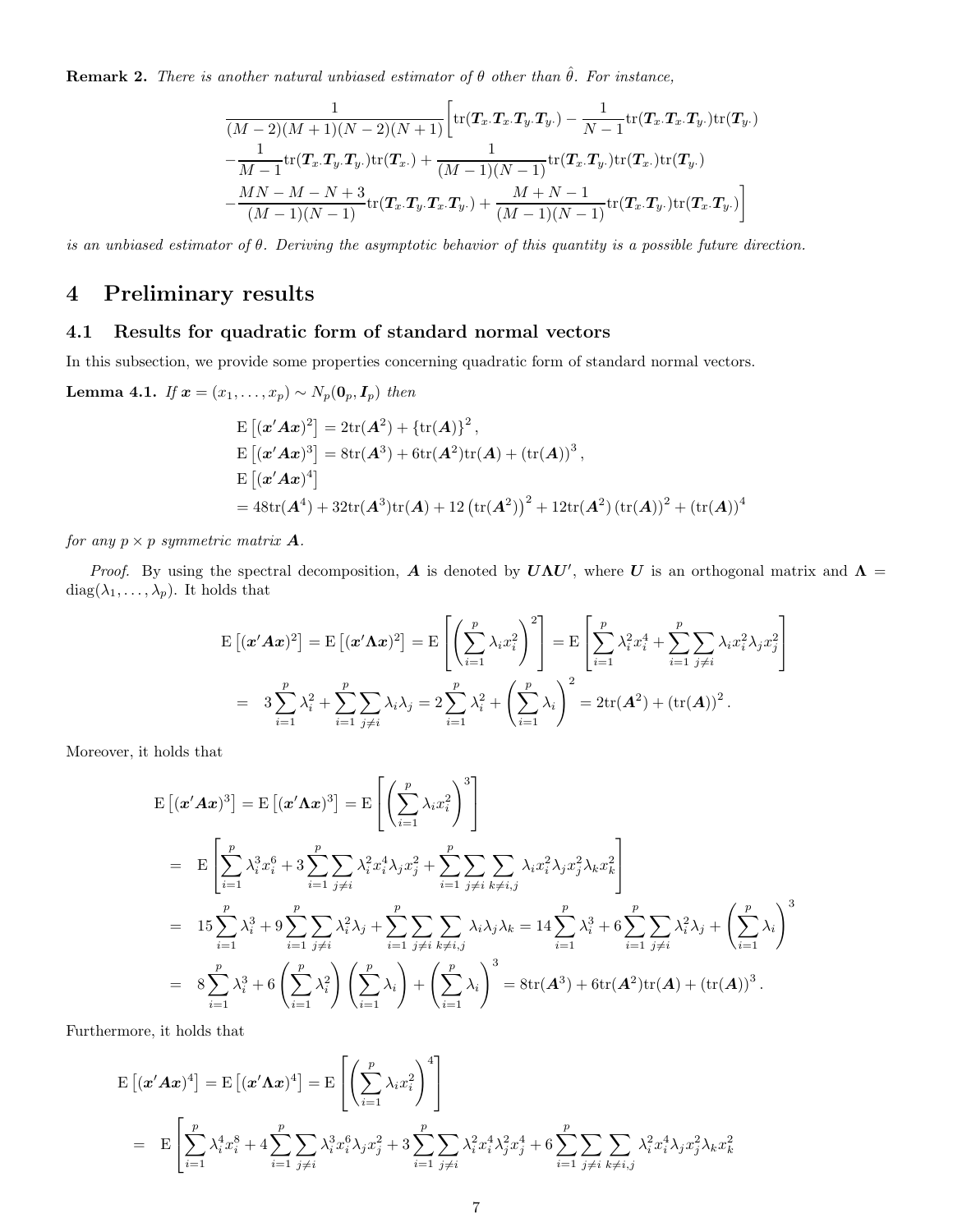$$
+\sum_{i=1}^{p} \sum_{j\neq i} \sum_{k\neq i,j} \sum_{l\neq i,j,k} \lambda_{i} x_{i}^{2} \lambda_{j} x_{j}^{2} \lambda_{k} x_{k}^{2} \lambda_{l} x_{l}^{2}
$$
\n
$$
= 105 \sum_{i=1}^{p} \lambda_{i}^{4} + 60 \sum_{i=1}^{p} \sum_{j\neq i} \lambda_{i}^{3} \lambda_{j} + 27 \sum_{i=1}^{p} \sum_{j\neq i} \lambda_{i}^{2} \lambda_{j}^{2} + 18 \sum_{i=1}^{p} \sum_{j\neq i} \sum_{k\neq i,j} \lambda_{i}^{2} \lambda_{j} \lambda_{k} + \sum_{i=1}^{p} \sum_{j\neq i} \sum_{k\neq i,j} \lambda_{i} \lambda_{j} \lambda_{k} \lambda_{l}
$$
\n
$$
= 104 \sum_{i=1}^{p} \lambda_{i}^{4} + 56 \sum_{i=1}^{p} \sum_{j\neq i} \lambda_{i}^{3} \lambda_{j} + 24 \sum_{i=1}^{p} \sum_{j\neq i} \lambda_{i}^{2} \lambda_{j}^{2} + 12 \sum_{i=1}^{p} \sum_{j\neq i} \sum_{k\neq i,j} \lambda_{i}^{2} \lambda_{j} \lambda_{k} + \left(\sum_{i=1}^{p} \lambda_{i}\right)^{4}
$$
\n
$$
= 92 \sum_{i=1}^{p} \lambda_{i}^{4} + 32 \sum_{i=1}^{p} \sum_{j\neq i} \lambda_{i}^{3} \lambda_{j} + 12 \sum_{i=1}^{p} \sum_{j\neq i} \lambda_{i}^{2} \lambda_{j}^{2} + 12 \left(\sum_{i=1}^{p} \lambda_{i}^{2}\right) \left(\sum_{i=1}^{p} \lambda_{i}\right)^{2} + \left(\sum_{i=1}^{p} \lambda_{i}\right)^{4}
$$
\n
$$
= 80 \sum_{i=1}^{p} \lambda_{i}^{4} + 32 \sum_{i=1}^{p} \sum_{j\neq i} \lambda_{i}^{3} \lambda_{j} + 12 \left(\sum_{i=1}^{p} \lambda_{i}^{2}\right)^{2} + 12 \left(\sum_{
$$

This completes the proof.

By using Lemma 4.1, we can show the following assertions which will be used in Section 5.

Lemma 4.2. If  $x \sim N_p(0_p, I_p)$  then

$$
\mathrm{E}\left[\left\{\mathbf{x}'\mathbf{A}\mathbf{x}-\mathrm{tr}(\mathbf{A})\right\}^2\right]=\mathrm{tr}(\mathbf{A}\mathbf{A})+\mathrm{tr}(\mathbf{A}\mathbf{A}')
$$

for any  $p \times p$  matrix **A**.

*Proof.* First, for symmetric  $\boldsymbol{A}$ , it follows from Lemma 4.1 that

$$
\mathrm{E}\left[\left\{x'Ax - \mathrm{tr}(A)\right\}^2\right] = \mathrm{E}\left[\left(x'Ax\right)^2 - 2x'Ax\mathrm{tr}(A) + \left\{\mathrm{tr}(A)\right\}^2\right] = 2\mathrm{tr}(A^2) + \left\{\mathrm{tr}(A)\right\}^2 - \left\{\mathrm{tr}(A)\right\}^2 = 2\mathrm{tr}(A^2).
$$

Hence, for possibly asymmetric  $A$ , it holds that

$$
E\left[\left\{x'Ax - \text{tr}(A)\right\}^2\right]
$$
  
= 
$$
E\left[\left\{x'\left(\frac{A+A'}{2}\right)x - \text{tr}\left(\frac{A+A'}{2}\right)\right\}^2\right] = 2\text{tr}\left(\left(\frac{A+A'}{2}\right)^2\right) = \frac{1}{2}\text{tr}\left((A+A')^2\right)
$$
  
= 
$$
\frac{1}{2}\left\{\text{tr}(AA) + \text{tr}(AA') + \text{tr}(A'A) + \text{tr}(A'A')\right\} = \text{tr}(AA) + \text{tr}(AA').
$$

This completes the proof.

Lemma 4.3. If  $x \sim N_p(0_p, I_p)$  then

$$
\mathrm{E}\left[\left(\mathbf{x}'\mathbf{A}\mathbf{x}-\mathrm{tr}(\mathbf{A})\right)^{4}\right]=3\mathrm{tr}\left(\left(\mathbf{A}+\mathbf{A}'\right)^{4}\right)+\frac{3}{4}\left\{\mathrm{tr}\left(\left(\mathbf{A}+\mathbf{A}'\right)^{2}\right)\right\}^{2}
$$

for any  $p \times p$  matrix **A**.

*Proof.* First, for symmetric  $A$ , it follows from Lemma 4.1 that

$$
E [(x'Ax - tr(A))4]= E [(x'Ax)4 - 4 (x'Ax)3 tr(A) + 6 (x'Ax)2 (tr(A))2 – 4x'Ax (tr(A))3 + (tr(A))4]= {48tr(A4) + 32tr(A3)tr(A) + 12 (tr(A2))2 + 12tr(A2) (tr(A))2 + (tr(A))4}-4 {str(A3) + 6tr(A2)tr(A) + (tr(A))3} tr(A) + 6 {2tr(A2) + (tr(A))2} (tr(A))2
$$

 $\Box$ 

 $\Box$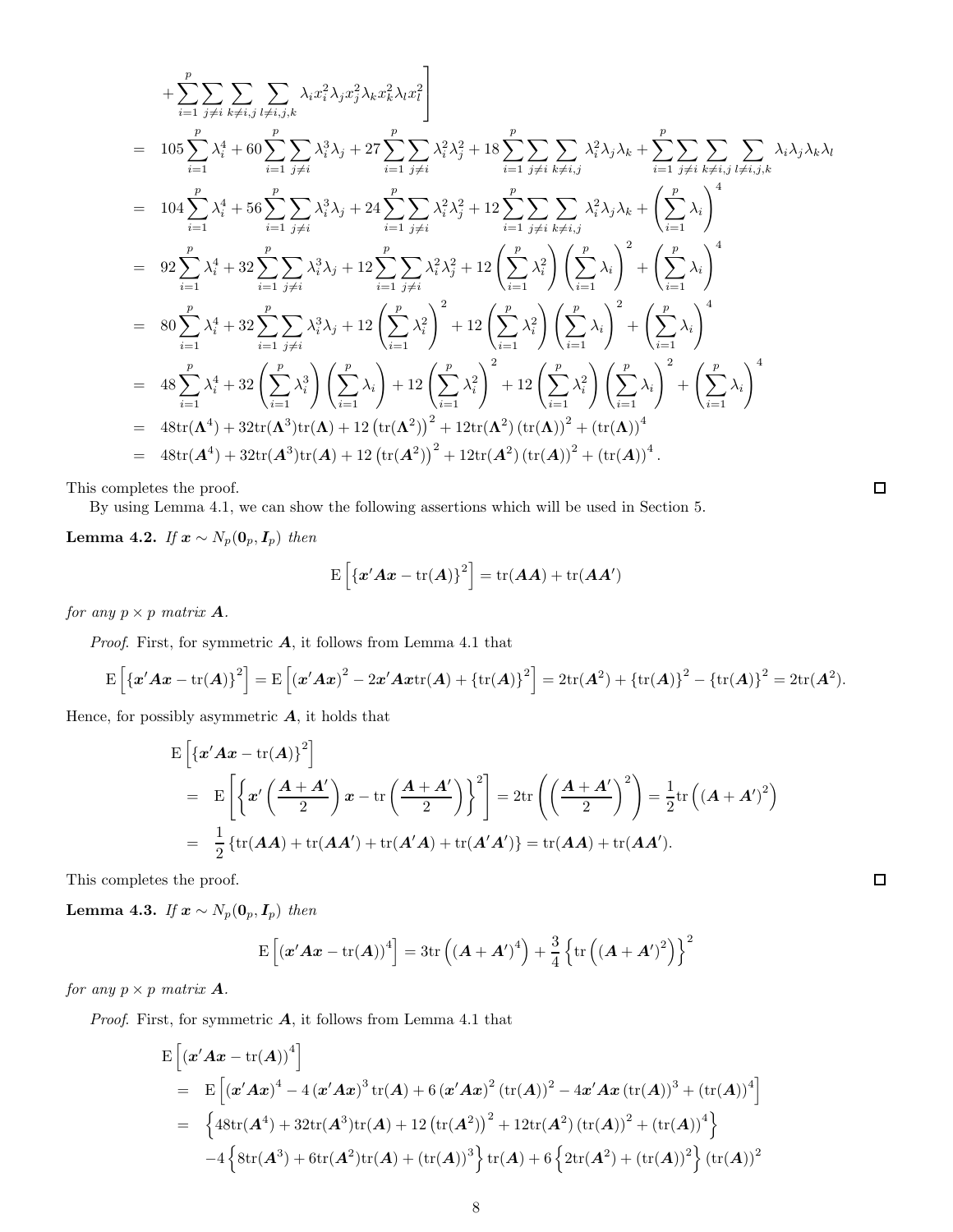$$
-4\text{tr}(\mathbf{A}) (\text{tr}(\mathbf{A}))^{3} + (\text{tr}(\mathbf{A}))^{4}
$$
\n
$$
= \left\{ 48\text{tr}(\mathbf{A}^{4}) + 32\text{tr}(\mathbf{A}^{3})\text{tr}(\mathbf{A}) + 12 (\text{tr}(\mathbf{A}^{2}))^{2} + 12\text{tr}(\mathbf{A}^{2}) (\text{tr}(\mathbf{A}))^{2} + (\text{tr}(\mathbf{A}))^{4} \right\}
$$
\n
$$
- \left\{ 32\text{tr}(\mathbf{A}^{3}) + 24\text{tr}(\mathbf{A}^{2})\text{tr}(\mathbf{A}) + 4 (\text{tr}(\mathbf{A}))^{3} \right\} \text{tr}(\mathbf{A}) + \left\{ 12\text{tr}(\mathbf{A}^{2}) + 6 (\text{tr}(\mathbf{A}))^{2} \right\} (\text{tr}(\mathbf{A}))^{2}
$$
\n
$$
-4 (\text{tr}(\mathbf{A}))^{4} + (\text{tr}(\mathbf{A}))^{4}
$$
\n
$$
= 48\text{tr}(\mathbf{A}^{4}) + 12 (\text{tr}(\mathbf{A}^{2}))^{2}.
$$

Hence, for possibly asymmetric  $A$ , it holds that

$$
\begin{split} \mathbf{E}\left[\left(\mathbf{x}'\mathbf{A}\mathbf{x}-\mathrm{tr}(\mathbf{A})\right)^{4}\right] &= \mathbf{E}\left[\left(\mathbf{x}'\left(\frac{\mathbf{A}+\mathbf{A}'}{2}\right)\mathbf{x}-\mathrm{tr}\left(\frac{\mathbf{A}+\mathbf{A}'}{2}\right)\right)^{4}\right] \\ &= \frac{1}{16}\mathbf{E}\left[\left(\mathbf{x}'\left(\mathbf{A}+\mathbf{A}'\right)\mathbf{x}-\mathrm{tr}\left(\mathbf{A}+\mathbf{A}'\right)\right)^{4}\right] \\ &= \frac{1}{16}\left\{48\mathrm{tr}\left(\left(\mathbf{A}+\mathbf{A}'\right)^{4}\right)+12\left(\mathrm{tr}\left(\left(\mathbf{A}+\mathbf{A}'\right)^{2}\right)\right)^{2}\right\} \\ &= 3\mathrm{tr}\left(\left(\mathbf{A}+\mathbf{A}'\right)^{4}\right)+\frac{3}{4}\left\{\mathrm{tr}\left(\left(\mathbf{A}+\mathbf{A}'\right)^{2}\right)\right\}^{2}.\end{split}
$$

This completes the proof.

#### 4.2 Results for Wishart matrices

In this subsection, we provide some asymptotic properties concerning Wishart matrices under a high-dimensional asymptotic regime. Throughout this section, let a, b, and p be positive integers, and  $\Sigma$ ,  $\Sigma_a$ , and  $\Sigma_b$  be  $p \times p$  positive definite matrices. Before presenting results, recall that if  $z \sim N_p(0, \Sigma)$  then

$$
\mathrm{E}[(z'Az)zz'] = \mathrm{E}[zz'Azz'] = \Sigma A \Sigma + \Sigma A' \Sigma + \mathrm{tr}(\Sigma A) \Sigma
$$

for any  $p \times p$  matrix **A**.

First we provide asymptotic evaluations for moments of a Wishart matrix.

**Proposition 4.4.** If  $T \sim W_p(a, \Sigma)$  then

$$
E [tr (TATB)] = O(a p2), \quad E [tr (TA) tr (TB)] = O(a2 p2)
$$

as  $p \to \infty$  with

$$
a \asymp p^{\delta}, \quad 0 < \delta < 1. \tag{4.1}
$$

for  $p \times p$  matrices **A** and **B** which satisfy

$$
\mathrm{tr}(\boldsymbol{\Sigma} \boldsymbol{A} \boldsymbol{\Sigma} \boldsymbol{B}) = O(p), \ \mathrm{tr}(\boldsymbol{\Sigma} \boldsymbol{A}' \boldsymbol{\Sigma} \boldsymbol{B}) = O(p), \ \mathrm{tr}(\boldsymbol{\Sigma} \boldsymbol{A}) = O(p), \ \mathrm{tr}(\boldsymbol{\Sigma} \boldsymbol{B}) = O(p).
$$

*Proof* Let  $\{z_i\}_{i=1}^a$  be an iid sequence satisfying  $z_1, \ldots, z_a \sim N_p(\mathbf{0}, \Sigma)$ . Note that

$$
\boldsymbol{T}\overset{d}{=}\sum_{i=1}^az_iz_i',
$$

where  $\stackrel{d}{=}$  means that the distributions of left-hand and right-hand sides are the same. It follows from

$$
\begin{split} \mathrm{E}\left[\boldsymbol{T}\boldsymbol{A}\boldsymbol{T}\right] &= \mathrm{E}\left[\left(\sum_{i=1}^{a}z_{i}z_{i}^{\prime}\right)\boldsymbol{A}\left(\sum_{i=1}^{a}z_{i}z_{i}^{\prime}\right)\right] \\ &= \sum_{i=1}^{a}\mathrm{E}\left[z_{i}z_{i}^{\prime}\boldsymbol{A}z_{i}z_{i}^{\prime}\right] + \sum_{i=1}^{a}\sum_{j\neq i}\mathrm{E}\left[z_{i}z_{i}^{\prime}\boldsymbol{A}z_{j}z_{j}^{\prime}\right] \\ &= \sum_{i=1}^{a}\left\{\boldsymbol{\Sigma}\boldsymbol{A}\boldsymbol{\Sigma} + \boldsymbol{\Sigma}\boldsymbol{A}^{\prime}\boldsymbol{\Sigma} + \mathrm{tr}(\boldsymbol{\Sigma}\boldsymbol{A})\boldsymbol{\Sigma}\right\} + \sum_{i=1}^{a}\sum_{j\neq i}\boldsymbol{\Sigma}\boldsymbol{A}\boldsymbol{\Sigma} \\ &= a^{2}\boldsymbol{\Sigma}\boldsymbol{A}\boldsymbol{\Sigma} + a\boldsymbol{\Sigma}\boldsymbol{A}^{\prime}\boldsymbol{\Sigma} + a\mathrm{tr}(\boldsymbol{\Sigma}\boldsymbol{A})\boldsymbol{\Sigma}. \end{split}
$$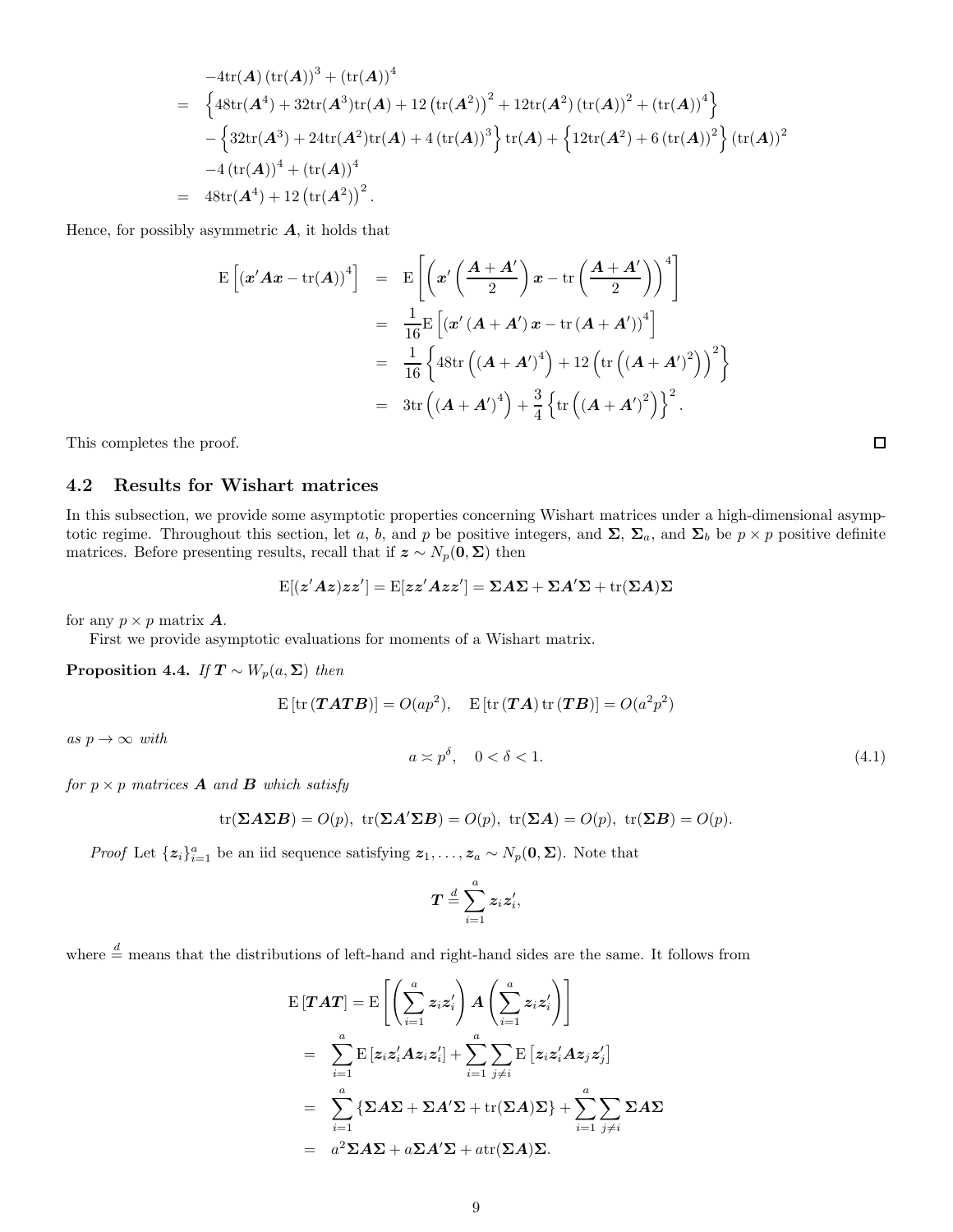that

$$
E [tr (TATB)] = O(a2p) + O(ap2) = O(ap2).
$$

Moreover, it follows from

$$
E\left[\mathrm{tr}\left(\boldsymbol{T}\boldsymbol{A}\right)\boldsymbol{T}\right] = E\left[\mathrm{tr}\left(\sum_{i=1}^{a} z_{i} z_{i}^{\prime} \boldsymbol{A}\right)\left(\sum_{i=1}^{a} z_{i} z_{i}^{\prime}\right)\right]
$$
  
\n
$$
= E\left[\left(\sum_{i=1}^{a} z_{i}^{\prime} \boldsymbol{A} z_{i}\right)\left(\sum_{i=1}^{a} z_{i} z_{i}^{\prime}\right)\right]
$$
  
\n
$$
= \sum_{i=1}^{a} E\left[\left(z_{i}^{\prime} \boldsymbol{A} z_{i}\right)\left(z_{i} z_{i}^{\prime}\right)\right] + \sum_{i=1}^{a} \sum_{j \neq i} E\left[\left(z_{i}^{\prime} \boldsymbol{A} z_{i}\right)\left(z_{j} z_{j}^{\prime}\right)\right]
$$
  
\n
$$
= \sum_{i=1}^{a} \left\{\boldsymbol{\Sigma} \boldsymbol{A} \boldsymbol{\Sigma} + \boldsymbol{\Sigma} \boldsymbol{A}^{\prime} \boldsymbol{\Sigma} + \mathrm{tr}(\boldsymbol{\Sigma} \boldsymbol{A}) \boldsymbol{\Sigma}\right\} + \sum_{i=1}^{a} \sum_{j \neq i} \mathrm{tr}(\boldsymbol{\Sigma} \boldsymbol{A}) \boldsymbol{\Sigma}
$$
  
\n
$$
= a \boldsymbol{\Sigma} \boldsymbol{A} \boldsymbol{\Sigma} + a \boldsymbol{\Sigma} \boldsymbol{A}^{\prime} \boldsymbol{\Sigma} + a^{2} \mathrm{tr}(\boldsymbol{\Sigma} \boldsymbol{A}) \boldsymbol{\Sigma}
$$

that

$$
E\left[\mathrm{tr}\left(\boldsymbol{T}\boldsymbol{A}\right)\mathrm{tr}\left(\boldsymbol{T}\boldsymbol{B}\right)\right]=O(a^2p^2).
$$

This completes the proof.

**Proposition 4.5.** If  $T \sim W_p(a, \Sigma)$  then

$$
E [tr (TATBTC)] = O(ap3),
$$
  
\n
$$
E [tr (TATB) tr (TC)] = O(a2p3),
$$
  
\n
$$
E [tr (TA) tr (TB) tr (TC)] = O(a3p3)
$$

as  $p \to \infty$  with (4.1) for  $p \times p$  matrices **A**, **B**, and **C** which satisfy

tr(
$$
(\Sigma A)^4
$$
) = O(p), tr( $(\Sigma B)^4$ ) = O(p), tr( $(\Sigma C)^4$ ) = O(p),  
tr( $(\Sigma A \Sigma B \Sigma C)$ ) = O(p), tr( $(\Sigma A' \Sigma B \Sigma C)$ ) = O(p),  
tr( $(\Sigma B' \Sigma A' \Sigma C)$ ) = O(p), tr( $(\Sigma A \Sigma B' \Sigma C)$ ) = O(p),  
tr( $(\Sigma A \Sigma B \Sigma C')$ ) = O(p), tr( $(\Sigma A \Sigma C \Sigma B)$ ) = O(p), tr( $(\Sigma A \Sigma C' \Sigma B)$ ) = O(p),  
tr( $(\Sigma A \Sigma B)$ ) = O(p), tr( $(\Sigma A \Sigma C)$ ) = O(p), tr( $(\Sigma B' \Sigma C)$ ) = O(p),  
tr( $(\Sigma A') \Sigma B$ ) = O(p), tr( $(\Sigma A') \Sigma C$ ) = O(p), tr( $(\Sigma B') \Sigma C$ ) = O(p),  
tr( $(\Sigma A)$ ) = O(p), tr( $(\Sigma B)$ ) = O(p), tr( $(\Sigma C)$ ) = O(p).

*Proof* Let  $\{z_i\}_{i=1}^a$  be an iid sequence satisfying  $z_1, \ldots, z_a \sim N_p(\mathbf{0}, \Sigma)$ . We see that

$$
\sum_{i=1}^{a} \mathrm{E}\left[\left(z_{i}^{\prime} A z_{i}\right)\left(z_{i}^{\prime} B z_{i}\right)\left(z_{i}^{\prime} C z_{i}\right)\right] = a \mathrm{E}\left[\left(z_{1}^{\prime} A z_{1}\right)\left(z_{1}^{\prime} B z_{1}\right)\left(z_{1}^{\prime} C z_{1}\right)\right]
$$
\n
$$
\leq a \left(\mathrm{E}\left[\left(z_{1}^{\prime} A z_{1}\right)^{2}\left(z_{1}^{\prime} B z_{1}\right)^{2}\right] \mathrm{E}\left[\left(z_{1}^{\prime} C z_{1}\right)^{2}\right]\right)^{\frac{1}{2}}
$$
\n
$$
\leq a \left(\mathrm{E}\left[\left(z_{1}^{\prime} A z_{1}\right)^{4}\right] \mathrm{E}\left[\left(z_{1}^{\prime} B z_{1}\right)^{4}\right] \mathrm{E}\left[\left(z_{1}^{\prime} C z_{1}\right)^{4}\right]\right)^{\frac{1}{4}}
$$
\n
$$
= O(ap^{3}),
$$

where  $E\left[\left(z'_1Az_1\right)^4\right] = O(p^4)$ ,  $E\left[\left(z'_1Bz_1\right)^4\right] = O(p^4)$ , and  $E\left[\left(z'_1Cz_1\right)^4\right] = O(p^4)$  follow from Lemma 4.1 and  $2z'_1Az_1 =$ 

 $\Box$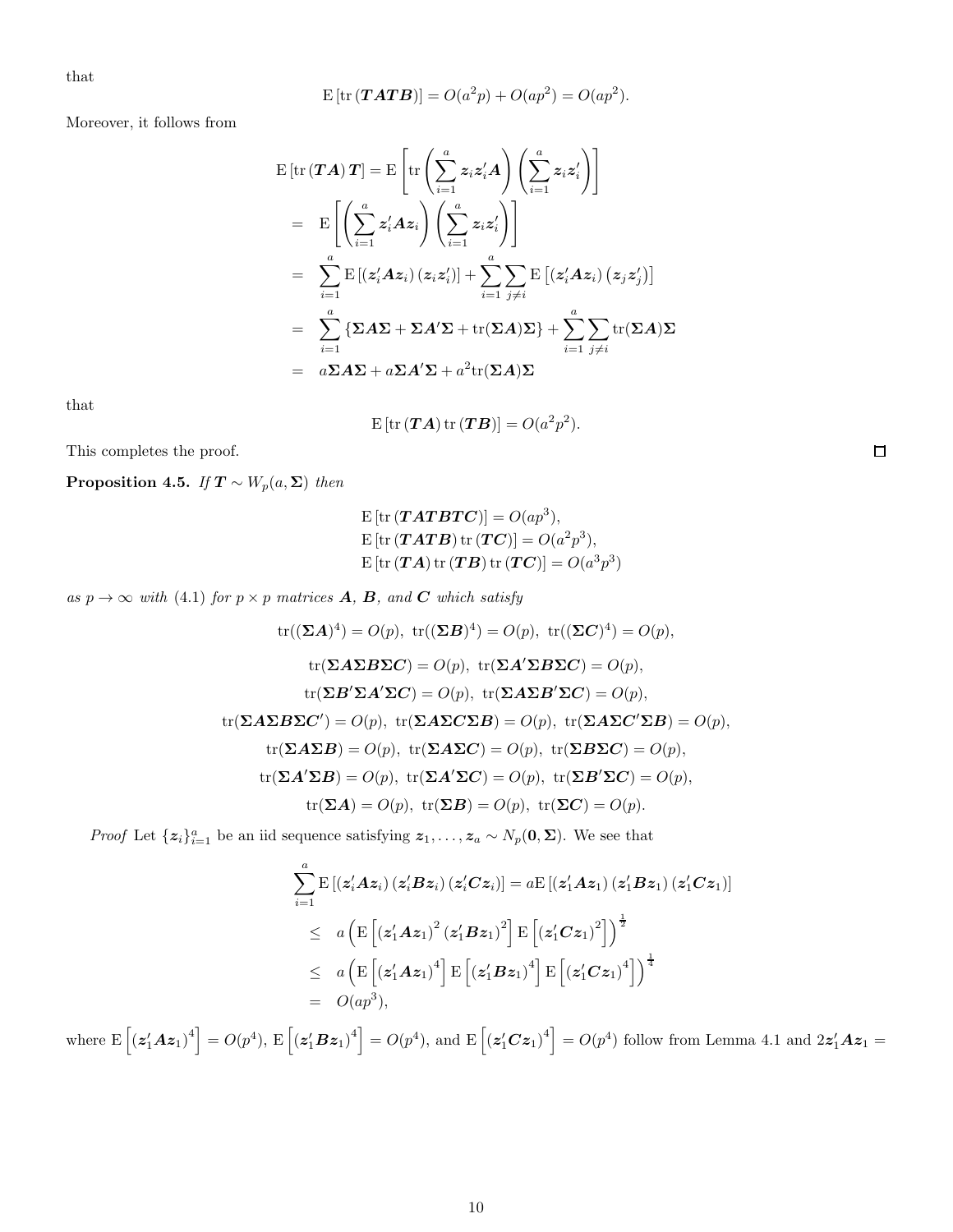$\boldsymbol{z}_1'(\boldsymbol{A} + \boldsymbol{A}')\boldsymbol{z}_1$ . Then, we have

$$
E\left[\text{tr}(\boldsymbol{T}\boldsymbol{A}\boldsymbol{T}\boldsymbol{B}\boldsymbol{T}\boldsymbol{C})\right]
$$
\n
$$
= \text{tr}\left(E\left[\left(\sum_{i=1}^{a} z_{i} z_{i}'\right) \boldsymbol{A}\left(\sum_{j=1}^{a} z_{j} z_{j}'\right) \boldsymbol{B}\left(\sum_{k=1}^{a} z_{k} z_{k}'\right) \boldsymbol{C}\right]\right)
$$
\n
$$
= \text{tr}\left(E\left[\sum_{i=1}^{a} \sum_{j=1}^{a} z_{i} z_{i}' \boldsymbol{A} z_{j} z_{j}' \boldsymbol{B} z_{k} z_{k}' \boldsymbol{C}\right]\right)
$$
\n
$$
= \text{tr}\left(E\left[\sum_{i=1}^{a} z_{i} z_{i}' \boldsymbol{A} z_{i} z_{i}' \boldsymbol{B} z_{i} z_{i}' \boldsymbol{C}\right] + E\left[\sum_{i=1}^{a} \sum_{k \neq i} z_{i} z_{i}' \boldsymbol{A} z_{i} z_{i}' \boldsymbol{B} z_{k} z_{k}' \boldsymbol{C}\right] + E\left[\sum_{i=1}^{a} \sum_{j \neq i} z_{i} z_{i}' \boldsymbol{A} z_{j} z_{j}' \boldsymbol{B} z_{i} z_{i}' \boldsymbol{C}\right]
$$
\n
$$
+ E\left[\sum_{i=1}^{a} \sum_{j \neq i} z_{i} z_{i}' \boldsymbol{A} z_{j} z_{j}' \boldsymbol{B} z_{j} z_{j}' \boldsymbol{C}\right] + E\left[\sum_{i=1}^{a} \sum_{j \neq i} \sum_{k \neq i, j} z_{i} z_{i}' \boldsymbol{A} z_{j} z_{j}' \boldsymbol{B} z_{k} z_{k}' \boldsymbol{C}\right]\right)
$$
\n
$$
= \sum_{i=1}^{a} E\left[\left(z_{i}' \boldsymbol{A} z_{i}\right) \left(z_{i}' \boldsymbol{B} z_{i}\right) \left(z_{i}' \boldsymbol{C} z_{i}\right)\right] + \text{tr}\left(\sum_{i=1}^{a} \sum_{k \neq i} \left\{\left(\Sigma \boldsymbol{A} \boldsymbol{\Sigma} + \boldsymbol{\Sigma} \boldsymbol{A} \boldsymbol{\Sigma} + \text{tr}(\boldsymbol{\Sigma} \boldsymbol{A}) \boldsymbol
$$

The second assertion follows from

$$
E\left[\text{tr}\left(\boldsymbol{T}\boldsymbol{A}\boldsymbol{T}\boldsymbol{B}\right)\text{tr}\left(\boldsymbol{T}\boldsymbol{C}\right)\right]\right]
$$
\n
$$
= E\left[\text{tr}\left(\left(\sum_{i=1}^{a} z_{i} z_{i}'\right) \boldsymbol{A}\left(\sum_{j=1}^{a} z_{j} z_{j}'\right) \boldsymbol{B}\right)\text{tr}\left(\left(\sum_{k=1}^{a} z_{k} z_{k}'\right) \boldsymbol{C}\right)\right]\right]
$$
\n
$$
= E\left[\sum_{i=1}^{a} \sum_{j=1}^{n} \sum_{k=1}^{a} \text{tr}\left(z_{i} z_{i}' \boldsymbol{A} z_{j} z_{j}' \boldsymbol{B}\right) \text{tr}\left(z_{k} z_{k}' \boldsymbol{C}\right)\right]
$$
\n
$$
= E\left[\sum_{i=1}^{a} \text{tr}\left(z_{i} z_{i}' \boldsymbol{A} z_{i} z_{i}' \boldsymbol{B}\right) \text{tr}\left(z_{i} z_{i}' \boldsymbol{C}\right)\right] + E\left[\sum_{i=1}^{a} \sum_{k \neq i} \text{tr}\left(z_{i} z_{i}' \boldsymbol{A} z_{i} z_{i}' \boldsymbol{B}\right) \text{tr}\left(z_{k} z_{k}' \boldsymbol{C}\right)\right]
$$
\n
$$
+ E\left[\sum_{i=1}^{a} \sum_{j \neq i} \text{tr}\left(z_{i} z_{i}' \boldsymbol{A} z_{j} z_{j}' \boldsymbol{B}\right) \text{tr}\left(z_{i} z_{i}' \boldsymbol{C}\right)\right] + E\left[\sum_{i=1}^{a} \sum_{j \neq i} \text{tr}\left(z_{i} z_{i}' \boldsymbol{A} z_{j} z_{j}' \boldsymbol{B}\right) \text{tr}\left(z_{j} z_{j}' \boldsymbol{C}\right)\right]
$$
\n
$$
+ E\left[\sum_{i=1}^{a} \sum_{j \neq i} \text{tr}\left(z_{i} z_{i}' \boldsymbol{A} z_{j} z_{j}' \boldsymbol{B}\right) \text{tr}\left(z_{k} z_{k}' \boldsymbol{C}\right)\right]
$$
\n
$$
+ \sum_{i=1}^{a} \sum_{j \neq i} \sum_{k \neq i, j} \text{tr}\left(z_{i} z_{i}'
$$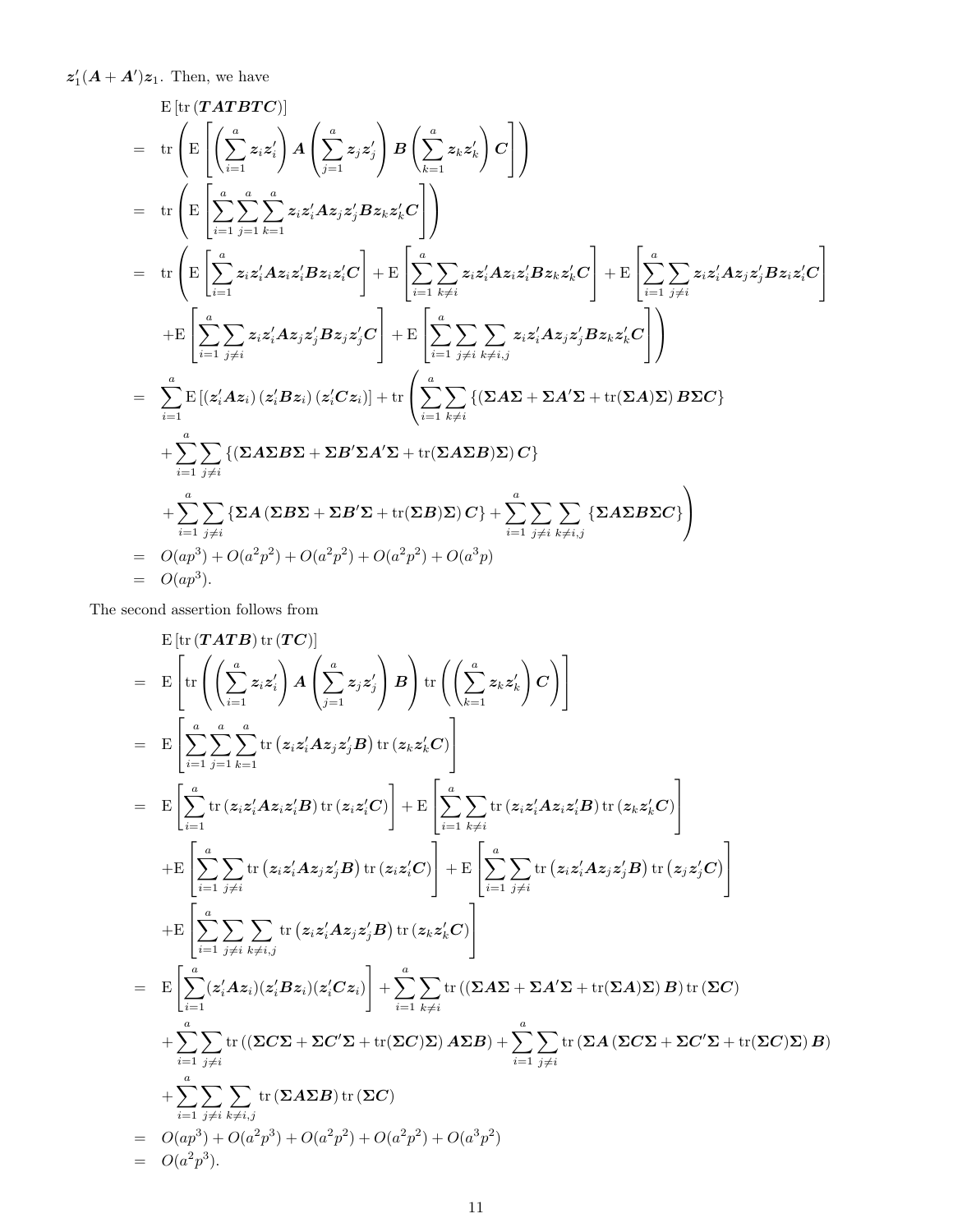The last assertion follows from

$$
\begin{split}\n&= \mathbb{E}\left[\text{tr}\left(\boldsymbol{T}\boldsymbol{A}\right)\text{tr}\left(\boldsymbol{T}\boldsymbol{B}\right)\text{tr}\left(\boldsymbol{T}\boldsymbol{C}\right)\right] \\
&= \mathbb{E}\left[\text{tr}\left(\left(\sum_{i=1}^{a}z_{i}z_{i}^{'}\right)\boldsymbol{A}\right)\text{tr}\left(\left(\sum_{j=1}^{a}z_{j}z_{j}^{'}\right)\boldsymbol{B}\right)\text{tr}\left(\left(\sum_{k=1}^{a}z_{k}z_{k}^{'}\right)\boldsymbol{C}\right)\right] \\
&= \mathbb{E}\left[\sum_{i=1}^{a}\sum_{j=1}^{a}\sum_{k=1}^{a}\text{tr}\left(z_{i}z_{i}^{'}\boldsymbol{A}\right)\text{tr}\left(z_{j}z_{j}^{'}\boldsymbol{B}\right)\text{tr}\left(z_{k}z_{k}^{'}\boldsymbol{C}\right)\right] \\
&= \mathbb{E}\left[\sum_{i=1}^{a}\text{tr}\left(z_{i}z_{i}^{'}\boldsymbol{A}\right)\text{tr}\left(z_{i}z_{i}^{'}\boldsymbol{B}\right)\text{tr}\left(z_{k}z_{k}^{'}\boldsymbol{C}\right)\right] + \mathbb{E}\left[\sum_{i=1}^{a}\sum_{k\neq i}\text{tr}\left(z_{i}z_{i}^{'}\boldsymbol{A}\right)\text{tr}\left(z_{k}z_{k}^{'}\boldsymbol{C}\right)\right] \\
&+ \mathbb{E}\left[\sum_{i=1}^{a}\sum_{j\neq i}\text{tr}\left(z_{i}z_{i}^{'}\boldsymbol{A}\right)\text{tr}\left(z_{j}z_{j}^{'}\boldsymbol{B}\right)\text{tr}\left(z_{k}z_{i}^{'}\boldsymbol{C}\right)\right] + \mathbb{E}\left[\sum_{i=1}^{a}\sum_{j\neq i}\text{tr}\left(z_{i}z_{i}^{'}\boldsymbol{A}\right)\text{tr}\left(z_{j}z_{j}^{'}\boldsymbol{B}\right)\text{tr}\left(z_{k}z_{k}^{'}\boldsymbol{C}\right)\right] \\
&+ \mathbb{E}\left[\sum_{i=1}^{a}\sum_{j\neq i}\sum_{k\neq i,j}\text{tr}\left(z_{i}z_{i}^{'}\boldsymbol{A}\right)\text{tr}\left(z_{j}z_{j}^{'}\boldsymbol{B}\right)\text{tr}\left(z_{k
$$

This completes the proof.

**Proposition 4.6.** If  $T \sim W_p(a, \Sigma)$  then

$$
E [tr (TATBTCTD)] = O(ap4),
$$
  
\n
$$
E [tr (TATBTC) tr (TD)] = O(a2p4),
$$
  
\n
$$
E [tr (TATB) tr (TCTD)] = O(a2p4),
$$
  
\n
$$
E [tr (TATB) tr (TC) tr (TD)] = O(a3p4),
$$
  
\n
$$
E [tr (TA) tr (TB) tr (TC) tr (TD)] = O(a4p4)
$$

as  $p \rightarrow \infty$  with (4.1) for  $p \times p$  matrices **A**, **B**, **C**, and **D** which satisfy

tr(
$$
\Sigma \Psi_1 \Sigma \Psi_2 \Sigma \Psi_3 \Sigma \Psi_4
$$
) = O(p),  $\Psi_1$ ,  $\Psi_2$ ,  $\Psi_3$ ,  $\Psi_4 = A$ , A', B, B', C, C', D, D'  
tr( $\Sigma \Psi_1 \Sigma \Psi_2 \Sigma \Psi_3$ ) = O(p),  $\Psi_1$ ,  $\Psi_2$ ,  $\Psi_3 = A$ , A', B, B', C, C', D, D'  
tr( $\Sigma \Psi_1 \Sigma \Psi_2$ ) = O(p),  $\Psi_1$ ,  $\Psi_2 = A$ , A', B, B', C, C', D, D'  
tr( $\Sigma \Psi_1$ ) = O(p),  $\Psi_1 = A$ , B, C, D

Proof. First, we see that

$$
\sum_{i=1}^{a} \mathrm{E} \left[ \left( z_{i}' A z_{i} \right) \left( z_{i}' B z_{i} \right) \left( z_{i}' C z_{i} \right) \left( z_{i}' D z_{i} \right) \right] = a \mathrm{E} \left[ \left( z_{1}' A z_{1} \right) \left( z_{1}' B z_{1} \right) \left( z_{1}' C z_{1} \right) \left( z_{1}' D z_{1} \right) \right]
$$
\n
$$
\leq a \left( \mathrm{E} \left[ \left( z_{1}' A z_{1} \right)^{2} \left( z_{1}' B z_{1} \right)^{2} \right] \mathrm{E} \left[ \left( z_{1}' C z_{1} \right)^{2} \left( z_{1}' D z_{1} \right)^{2} \right] \right)^{\frac{1}{2}}
$$
\n
$$
\leq a \left( \mathrm{E} \left[ \left( z_{1}' A z_{1} \right)^{4} \right] \mathrm{E} \left[ \left( z_{1}' B z_{1} \right)^{4} \right] \mathrm{E} \left[ \left( z_{1}' C z_{1} \right)^{4} \right] \mathrm{E} \left[ \left( z_{1}' D z_{1} \right)^{4} \right] \right)^{\frac{1}{4}}
$$
\n
$$
= O(ap^{4}).
$$

 $\Box$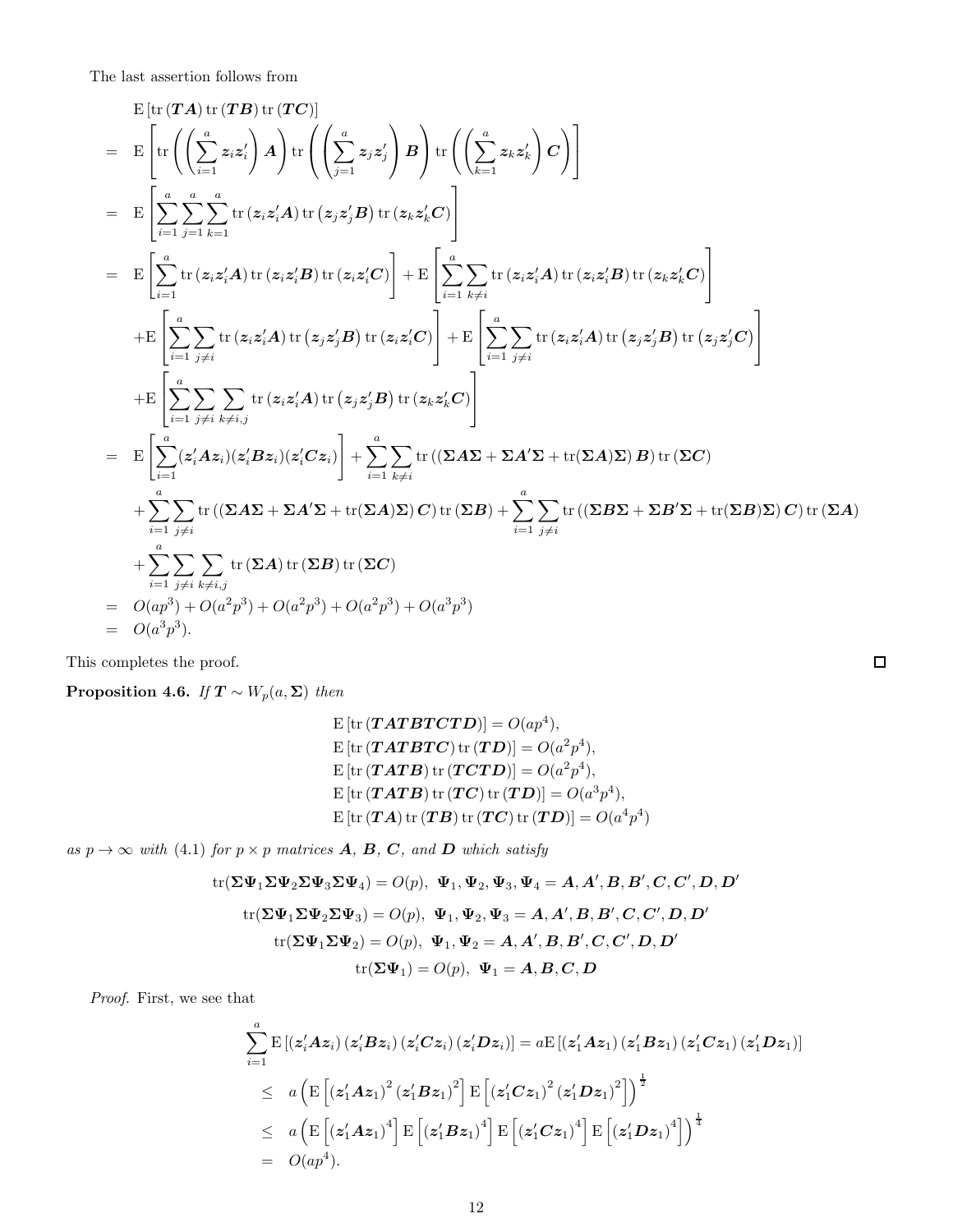Then, we have

$$
E\left[\text{tr}(\text{TATTOTD})\right] = \text{tr}\left[\mathbf{E}\left[\left(\sum_{i=1}^{n}x_{i}z_{i}^{*}\right)A\left(\sum_{i=1}^{n}z_{i}z_{i}^{*}\right)B\left(\sum_{i=1}^{n}z_{i}z_{i}^{*}\right)D\left(\sum_{i=1}^{n}z_{i}z_{i}^{*}\right)D\right]\right]
$$
\n
$$
= \text{tr}\left(\mathbf{E}\left[\sum_{i=1}^{n} \sum_{j=1}^{n} \sum_{k=1}^{n}z_{i}z_{i}^{*}Az_{i}z_{i}^{*}Bz_{k}z_{k}^{*}Cz_{k}z_{k}^{*}D\right]\right)
$$
\n
$$
= \text{tr}\left(\mathbf{E}\left[\sum_{i=1}^{n} z_{i}z_{i}^{*}Az_{i}z_{i}^{*}Bz_{i}z_{i}^{*}Cz_{k}z_{k}^{*}D\right]+\mathbf{E}\left[\sum_{i=1}^{n} \sum_{j\neq i}z_{i}z_{i}^{*}Az_{i}z_{i}^{*}Cz_{k}z_{k}^{*}D\right]+\mathbf{E}\left[\sum_{i=1}^{n} \sum_{j\neq i}z_{i}z_{i}^{*}Az_{i}z_{i}^{*}Cz_{k}z_{k}^{*}D\right]+\mathbf{E}\left[\sum_{i=1}^{n} \sum_{j\neq i}z_{i}z_{i}^{*}Az_{i}z_{i}^{*}Cz_{k}z_{k}^{*}D\right]+\mathbf{E}\left[\sum_{i=1}^{n} \sum_{j\neq i}z_{i}z_{i}^{*}Az_{i}z_{i}^{*}Cz_{k}z_{k}^{*}D\right]+\mathbf{E}\left[\sum_{i=1}^{n} \sum_{j\neq i}z_{i}z_{i}^{*}Az_{i}z_{i}^{*}Cz_{k}z_{k}^{*}D\right]+\mathbf{E}\left[\sum_{i=1}^{n} \sum_{j\neq i}z_{i}z_{i}^{*}Az_{i}z_{i}^{*}Cz_{k}z_{k}^{*}D\right]+\mathbf{E}\left[\sum_{i=1}^{n} \sum_{j\neq i}z_{i}z_{i}^{*}Az_{i}z_{
$$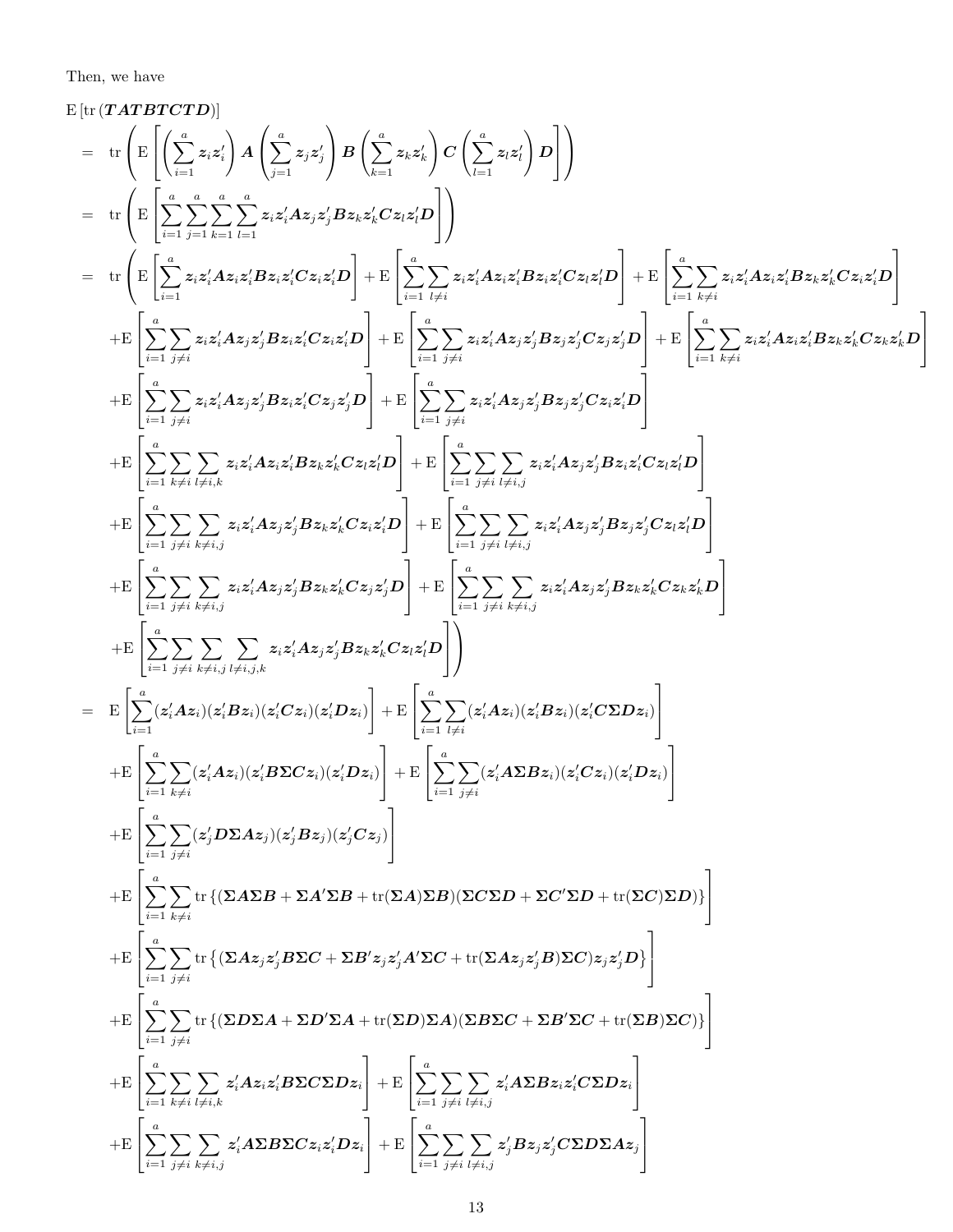$$
+E\left[\sum_{i=1}^{a}\sum_{j\neq i}\sum_{k\neq i,j}z'_{j}B\Sigma Cz_{j}z'_{j}D\Sigma Az_{j}\right] + E\left[\sum_{i=1}^{a}\sum_{j\neq i}\sum_{k\neq i,j}z'_{k}Cz_{k}z'_{k}D\Sigma A\Sigma Bz_{k}\right]
$$
  
\n
$$
+E\left[\sum_{i=1}^{a}\sum_{j\neq i}\sum_{k\neq i,j}\sum_{l\neq i,j,k}\text{tr}\left\{\Sigma A\Sigma B\Sigma C\Sigma D\right\}\right]
$$
  
\n
$$
= O(ap^{4}) + \left\{O(a^{2}p^{3}) + O(a^{2}p^{3}) + O(a^{2}p^{3}) + O(a^{2}p^{3})\right\}
$$
  
\n
$$
+ \left\{O(a^{2}p^{3}) + E\left[\sum_{i=1}^{a}\sum_{j\neq i}\text{tr}\left\{\Sigma Az'_{j}B\Sigma Cz_{j}z_{j}z'_{j}D + \Sigma B'z'_{j}A'\Sigma Cz_{j}z_{j}z'_{j}D + \Sigma Cz'_{j}B\Sigma Az_{j}z_{j}z'_{j}D\right\}\right] + O(a^{2}p^{3})\right\}
$$
  
\n
$$
+ \left\{O(a^{3}p^{2}) + O(a^{3}p^{2}) + O(a^{3}p^{2}) + O(a^{3}p^{2}) + O(a^{3}p^{2}) + O(a^{3}p^{2})\right\} + O(a^{4}p)
$$
  
\n
$$
= O(ap^{4}) + \left\{O(a^{2}p^{3}) + O(a^{2}p^{3}) + O(a^{2}p^{3}) + O(a^{2}p^{3})\right\} + \left\{O(a^{2}p^{3}) + O(a^{2}p^{2}) + O(a^{3}p^{2})\right\}
$$
  
\n
$$
+ \left\{O(a^{3}p^{2}) + O(a^{3}p^{2}) + O(a^{3}p^{2}) + O(a^{3}p^{2}) + O(a^{3}p^{2}) + O(a^{3}p^{2})\right\} + O(a^{4}p)
$$
  
\n
$$
= O(ap^{4}).
$$

We can prove the followings in similar ways:

$$
E [tr (TATBTC) tr (TD)] = O(a^4p^2) + O(a^3p^3) + O(a^2p^4) = O(a^2p^4),
$$
  
\n
$$
E [tr (TATB) tr (TCTD)] = O(a^4p^2) + O(a^3p^3) + O(a^2p^4) = O(a^2p^4),
$$
  
\n
$$
E [tr (TATB) tr (TC) tr (TD)] = O(a^4p^3) + O(a^3p^4) = O(a^3p^4),
$$
  
\n
$$
E [tr (TA) tr (TB) tr (TC) tr (TD)] = O(a^4p^4),
$$

so we omit their details. This completes the proof.

When applying Propositions 4.4, 4.5, and 4.6, their conditions are not useful. Hence, let us show a simple sufficient condition.

Assumption 3. As  $p \to \infty$  with (4.1), it holds that

$$
\frac{\text{tr}(\Sigma^2)}{p} \to \sigma_2 \in (0, \infty),
$$

$$
\frac{\text{tr}(\Sigma^3)}{p} \to \sigma_3 \in (0, \infty),
$$

$$
\vdots
$$

$$
\frac{\text{tr}(\Sigma^{16})}{p} \to \sigma_{16} \in (0, \infty).
$$

The following statement is a direct corollary to Propositions 4.4, 4.5, and 4.6.

Corollary 4.7. Suppose Assumption 3. If  $T \sim W_p(a, \Sigma)$  then the conclusions of Propositions 4.4, 4.5, and 4.6 hold for  $A, B, C, D = I_p, \Sigma.$ 

Next, we provide asymptotic evaluations for moments of two Wishart matrices. Before presenting results, we introduce the following condition.

#### Assumption 4. As  $p \to \infty$  with

$$
a, b \approx p^{\delta}, \quad 0 < \delta < 1,\tag{4.2}
$$

 $\Box$ 

it holds that

tr(ΣiΣ<sup>j</sup> ) p → σij ∈ (0, ∞), . . . tr(ΣiΣjΣkΣlΣ<sup>i</sup> ′ ) p → σijkli′ ∈ (0, ∞), tr(ΣiΣjΣkΣlΣ<sup>i</sup> ′Σ<sup>j</sup> ′ ) p → σijkli′ <sup>j</sup> ′ ∈ (−∞, ∞), . . . tr(ΣiΣjΣkΣlΣ<sup>i</sup> ′Σ<sup>j</sup> ′Σk′Σ<sup>l</sup> ′Σ<sup>i</sup> ′′Σ<sup>j</sup> ′′Σk′′Σ<sup>l</sup> ′′Σ<sup>i</sup> ′′′Σ<sup>j</sup> ′′′Σk′′′Σ<sup>l</sup> ′′′ ) p → σijkli′ <sup>j</sup> ′k′ l ′i ′′j ′′k′′ l ′′ i ′′′j ′′′k′′′ l ′′′ ∈ (−∞, ∞)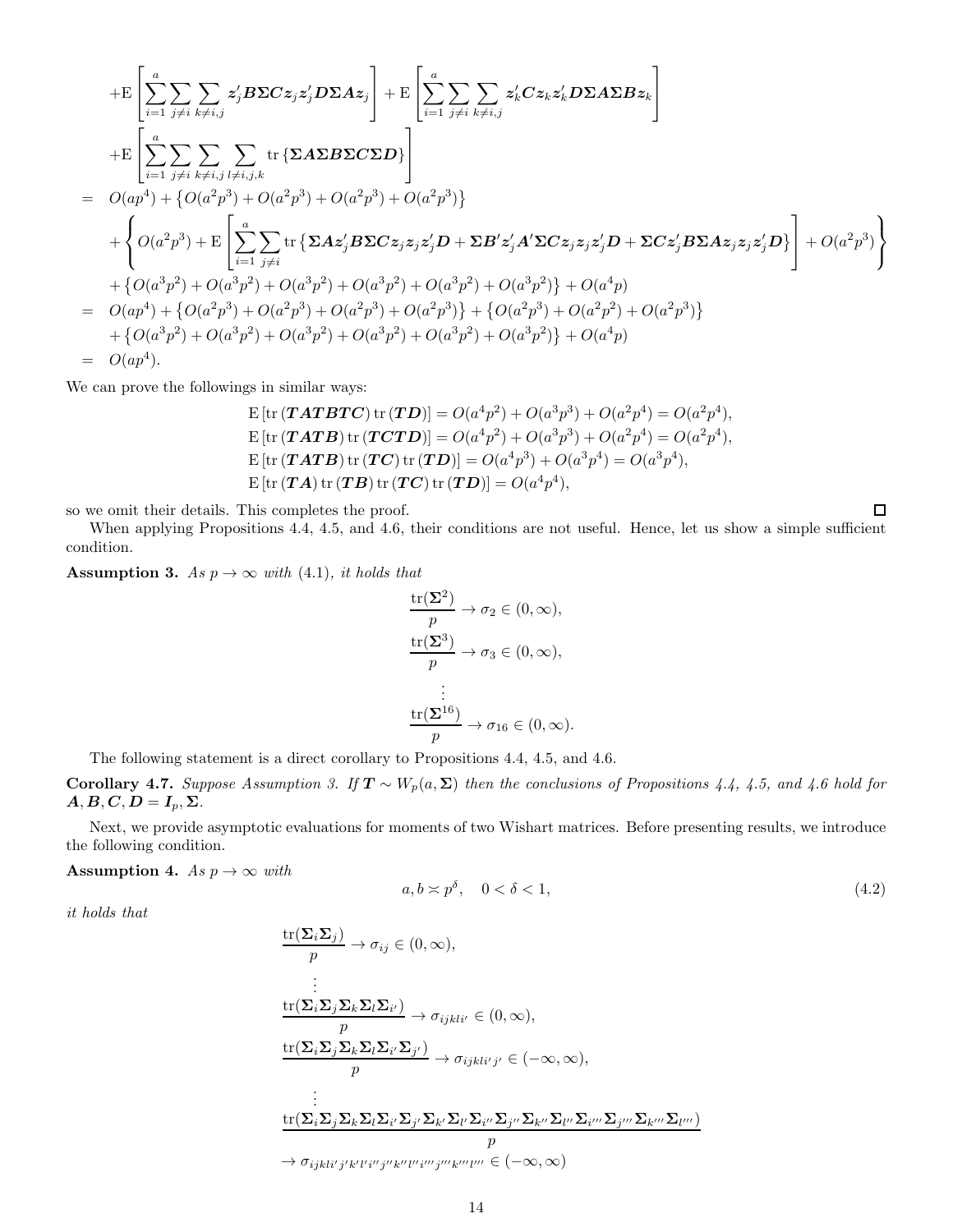$for i, j, k, l, i', j', k', l', i'', j'', k'', l'', i''', j''', k''', l''' = a, b.$ 

**Proposition 4.8.** (i) Under Assumption 4, if  $T_a \sim W_p(a, \Sigma_a)$  and  $T_b \sim W_p(b, \Sigma_b)$  are independent, then

$$
E\left[\text{tr}\left(T_a T_a T_a T_a T_b T_b T_b T_b\right)\right] = O(abp^7),
$$
  
\n
$$
E\left[\text{tr}\left(T_a T_a T_a T_b T_a T_b T_b\right)\right] = O(ab(a+b)p^6),
$$
  
\n
$$
E\left[\text{tr}\left(T_a T_a T_b T_b T_a T_a T_b T_b\right)\right] = O(ab(a+b)p^6),
$$
  
\n
$$
E\left[\text{tr}\left(T_a T_b T_a T_b T_a T_b T_a T_b\right)\right] = O(ab(a^3+b^3)p^4)
$$

as  $p \to \infty$  with (4.2). (ii) If  $T_a \sim W_p(a, \Sigma_a)$  and  $T_b \sim W_p(b, \Sigma_b)$  are independent, then

$$
\begin{aligned} &\text{E}\left[\text{tr}\left(\boldsymbol{T}_a\boldsymbol{A}\boldsymbol{T}_a\boldsymbol{B}\boldsymbol{T}_a\boldsymbol{C}\boldsymbol{T}_a\boldsymbol{D}\right)\text{tr}\left(\boldsymbol{T}_b\boldsymbol{E}\boldsymbol{T}_b\boldsymbol{F}\boldsymbol{T}_b\boldsymbol{G}\boldsymbol{T}_b\boldsymbol{H}\right)\right]=O(abp^8) \\ &\text{E}\left[\text{tr}\left(\boldsymbol{T}_a\boldsymbol{A}\boldsymbol{T}_a\boldsymbol{B}\boldsymbol{T}_b\boldsymbol{C}\boldsymbol{T}_b\boldsymbol{D}\right)\text{tr}\left(\boldsymbol{T}_a\boldsymbol{E}\boldsymbol{T}_a\boldsymbol{F}\boldsymbol{T}_b\boldsymbol{G}\boldsymbol{T}_b\boldsymbol{H}\right)\right]=O(a^2b^2p^6) \\ &\text{E}\left[\text{tr}\left(\boldsymbol{T}_a\boldsymbol{A}\boldsymbol{T}_b\boldsymbol{B}\boldsymbol{T}_a\boldsymbol{C}\boldsymbol{T}_b\boldsymbol{D}\right)\text{tr}\left(\boldsymbol{T}_a\boldsymbol{E}\boldsymbol{T}_b\boldsymbol{F}\boldsymbol{T}_a\boldsymbol{G}\boldsymbol{T}_b\boldsymbol{H}\right)\right]=O(a^2b^2(a^2+b^2)p^4) \end{aligned}
$$

as  $p \to \infty$  with (4.2) for  $p \times p$  matrices **A**, **B**, **C**, **D**, **E**, **F**, **G**, and **H** which satisfy

tr 
$$
(\Sigma_1 \Psi_1 \Sigma_2 \Psi_2 \Sigma_3 \Psi_3 \Sigma_4 \Psi_4 \Sigma_5 \Psi_5 \Sigma_6 \Psi_6 \Sigma_7 \Psi_7 \Sigma_8 \Psi_8) = O(p),
$$
  
\n $\Sigma_i = I_p, \Sigma_a, \Sigma_b, (i = 1, 2, 3, 4, 5, 6, 7, 8),$   
\n $\Psi_i = I_p, A, B, C, D, E, F, G, H, (i = 1, 2, 3, 4, 5, 6, 7, 8).$ 

In partilular, when Assumption  $\lambda$  is additionaly supposed, the conclusions hold for

$$
A, B, C, D, E, F, G, H = I_p, \Sigma_a, \Sigma_b.
$$

Proof. (i) To avoid showing quite long routine calculations, we simply give a sketch of the proof only for

$$
\mathrm{E}\left[\mathrm{tr}\left(\boldsymbol{T}_a\boldsymbol{T}_a\boldsymbol{T}_a\boldsymbol{T}_a\boldsymbol{T}_b\boldsymbol{T}_b\boldsymbol{T}_b\boldsymbol{T}_b\right)\right]=O(abp^7).
$$

We have

$$
\begin{split} &\mathbf{E}\left[\mathrm{tr}\left(T_aT_aT_aT_aT_bT_bT_bT_b\right)\right] \\ &=\quad \mathbf{E}\left[\sum_{i=1}^a\sum_{j=1}^a\sum_{k=1}^a\sum_{l=1}^a\mathrm{tr}\left(\sum_{d}^{\frac{1}{2}}z_iz_1'\Sigma_{a}z_1z_2'\Sigma_{a}z_1z_2'\Sigma_{a}z_1z_2'\Sigma_{a}z_1z_2'\Sigma_{a}z_1z_2'\Sigma_{a}z_1z_2'\Sigma_{a}z_1z_2'\Sigma_{a}z_1z_2'\Sigma_{a}z_1z_2'\Sigma_{a}z_1z_2'\Sigma_{a}z_1z_2'\Sigma_{a}z_1z_2'\Sigma_{a}z_1z_2'\Sigma_{a}z_1z_2'\Sigma_{a}z_1z_2'\Sigma_{a}z_1z_2'\Sigma_{a}z_1z_2'\Sigma_{a}z_1z_2'\Sigma_{a}z_1z_2'\Sigma_{a}z_1z_2'\Sigma_{a}z_1z_2'\Sigma_{a}z_1z_2'\Sigma_{a}z_1z_2'\Sigma_{a}z_1z_2'\Sigma_{a}z_1z_2'\Sigma_{a}z_1z_2'\Sigma_{a}z_1z_2'\Sigma_{a}z_1z_2'\Sigma_{a}z_1z_2'\Sigma_{a}z_1z_2'\Sigma_{a}z_1z_2'\Sigma_{a}z_1z_2'\Sigma_{a}z_1z_2'\Sigma_{a}z_1z_2'\Sigma_{a}z_1z_2'\Sigma_{a}z_1z_2'\Sigma_{a}z_1z_2'\Sigma_{a}z_1z_2'\Sigma_{a}z_1z_2'\Sigma_{a}z_1z_2'\Sigma_{a}z_1z_2'\Sigma_{a}z_1z_2'\Sigma_{a}z_1z_2'\Sigma_{a}z_1z_2'\Sigma_{a}z_1z_2'\Sigma_{a}z_1z_2'\Sigma_{a}z_1z_2'\Sigma_{a}z_1z_2'\Sigma_{a}z_1z_2'\Sigma_{a}z_1z_2'\Sigma_{a}z_1z_2'\Sigma_{a}z_1z_2'\Sigma_{a}z_1z_2'\Sigma_{a}z_1z_2'\Sigma_{a}z_1z_2'\Sigma_{a}z_1z_2'\Sigma_{a}z_1z_2'\Sigma_{a}z_1z_2'\Sigma_{a}z_1z_2
$$

 $\setminus$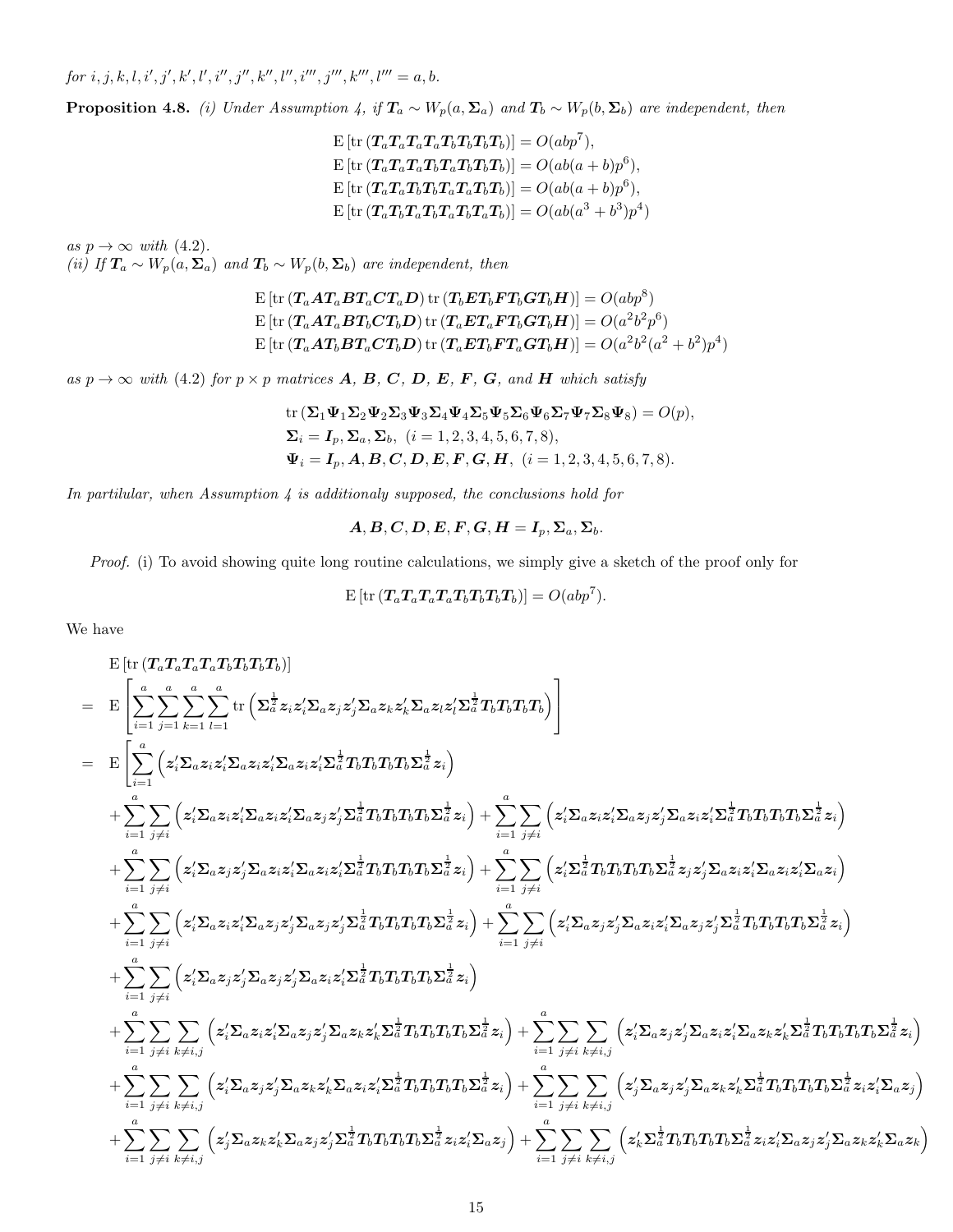$$
+ \sum_{i=1}^{a} \sum_{j\neq i} \sum_{k\neq i,j} \sum_{l\neq i,j,k} \left( z_{i}'\Sigma_{a}z_{j}z_{j}'\Sigma_{a}z_{k}z_{k}'\Sigma_{a}z_{l}z_{l}'\Sigma_{a}^{\frac{1}{2}}T_{b}T_{b}T_{b}T_{b}\Sigma_{a}^{\frac{1}{2}}z_{i}) \right) \n\sim \mathbb{E}\left[\sum_{i=1}^{a} \left(\text{tr}(\Sigma_{a})\text{tr}(\Sigma_{a})\text{tr}(\Sigma_{a})\text{tr}(\Sigma_{a}T_{b}T_{b}T_{b})\right) \n+ \sum_{i=1}^{a} \sum_{j\neq i} \left(\text{tr}(\Sigma_{a})\text{tr}(\Sigma_{a})\text{tr}(\Sigma_{a}^{2}T_{b}T_{b}T_{b})\right) + \sum_{i=1}^{a} \sum_{j\neq i} \left(\text{tr}(\Sigma_{a})\text{tr}(\Sigma_{a}^{2})\text{tr}(\Sigma_{a}T_{b}T_{b})\right) \n+ \sum_{i=1}^{a} \sum_{j\neq i} \left(\text{tr}(\Sigma_{a})\text{tr}(\Sigma_{a}T_{b}T_{b}T_{b})\right) + \sum_{i=1}^{a} \sum_{j\neq i} \left(\text{tr}(\Sigma_{a}^{2}T_{b}T_{b}T_{b})\text{tr}(\Sigma_{a})\text{tr}(\Sigma_{a})\right) \n+ \sum_{i=1}^{a} \sum_{j\neq i} \left(\text{tr}(\Sigma_{a})\text{tr}(\Sigma_{a}^{2}T_{b}T_{b}T_{b})\text{tr}(\Sigma_{a})\right) + \sum_{i=1}^{a} \sum_{j\neq i} \left(z_{i}'\Sigma_{a}(2\Sigma_{a}z_{i}z_{i}'\Sigma_{a} + \text{tr}(\Sigma_{a}z_{i}Z_{b}T_{b})T_{b}\Sigma_{a}^{\frac{1}{2}}z_{i}\right) \n+ \sum_{i=1}^{a} \sum_{j\neq i} \left(\text{tr}(\Sigma_{a})\text{tr}(\Sigma_{a}^{2}T_{b}T_{b}T_{b})\text{tr}(\Sigma_{a})\right) \n+ \sum_{i=1}^{a} \sum_{j\neq i} \left(\text{tr
$$

where we use the following facts in the above asymptotic evaluation: Let  $x \sim N_p(\mathbf{0}_p, \mathbf{I}_p)$  and  $\mathbf{Q}, \mathbf{R}, \mathbf{S}, \mathbf{T}$  be  $p \times p$  matrices, then

$$
E\left[x(x'Qx)x'\right]=Q+Q'+\text{tr}(Q)I_p,
$$
  

$$
E\left[(x'Qx)(x'Rx)\right]=\text{tr}(Q)\text{tr}(R)+\text{tr}(QR)+\text{tr}(QR'),
$$

$$
\begin{array}{ll} & E\left[(x'Qx)(x'Rx)(x'Sx)\right] \\ & = & \operatorname{tr}(Q)\operatorname{tr}(R)\operatorname{tr}(S) + \operatorname{tr}(Q)\operatorname{tr}(RS) + \operatorname{tr}(Q)\operatorname{tr}(RS') + \operatorname{tr}(R)\operatorname{tr}(QS) + \operatorname{tr}(R)\operatorname{tr}(QS')+ \operatorname{tr}(S)\operatorname{tr}(QR) + \operatorname{tr}(S)\operatorname{tr}(QR') \\ & + \operatorname{tr}(QRS) + \operatorname{tr}(QRS')+ \operatorname{tr}(QR'S) + \operatorname{tr}(QR'S') + \operatorname{tr}(QSR) + \operatorname{tr}(QSR') + \operatorname{tr}(QS'R) + \operatorname{tr}(QS'R'), \end{array}
$$

and

$$
E\left[(x'Qx)(x'Rx)(x'Sx)(x'Tx)\right]
$$
\n
$$
= \text{tr}(Q)\text{tr}(R)\text{tr}(S)\text{tr}(T)
$$
\n
$$
+ \text{tr}(Q)\text{tr}(R)\text{tr}(ST) + \text{tr}(Q)\text{tr}(R)\text{tr}(ST') + \text{tr}(Q)\text{tr}(S)\text{tr}(RT) + \text{tr}(Q)\text{tr}(S)\text{tr}(RT')
$$
\n
$$
+ \text{tr}(Q)\text{tr}(T)\text{tr}(RS) + \text{tr}(Q)\text{tr}(T)\text{tr}(RS') + \text{tr}(R)\text{tr}(S)\text{tr}(QT) + \text{tr}(R)\text{tr}(S)\text{tr}(QT')
$$
\n
$$
+ \text{tr}(R)\text{tr}(T)\text{tr}(QS) + \text{tr}(R)\text{tr}(T)\text{tr}(QS') + \text{tr}(S)\text{tr}(T)\text{tr}(QR) + \text{tr}(S)\text{tr}(T)\text{tr}(QR')
$$
\n
$$
+ \text{tr}(QR)\text{tr}(ST') + \text{tr}(QR)\text{tr}(ST') + \text{tr}(QR)\text{tr}(ST') + \text{tr}(QR)\text{tr}(ST') + \text{tr}(QS)\text{tr}(RT) + \text{tr}(QS')\text{tr}(RT)
$$
\n
$$
+ \text{tr}(Q)\text{tr}(RT') + \text{tr}(QS')\text{tr}(RT') + \text{tr}(Q)\text{tr}(RS) + \text{tr}(QT')\text{tr}(RS) + \text{tr}(QT)\text{tr}(RS') + \text{tr}(QT')\text{tr}(RS')
$$
\n
$$
+ \text{tr}(Q)\text{tr}(RST) + \text{tr}(Q)\text{tr}(RS'T') + \text{tr}(Q)\text{tr}(RS'T') + \text{tr}(Q)\text{tr}(RS'T') + \text{tr}(Q)\text{tr}(RTS) + \text{tr}(Q)\text{tr}(RT'S')
$$
\n
$$
+ \text{tr}(Q)\text{tr}(RTS') + \text{tr}(Q)\text{tr}(RT'S') + \text{tr}(R)\text{tr}(QST') + \text{tr}(R)\text{tr}(QST') + \text{tr}(R)\text{tr}(QST') + \text{tr}(R)\text{tr}(QST')
$$
\n
$$
+ \text{tr}(R)\text{tr}(QTS) + \text{tr}(R)\text{tr}(QT'S') + \text{tr}(
$$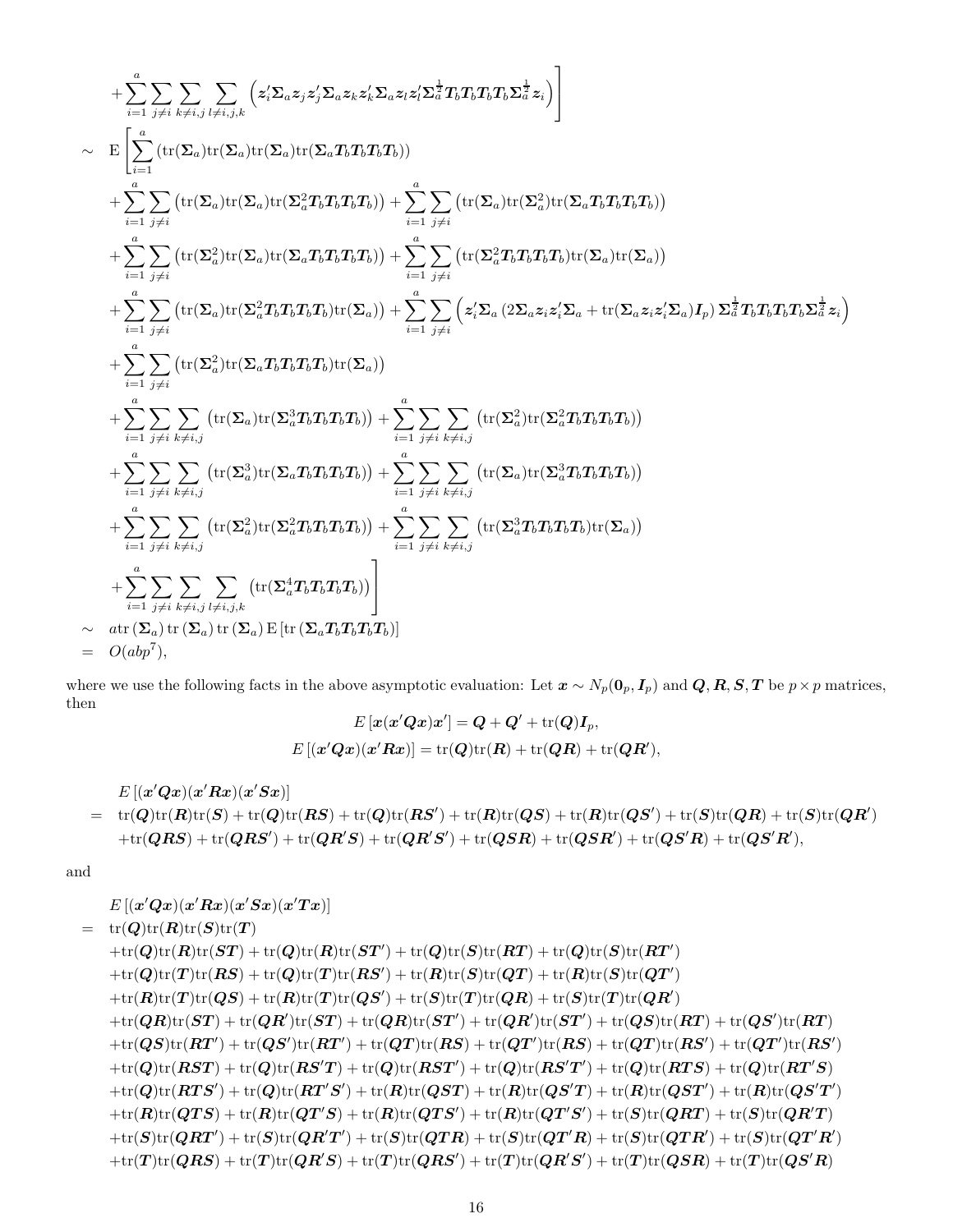$$
+ \mathrm{tr}(T) \mathrm{tr}(QSR') + \mathrm{tr}(T) \mathrm{tr}(QS'R') \\ + \mathrm{tr}(QRST) + \mathrm{tr}(QRS'T') + \mathrm{tr}(QRST') + \mathrm{tr}(QR'S'T') + \mathrm{tr}(QR'S'T') + \mathrm{tr}(QR'S'T') + \mathrm{tr}(QR'S'T') \\ + \mathrm{tr}(QRST) + \mathrm{tr}(QR'TS) + \mathrm{tr}(QRT'S) + \mathrm{tr}(QRTS') + \mathrm{tr}(QR'TS') + \mathrm{tr}(QR'TS') + \mathrm{tr}(QR'TS') + \mathrm{tr}(QR'T'S') \\ + \mathrm{tr}(QSTR) + \mathrm{tr}(QS'R'T) + \mathrm{tr}(QSR'T') + \mathrm{tr}(QS'R'T') + \mathrm{tr}(QS'R'T') + \mathrm{tr}(QS'R'T') + \mathrm{tr}(QS'R'T') \\ + \mathrm{tr}(QSTR) + \mathrm{tr}(QS'TR) + \mathrm{tr}(QST'R) + \mathrm{tr}(QSTR') + \mathrm{tr}(QS'T'R') + \mathrm{tr}(QS'TR') + \mathrm{tr}(QS'TR') + \mathrm{tr}(QST'R) + \mathrm{tr}(QST'R) + \mathrm{tr}(QST'R') + \mathrm{tr}(QTS'T'R') + \mathrm{tr}(QTS'R') + \mathrm{tr}(QTS'R') + \mathrm{tr}(QTS'R') + \mathrm{tr}(QTS'R') + \mathrm{tr}(QTS'R') + \mathrm{tr}(QTS'R') + \mathrm{tr}(QTS'R') + \mathrm{tr}(QTS'R') + \mathrm{tr}(QTS'R') + \mathrm{tr}(QTS'R') + \mathrm{tr}(QTS'R') + \mathrm{tr}(QTS'R') + \mathrm{tr}(QTS'R') + \mathrm{tr}(QTS'R') + \mathrm{tr}(QTS'R') + \mathrm{tr}(QTS'R') + \mathrm{tr}(QTS'R') + \mathrm{tr}(QTS'R') + \mathrm{tr}(QTS'R') + \mathrm{tr}(QTS'R') + \mathrm{tr}(QTS'R') + \mathrm{tr}(QTS'R') + \mathrm{tr}(QTS'R') + \mathrm{tr}(QTS'R') + \mathrm{tr}(QTS'R') + \mathrm{tr}(QTS'R') + \mathrm{tr}(QTS'R') + \mathrm{tr}(QTS'R') + \mathrm{tr}(QTS'R') + \mathrm{tr}(QTS'R') + \mathrm{tr}(QTS'R') + \mathrm{tr}(QTS'R') + \mathrm{tr}(QTS'R') + \mathrm{tr}(QTS'R') + \mathrm{tr}(QTS'R') + \mathrm{tr}(QTS'R') + \mathrm{tr}(QTS'R') + \mathrm{tr}(QTS'R') + \mathrm{tr}(QTS'R') + \mathrm{tr}(QTS'R
$$

We can prove the rest of the assertions in similar ways, so we omit their details. (ii) Under the assumptions, the assetions of (ii) can be proven by similar arguments to the proof of (i). This completes the proof. П

## 5 Proofs for Section 2

### 5.1 Proof of Proposition 2.1

The expectation of  $\{\text{tr}(\mathbf{T}_a\mathbf{T}_b\mathbf{T}_c\mathbf{T}_d)^2\}$  can be calculated as follows:

$$
\mathrm{E}\left[\left\{\mathrm{tr}\left(T_a T_b T_c T_d\right)\right\}^2\right] = \mathrm{E}\left[\mathrm{tr}\left(T_a T_b T_c T_d\right)\mathrm{tr}\left(T_a T_b T_c T_d\right)\right] = \mathrm{E}\left[\mathrm{tr}\left(\mathrm{tr}\left(T_a T_b T_c T_d\right) T_a T_b T_c T_d\right)\right]
$$

- $= n_a \mathbb{E} \left[ \text{tr} \left( \{ \mathbf{\Sigma}_a T_b T_c T_d \mathbf{\Sigma}_a + \mathbf{\Sigma}_a T_d T_c T_b \mathbf{\Sigma}_a + n_a \text{tr}(\mathbf{\Sigma}_a T_b T_c T_d) \mathbf{\Sigma}_a \right\} T_b T_c T_d \right) \right]$
- $= \quad n_a \mathrm{E} \left[ \mathrm{tr} \left( T_b T_c T_d \Sigma_a T_b T_c T_d \Sigma_a \right) \right] + n_a \mathrm{E} \left[ \mathrm{tr} \left( T_b \Sigma_a T_b T_c T_d \Sigma_a T_d T_c \right) \right] + n_a^2 \mathrm{E} \left[ \mathrm{tr} \left( \mathrm{tr} (T_b T_c T_d \Sigma_a) T_b T_c T_d \Sigma_a \right) \right]$
- $n_a n_b \text{E} \left[ \text{tr} \left( \{ n_b \Sigma_b T_c T_d \Sigma_a \Sigma_b + \Sigma_b \Sigma_a T_d T_c \Sigma_b + \text{tr}(\Sigma_b T_c T_d \Sigma_a) \Sigma_b \right\} T_c T_d \Sigma_a \right) \right]$  $+n_an_bE$  [tr  $({{(n_b + 1)\Sigma_b}\Sigma_a\Sigma_b + \text{tr}(\Sigma_b\Sigma_a)\Sigma_b}$   $T_cT_d\Sigma_aT_dT_c)$ ]  $+n_a^2 n_b \text{E}\left[\text{tr}\left(\left\{\mathbf{\Sigma}_b T_c T_d \mathbf{\Sigma}_a\mathbf{\Sigma}_b+\mathbf{\Sigma}_b\mathbf{\Sigma}_a T_d T_c \mathbf{\Sigma}_b+n_b\text{tr}(\mathbf{\Sigma}_b T_c T_d \mathbf{\Sigma}_a)\mathbf{\Sigma}_b\right\}T_c T_d \mathbf{\Sigma}_a\right)\right]$
- $= n_a n_b^2 \mathrm{E} \left[ \mathrm{tr} \left( T_c T_d \Sigma_a \Sigma_b T_c T_d \Sigma_a \Sigma_b \right) \right] + n_a n_b \mathrm{E} \left[ \mathrm{tr} \left( T_c \Sigma_b T_c T_d \Sigma_a \Sigma_b \Sigma_a T_d \right) \right] + n_a n_b \mathrm{E} \left[ \mathrm{tr} \left( \mathrm{tr} (T_c T_d \Sigma_a \Sigma_b) T_c T_d \Sigma_a \Sigma_b \right) \right]$  $+n_a n_b (n_b + 1) E \left[ \text{tr} \left( T_c \Sigma_b \Sigma_a \Sigma_b T_c T_d \Sigma_a T_d \right) \right] + n_a n_b \text{tr} \left( \Sigma_a \Sigma_b \right) E \left[ \text{tr} \left( T_c \Sigma_b T_c T_d \Sigma_a T_d \right) \right]$  $+n_a^2n_b\mathrm{E}\left[\mathrm{tr}\left(\bm{T}_c\bm{T}_d\bm{\Sigma}_a\bm{\Sigma}_b\bm{T}_c\bm{T}_d\bm{\Sigma}_a\bm{\Sigma}_b\right)\right]+n_a^2n_b\mathrm{E}\left[\mathrm{tr}\left(\bm{T}_c\bm{\Sigma}_b\bm{T}_c\bm{T}_d\bm{\Sigma}_a\bm{\Sigma}_b\bm{\Sigma}_a\bm{T}_d\right)\right]+n_a^2n_b^2\mathrm{E}\left[\mathrm{tr}\left(\mathrm{tr}(\bm{T}_c\bm{T}_d\bm{\Sigma}_a\bm{\Sigma}_b)\bm{T}_c\bm{T}_d\bm{\Sigma}_a\bm{\Sigma}_b\right)\right]$
- $= n_a n_b (n_a + n_b) \mathbf{E} [\text{tr} (\mathbf{T}_c \mathbf{T}_d \mathbf{\Sigma}_a \mathbf{\Sigma}_b \mathbf{T}_c \mathbf{T}_d \mathbf{\Sigma}_a \mathbf{\Sigma}_b)] + n_a n_b (n_a + 1) \mathbf{E} [\text{tr} (\mathbf{T}_c \mathbf{\Sigma}_b \mathbf{T}_c \mathbf{T}_d \mathbf{\Sigma}_a \mathbf{\Sigma}_b \mathbf{\Sigma}_a \mathbf{T}_d)]$  $+n_an_b(n_b + 1)E$  [tr  $(T_c\Sigma_b\Sigma_a\Sigma_bT_cT_d\Sigma_aT_d)] + n_an_b(n_an_b + 1)E$  [tr  $(\text{tr}(T_cT_d\Sigma_a\Sigma_b)T_cT_d\Sigma_a\Sigma_b)]$ ]  $+n_an_b\text{tr}(\Sigma_a\Sigma_b)E$  [tr  $(T_c\Sigma_bT_cT_d\Sigma_aT_d)$ ]
- $= n_a n_b n_c (n_a + n_b) E \left[ \text{tr} \left( \{n_c \Sigma_c T_d \Sigma_a \Sigma_b \Sigma_c + \Sigma_c \Sigma_b \Sigma_a T_d \Sigma_c + \text{tr}(\Sigma_c T_d \Sigma_a \Sigma_b) \Sigma_c \} T_d \Sigma_a \Sigma_b \right) \right]$  $+n_a n_b n_c (n_a + 1) E \left[ \text{tr} \left( \{ (n_c + 1) \Sigma_c \Sigma_b \Sigma_c + \text{tr} (\Sigma_c \Sigma_b) \Sigma_c \} T_d \Sigma_a \Sigma_b \Sigma_a T_d \right) \right]$  $+n_a n_b n_c (n_b + 1) E \left[ \text{tr} \left( \{ (n_c + 1) \Sigma_c \Sigma_b \Sigma_a \Sigma_b \Sigma_c + \text{tr} (\Sigma_c \Sigma_b \Sigma_a \Sigma_b) \Sigma_c \right\} T_d \Sigma_a T_d \right) \right]$  $+n_an_bn_c(n_an_b+1)E [tr (\{ \mathbf{\Sigma_cT_d\Sigma_a\Sigma_b\Sigma_c} + \mathbf{\Sigma_c\Sigma_b\Sigma_aT_d\Sigma_c} + n_ctr(\mathbf{\Sigma_cT_d\Sigma_a\Sigma_b)\mathbf{\Sigma_c} \} T_d\Sigma_a\Sigma_b)]$  $+n_an_bn_ctr(\Sigma_a\Sigma_b)E [tr (\{(n_c+1)\Sigma_c\Sigma_b\Sigma_c + tr(\Sigma_c\Sigma_b)\Sigma_c\}T_d\Sigma_aT_d)]$
- $=n_a n_b n_c (n_a n_b + n_a n_c + n_b n_c + 1)E$  [tr  $(T_d \Sigma_a \Sigma_b \Sigma_c T_d \Sigma_a \Sigma_b \Sigma_c)$ ] +  $n_a n_b n_c (n_a + 1)(n_b + 1)E$  [tr  $(T_d \Sigma_c T_d \Sigma_a \Sigma_b \Sigma_c \Sigma_b \Sigma_a)$ ]  $+n_a n_b n_c (n_a + 1)(n_c + 1)E$  [tr  $(T_d \Sigma_a \Sigma_b \Sigma_a T_d \Sigma_c \Sigma_b \Sigma_c)$ ] +  $n_a n_b n_c (n_b + 1)(n_c + 1)E$  [tr  $(T_d \Sigma_a T_d \Sigma_c \Sigma_b \Sigma_a \Sigma_b \Sigma_c)$ ]  $+n_{a}n_{b}n_{c}(n_{a}n_{b}n_{c}+n_{a}+n_{b}+n_{c})\text{E}\left[\text{tr}\left(\text{tr}(\boldsymbol{T}_{d}\boldsymbol{\Sigma}_{a}\boldsymbol{\Sigma}_{b}\boldsymbol{\Sigma}_{c})\boldsymbol{T}_{d}\boldsymbol{\Sigma}_{a}\boldsymbol{\Sigma}_{b}\boldsymbol{\Sigma}_{c}\right)\right]+n_{a}n_{b}n_{c}(n_{a}+1)\text{tr}(\boldsymbol{\Sigma}_{b}\boldsymbol{\Sigma}_{c})\text{E}\left[\text{tr}\left(\boldsymbol{T}_{d}\boldsymbol{\Sigma}_{c}\boldsymbol{T}_{d}\boldsymbol{\Sigma}_{a}\boldsymbol{\Sigma}_{b}\boldsymbol{\Sigma}_{a}\right)\right]$  $+n_an_bn_c(n_b + 1)\text{tr}(\mathbf{\Sigma}_a\mathbf{\Sigma}_b\mathbf{\Sigma}_c\mathbf{\Sigma}_b)\text{E}\left[\text{tr}\left(T_d\mathbf{\Sigma}_aT_d\mathbf{\Sigma}_c\right)\right] + n_an_bn_c(n_c + 1)\text{tr}(\mathbf{\Sigma}_a\mathbf{\Sigma}_b)\text{E}\left[\text{tr}\left(T_d\mathbf{\Sigma}_aT_d\mathbf{\Sigma}_c\mathbf{\Sigma}_b\mathbf{\Sigma}_c\right)\right]$  $+n_a n_b n_c \text{tr}(\Sigma_a \Sigma_b) \text{tr}(\Sigma_b \Sigma_c) E [\text{tr} (T_d \Sigma_a T_d \Sigma_c)]$
- $n_a n_b n_c n_d (n_a n_b + n_a n_c + n_b n_c + 1)$ tr  $({n_d \Sigma_d \Sigma_a \Sigma_b \Sigma_c \Sigma_d + \Sigma_d \Sigma_c \Sigma_b \Sigma_a \Sigma_d + \text{tr}(\Sigma_d \Sigma_a \Sigma_b \Sigma_c) \Sigma_d} ) \Sigma_a \Sigma_b \Sigma_c)$  $+n_a n_b n_c n_d (n_a + 1)(n_b + 1)$ tr  $({n_d + 1)\Sigma_d \Sigma_c \Sigma_d + \text{tr}(\Sigma_d \Sigma_c) \Sigma_d } \Sigma_a \Sigma_b \Sigma_c \Sigma_b \Sigma_a)$  $+n_an_bnc_nd(n_a+1)(n_c+1)\text{tr}(\{(n_d+1)\Sigma_d\Sigma_a\Sigma_b\Sigma_a\Sigma_d+\text{tr}(\Sigma_d\Sigma_a\Sigma_b\Sigma_a)\Sigma_d\}\Sigma_c\Sigma_b\Sigma_c)$  $+n_a n_b n_c n_d (n_b + 1)(n_c + 1)$ tr  $({n_d + 1)\Sigma_d \Sigma_a \Sigma_d + \text{tr}(\Sigma_d \Sigma_a) \Sigma_d} {\Sigma_c \Sigma_b \Sigma_a \Sigma_b \Sigma_c})$  $+n_an_bnc_nd(n_an_bnc + n_a + n_b + n_c)$ tr  $({\{\Sigma_d \Sigma_a \Sigma_b \Sigma_c \Sigma_d + \Sigma_d \Sigma_c \Sigma_b \Sigma_a \Sigma_d + n_d}$ tr $({\Sigma_d \Sigma_a \Sigma_b \Sigma_c) \Sigma_d\} \Sigma_a \Sigma_b \Sigma_c)$  $+n_an_bn_cn_d(n_a+1)\text{tr}(\boldsymbol{\Sigma}_b\boldsymbol{\Sigma}_c)\text{tr}\left(\{(n_d+1)\boldsymbol{\Sigma}_d\boldsymbol{\Sigma}_c\boldsymbol{\Sigma}_d+\text{tr}(\boldsymbol{\Sigma}_d\boldsymbol{\Sigma}_c)\boldsymbol{\Sigma}_d\right\}\boldsymbol{\Sigma}_a\boldsymbol{\Sigma}_b\boldsymbol{\Sigma}_a\right)$  $+n_a n_b n_c n_d (n_b + 1)$ tr $(\Sigma_a \Sigma_b \Sigma_c \Sigma_b)$ tr  $({(n_d + 1)\Sigma_d \Sigma_a \Sigma_d + \text{tr}(\Sigma_d \Sigma_a) \Sigma_d} \Sigma_c)$  $+n_an_bn_cn_d(n_c+1)\text{tr}(\Sigma_a\Sigma_b)\text{tr}(\{(n_d+1)\Sigma_d\Sigma_a\Sigma_d+\text{tr}(\Sigma_d\Sigma_a)\Sigma_d\Sigma_c\Sigma_b\Sigma_c)$  $+n_an_bn_cn_d$ tr $(\mathbf{\Sigma}_a\mathbf{\Sigma}_b)$ tr $(\mathbf{\Sigma}_b\mathbf{\Sigma}_c)$ tr  $(\{(n_d+1)\mathbf{\Sigma}_d\mathbf{\Sigma}_a\mathbf{\Sigma}_d + \text{tr}(\mathbf{\Sigma}_d\mathbf{\Sigma}_a)\mathbf{\Sigma}_d\}\mathbf{\Sigma}_c)$
- $= \left[n_an_bn_cn_d\right]\left(n_an_b+n_an_c+n_bn_c+1\right)n_d$ tr ( $\boldsymbol{\Sigma_a\Sigma_b\Sigma_c\Sigma_d\Sigma_a\Sigma_b\Sigma_c\Sigma_d\right) + \left(n_an_b+n_an_c+n_bn_c+1\right)$ tr ( $\boldsymbol{\Sigma_a\Sigma_b\Sigma_c\Sigma_d\Sigma_a\Sigma_d\Sigma_d\Sigma_c\Sigma_d\Sigma_c\Sigma_d\Sigma_c\Sigma_d\Sigma_c\Sigma_d\Sigma_c\Sigma_d\Sigma_c\Sigma_d\Sigma_c\Sigma_d\Sigma_c\Sigma_d\Sigma_c\Sigma_d\Sigma_c\Sigma_d\Sigma_c\Sigma_d\Sigma_c\Sigma_d\Sigma_c\Sigma_d\Sigma_c\Sigma_d\Sigma_c\Sigma_d\Sigma_c\Sigma_d\Sigma_c\Sigma_d\Sigma_c\Sigma_d\S$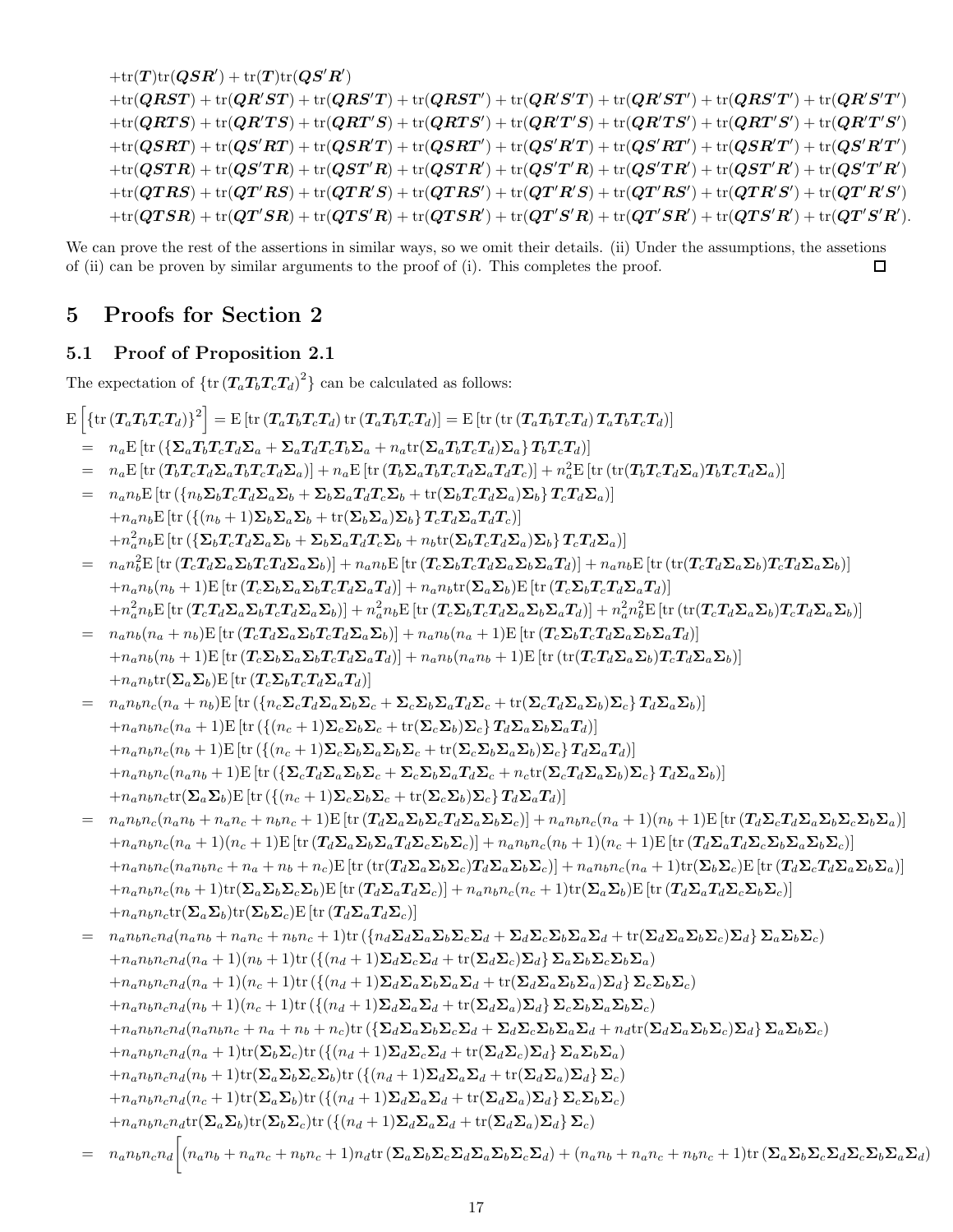$$
+(n_{a}n_{b}+n_{a}n_{c}+n_{b}n_{c}+1)\{\text{tr}(\Sigma_{a}\Sigma_{b}\Sigma_{c}\Sigma_{d})\}^{2}
$$
  
\n
$$
+(n_{a}+1)(n_{b}+1)(n_{d}+1)\text{tr}(\Sigma_{a}\Sigma_{b}\Sigma_{c}\Sigma_{b}\Sigma_{a}\Sigma_{d}\Sigma_{c}\Sigma_{d})+(n_{a}+1)(n_{b}+1)\text{tr}(\Sigma_{c}\Sigma_{d})\text{tr}(\Sigma_{a}\Sigma_{b}\Sigma_{c}\Sigma_{b}\Sigma_{d}\Sigma_{d})
$$
  
\n
$$
+(n_{a}+1)(n_{c}+1)(n_{d}+1)\text{tr}(\Sigma_{a}\Sigma_{b}\Sigma_{c}\Sigma_{d}\Sigma_{d}\Sigma_{c}\Sigma_{b}\Sigma_{c}\Sigma_{d})+(n_{a}+1)(n_{c}+1)\text{tr}(\Sigma_{a}\Sigma_{b}\Sigma_{a}\Sigma_{d}\Sigma_{d})\text{tr}(\Sigma_{b}\Sigma_{c}\Sigma_{d}\Sigma_{c})
$$
  
\n
$$
+(n_{b}+1)(n_{c}+1)(n_{d}+1)\text{tr}(\Sigma_{a}\Sigma_{b}\Sigma_{c}\Sigma_{d}\Sigma_{a}\Sigma_{d}\Sigma_{c}\Sigma_{b})+(n_{b}+1)(n_{c}+1)\text{tr}(\Sigma_{a}\Sigma_{b}\Sigma_{c}\Sigma_{d}\Sigma_{c}\Sigma_{b})
$$
  
\n
$$
+(n_{a}n_{b}n_{c}+n_{a}+n_{b}+n_{c})\text{tr}(\Sigma_{a}\Sigma_{b}\Sigma_{c}\Sigma_{d}\Sigma_{c}\Sigma_{d})+(n_{a}n_{b}n_{c}+n_{a}+n_{b}+n_{c})\text{tr}(\Sigma_{a}\Sigma_{b}\Sigma_{c}\Sigma_{d}\Sigma_{c}\Sigma_{d})
$$
  
\n
$$
+(n_{a}+1)(n_{d}+1)\text{tr}(\Sigma_{b}\Sigma_{c}\Sigma_{c}\Sigma_{d}\Sigma_{c}\Sigma_{d}\Sigma_{c}\Sigma_{d})+(n_{a}+1)\text{tr}(\Sigma_{b}\Sigma_{c}\Sigma_{d}\Sigma_{c}\Sigma_{d}\Sigma_{c}\Sigma_{d})
$$
  
\n
$$
+(n_{a}+1)(n_{d}+1)\text{tr}(\Sigma_{a}\Sigma_{b}\Sigma_{c}\Sigma_{b})\text{tr}(\Sigma_{a}\Sigma_{a}\Sigma_{c}\Sigma_{d})+(n_{a}+1)\text{tr}(\Sigma_{b}\Sigma_{
$$

Hence, the variance of  ${\rm tr} \left( \boldsymbol{T}_a \boldsymbol{T}_b \boldsymbol{T}_c \boldsymbol{T}_d \right)$  is

$$
V\left[\text{tr}\left(T_a T_b T_c T_d\right)\right]
$$
\n
$$
= n_a n_b n_c n_d \left[\left(n_a n_b + n_a n_c + n_a n_d + n_b n_c + n_b n_d + n_c n_d + 1\right) \left\{\text{tr}\left(\Sigma_a \Sigma_b \Sigma_c \Sigma_d\right)\right\}^2 + (n_a n_b n_c + n_a n_b n_d + n_a n_c n_d + n_b n_c n_d + n_a + n_b + n_c + n_d) \text{tr}\left(\Sigma_a \Sigma_b \Sigma_c \Sigma_d \Sigma_d \Sigma_a \Sigma_b \Sigma_c \Sigma_d\right)\right]
$$
\n
$$
+ (n_a + 1)(n_b + 1)(n_c + 1) \text{tr}\left(\Sigma_a \Sigma_b \Sigma_c \Sigma_d \Sigma_c \Sigma_d \Sigma_d \Sigma_d\right) + (n_a + 1)(n_b + 1)(n_d + 1) \text{tr}\left(\Sigma_a \Sigma_b \Sigma_c \Sigma_d \Sigma_d \Sigma_d \Sigma_d\right)
$$
\n
$$
+ (n_a + 1)(n_c + 1)(n_d + 1) \text{tr}\left(\Sigma_a \Sigma_b \Sigma_a \Sigma_d \Sigma_c \Sigma_b \Sigma_c \Sigma_d\right) + (n_b + 1)(n_c + 1)(n_d + 1) \text{tr}\left(\Sigma_a \Sigma_b \Sigma_c \Sigma_d \Sigma_d \Sigma_c \Sigma_d\right)
$$
\n
$$
+ (n_a + 1)(n_b + 1) \text{tr}\left(\Sigma_c \Sigma_d\right) \text{tr}\left(\Sigma_a \Sigma_b \Sigma_c \Sigma_b \Sigma_a \Sigma_d\right) + (n_a + 1)(n_c + 1) \text{tr}\left(\Sigma_a \Sigma_b \Sigma_c \Sigma_d \Sigma_d \Sigma_c\right)
$$
\n
$$
+ (n_a + 1)(n_d + 1) \text{tr}\left(\Sigma_b \Sigma_c \right) \text{tr}\left(\Sigma_a \Sigma_b \Sigma_a \Sigma_d \Sigma_c \Sigma_d\right) + (n_b + 1)(n_c + 1) \text{tr}\left(\Sigma_a \Sigma_a \Sigma_d \Sigma_c \Sigma_d \Sigma_c \Sigma_d\right)
$$
\n
$$
+ (n_b + 1)(n_d + 1) \text{tr}\left(\Sigma_a \Sigma_b \Sigma_c \Sigma_b \Sigma_d \Sigma_d \Sigma_d \Sigma_d\right) + (n_b + 1)(n_d + 1) \text{tr}\left(\Sigma_a \Sigma_a \Sigma_d \Sigma_c \Sigma_d \Sigma_d\right)
$$
\n
$$
+ (n_b + 1)(n_d + 1) \text{tr}\left(\Sigma_a \Sigma_b
$$

Therefore, the conclusion follows from Assumption 1. This completes the proof of Proposition 2.1.

## 5.2 Proof of Lemma 2.3

From the definitions of  $T_a(n_a)$ ,  $T_b(n_b)$ ,  $T_c(n_c)$ ,  $T_d(n_d)$ ,

$$
E_h[M] = E_h \left[ \frac{1}{r_p} tr\left( T_a(n_a) T_b(n_b) T_c(n_c) T_d(n_d) \right) \right]
$$

is given as follows:

• for  $h = 1, \ldots, n_a$ , it holds that

$$
E_h[M] = \frac{n_b n_c n_d}{r_p} \text{tr}\left(\left\{T_a(h) + (n_a - h)\Sigma_a\right\} \Sigma_b \Sigma_c \Sigma_d\right);
$$

 $\Box$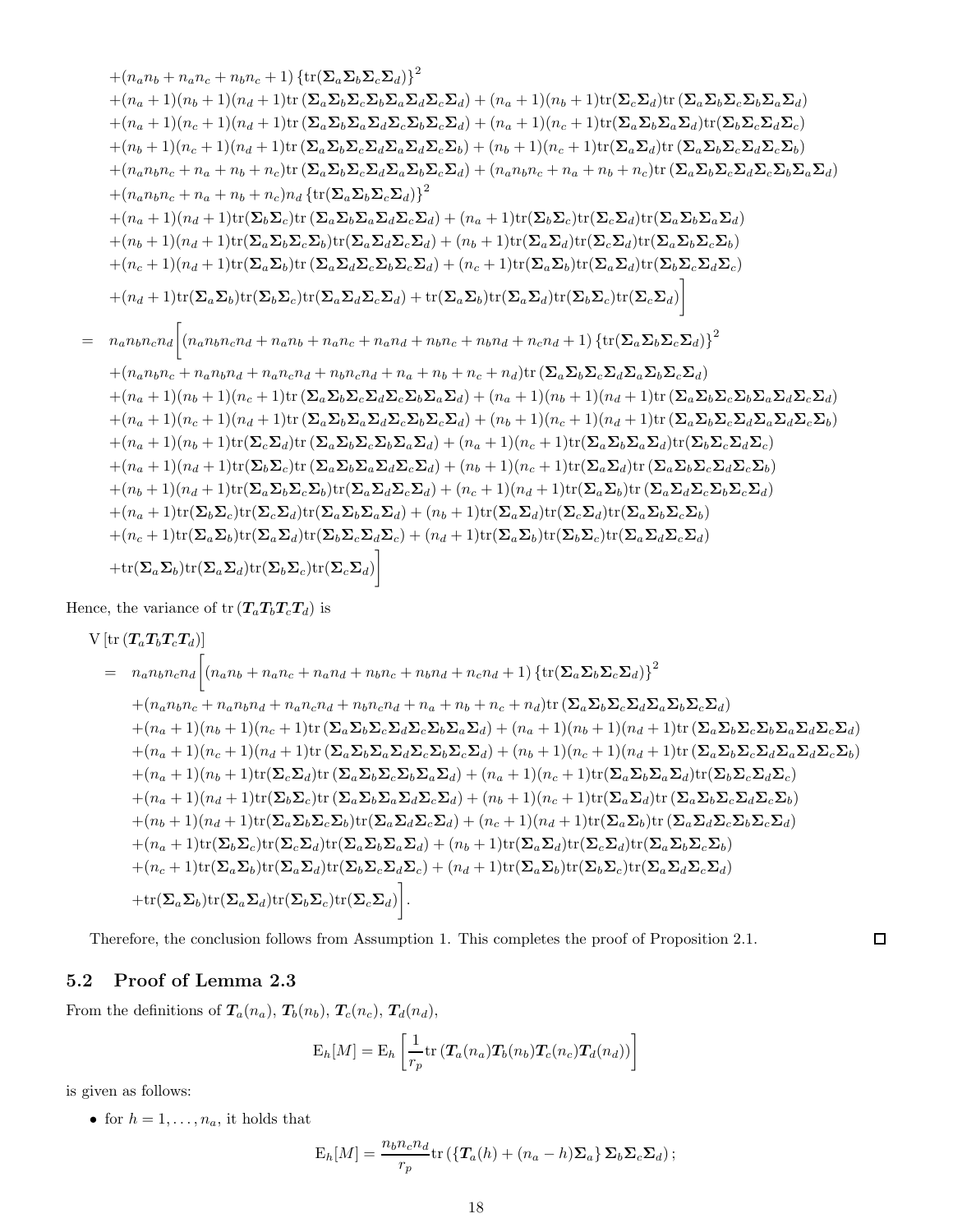• for  $h = n_a + 1, \ldots, n_a + n_b$ , it holds that

$$
E_h[M] = \frac{n_c n_d}{r_p} \text{tr} \left( \mathbf{T}_a(n_a) \left\{ \mathbf{T}_b(h - n_a) + (n_a + n_b - h) \mathbf{\Sigma}_b \right\} \mathbf{\Sigma}_c \mathbf{\Sigma}_d \right);
$$

• for  $h = n_a + n_b + 1, \ldots, n_a + n_b + n_c$ , it holds that

$$
E_h[M] = \frac{n_d}{r_p} tr\left(T_a(n_a) T_b(n_b) \left\{ T_c(h - n_a - n_b) + (n_a + n_b + n_c - h) \Sigma_c \right\} \Sigma_d \right);
$$

• for  $h = n_a + n_b + n_c + 1, ..., n_a + n_b + n_c + n_d$ , it holds that

$$
E_h[M] = \frac{1}{r_p} tr \left( \mathbf{T}_a(n_a) \mathbf{T}_b(n_b) \mathbf{T}_c(n_c) \times \{ \mathbf{T}_d(h - n_a - n_b - n_c) + (n_a + n_b + n_c + n_d - h) \Sigma_d \} \right).
$$

Hence,  $D_h = \mathbb{E}_h[M] - \mathbb{E}_{h-1}[M]$  is given as follows:

• for  $h = 1, \ldots, n_a$ , it holds that

$$
D_h = \frac{n_b n_c n_d}{r_p} \text{tr}\left( (\boldsymbol{x}_h \boldsymbol{x}_h' - \boldsymbol{\Sigma}_a) \, \boldsymbol{\Sigma}_b \boldsymbol{\Sigma}_c \boldsymbol{\Sigma}_d \right);
$$

• for  $h = n_a + 1, \ldots, n_a + n_b$ , it holds that

$$
D_h = \frac{n_c n_d}{r_p} \text{tr} \left( \mathbf{T}_a(n_a) \left( \mathbf{y}_{h-n_a} \mathbf{y}'_{h-n_a} - \mathbf{\Sigma}_b \right) \mathbf{\Sigma}_c \mathbf{\Sigma}_d \right);
$$

• for  $h = n_a + n_b + 1, \ldots, n_a + n_b + n_c$ , it holds that

$$
D_h = \frac{n_d}{r_p} \text{tr} \left( \mathbf{T}_a(n_a) \mathbf{T}_b(n_b) \left( \mathbf{z}_{h-n_a-n_b} \mathbf{z}'_{h-n_a-n_b} - \mathbf{\Sigma}_c \right) \mathbf{\Sigma}_d \right);
$$

• for  $h = n_a + n_b + n_c + 1, ..., n_a + n_b + n_c + n_d$ , it holds that

$$
D_h = \frac{1}{r_p} tr \left( \mathbf{T}_a(n_a) \mathbf{T}_b(n_b) \mathbf{T}_c(n_c) \left( \mathbf{w}_{h-n_a-n_b-n_c} \mathbf{w}'_{h-n_a-n_b-n_c} - \mathbf{\Sigma}_d \right) \right).
$$

Recalling that  $\sigma_h^2 = \mathbb{E}_{h-1}[D_h^2]$ , by using Lemma 4.2,  $\sigma_h^2$  is given as follow:

• for  $h = 1, \ldots, n_a$ , it holds that

$$
\sigma_h^2 = \mathbf{E}_{h-1} \left[ \left\{ \frac{n_b n_c n_d}{r_p} \text{tr} \left( (\mathbf{x}_h \mathbf{x}_h' - \mathbf{\Sigma}_a) \mathbf{\Sigma}_b \mathbf{\Sigma}_c \mathbf{\Sigma}_d \right) \right\}^2 \right]
$$
\n
$$
= \frac{n_b^2 n_c^2 n_d^2}{r_p^2} \mathbf{E}_{h-1} \left[ \left\{ \mathbf{x}_h' \mathbf{\Sigma}_a^{-\frac{1}{2}} \mathbf{\Sigma}_a^{\frac{1}{2}} \mathbf{\Sigma}_b \mathbf{\Sigma}_c \mathbf{\Sigma}_d \mathbf{\Sigma}_a^{\frac{1}{2}} \mathbf{\Sigma}_a^{-\frac{1}{2}} \mathbf{x}_h - \text{tr} \left( \mathbf{\Sigma}_a^{\frac{1}{2}} \mathbf{\Sigma}_b \mathbf{\Sigma}_c \mathbf{\Sigma}_d \mathbf{\Sigma}_a^{\frac{1}{2}} \right) \right\}^2 \right]
$$
\n
$$
= \frac{n_b^2 n_c^2 n_d^2}{r_p^2} \left\{ \text{tr} \left( \left( \mathbf{\Sigma}_a^{\frac{1}{2}} \mathbf{\Sigma}_b \mathbf{\Sigma}_c \mathbf{\Sigma}_d \mathbf{\Sigma}_a^{\frac{1}{2}} \right) \left( \mathbf{\Sigma}_a^{\frac{1}{2}} \mathbf{\Sigma}_b \mathbf{\Sigma}_c \mathbf{\Sigma}_d \mathbf{\Sigma}_a^{\frac{1}{2}} \right) \right)
$$
\n
$$
+ \text{tr} \left( \left( \mathbf{\Sigma}_a^{\frac{1}{2}} \mathbf{\Sigma}_b \mathbf{\Sigma}_c \mathbf{\Sigma}_d \mathbf{\Sigma}_a^{\frac{1}{2}} \right) \left( \mathbf{\Sigma}_a^{\frac{1}{2}} \mathbf{\Sigma}_d \mathbf{\Sigma}_c \mathbf{\Sigma}_b \mathbf{\Sigma}_a^{\frac{1}{2}} \right) \right) \right\}
$$
\n
$$
= \frac{n_b^2 n_c^2 n_d^2}{r_p^2} \left\{ \text{tr} \left( \mathbf{\Sigma}_a \mathbf{\Sigma}_b \mathbf{\Sigma}_c \mathbf{\Sigma}_d \mathbf{\Sigma}_a \mathbf{\Sigma}_b \mathbf{\Sigma}_c \mathbf{\Sigma}_d \right) + \text{tr} \left( \mathbf{\Sigma}_a \mathbf{\Sigma}_b \mathbf{\Sigma}_c \mathbf{\Sigma}_d \mathbf{\Sigma}_a \mathbf{\Sigma}_
$$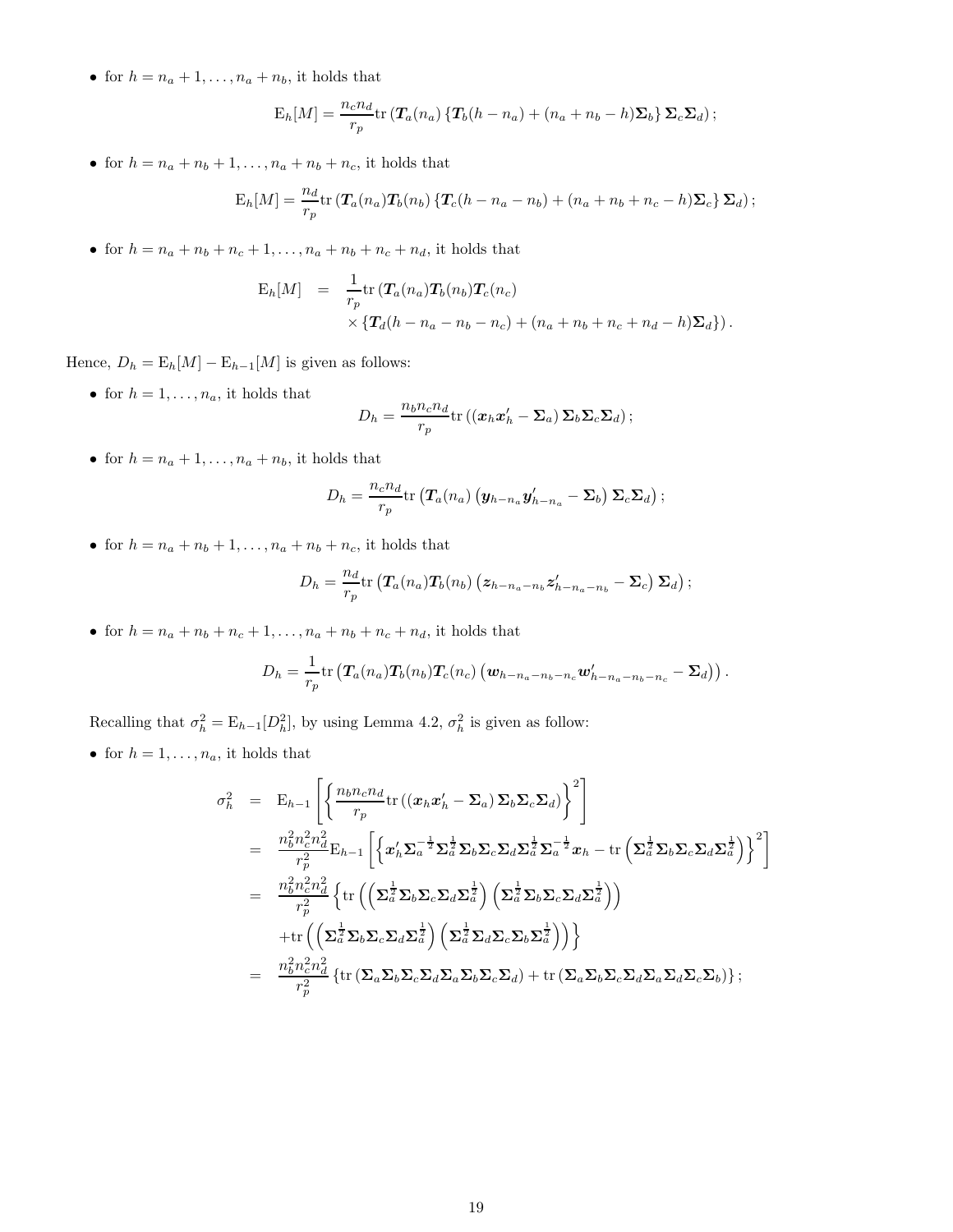• for  $h = n_a + 1, \ldots, n_a + n_b$ , it holds that

$$
\sigma_h^2 = \mathbf{E}_{h-1} \left[ \left\{ \frac{n_c n_d}{r_p} \text{tr} \left( \mathbf{T}_a(n_a) \left( \mathbf{y}_{h-n_a} \mathbf{y}_{h-n_a}' - \mathbf{\Sigma}_b \right) \mathbf{\Sigma}_c \mathbf{\Sigma}_d \right) \right\}^2 \right]
$$
\n
$$
= \frac{n_c^2 n_d^2}{r_p^2} \mathbf{E}_{h-1} \left[ \left\{ \text{tr} \left( \mathbf{y}_{h-n_a}' \mathbf{\Sigma}_b^{-\frac{1}{2}} \mathbf{\Sigma}_b^{\frac{1}{2}} \mathbf{\Sigma}_c \mathbf{\Sigma}_d \mathbf{T}_a(n_a) \mathbf{\Sigma}_b^{\frac{1}{2}} \mathbf{\Sigma}_b^{-\frac{1}{2}} \mathbf{y}_{h-n_a} \right) \right. \right.
$$
\n
$$
- \text{tr} \left( \mathbf{\Sigma}_b^{\frac{1}{2}} \mathbf{\Sigma}_c \mathbf{\Sigma}_d \mathbf{T}_a(n_a) \mathbf{\Sigma}_b^{\frac{1}{2}} \right) \right]^2
$$
\n
$$
= \frac{n_c^2 n_d^2}{r_p^2} \left\{ \text{tr} \left( \left( \mathbf{\Sigma}_b^{\frac{1}{2}} \mathbf{\Sigma}_c \mathbf{\Sigma}_d \mathbf{T}_a(n_a) \mathbf{\Sigma}_b^{\frac{1}{2}} \right) \left( \mathbf{\Sigma}_b^{\frac{1}{2}} \mathbf{\Sigma}_c \mathbf{\Sigma}_d \mathbf{T}_a(n_a) \mathbf{\Sigma}_b^{\frac{1}{2}} \right) \right)
$$
\n
$$
+ \text{tr} \left( \left( \mathbf{\Sigma}_b^{\frac{1}{2}} \mathbf{\Sigma}_c \mathbf{\Sigma}_d \mathbf{T}_a(n_a) \mathbf{\Sigma}_b^{\frac{1}{2}} \right) \left( \mathbf{\Sigma}_b^{\frac{1}{2}} \mathbf{T}_a(n_a) \mathbf{\Sigma}_d \mathbf{\Sigma}_c \mathbf{\Sigma}_b^{\frac{1}{2}} \right) \right) \right\}
$$
\n
$$
= \frac{n_c^2 n_d^2}{r_p^2} \left\{ \text{tr} \left( \mathbf{T}_a(n_a) \mathbf{\Sigma}_b \mathbf{\Sigma}_c \mathbf{\Sigma}_d \mathbf{T}_a(n_a) \mathbf{\Sigma}_b \mathbf{\Sigma}_c \mathbf{\Sigma}_d \right) \right\}
$$

• for  $h = n_a + n_b + 1, \ldots, n_a + n_b + n_c$ , it holds that

$$
\sigma_h^2 = \mathbf{E}_{h-1} \left[ \left\{ \frac{n_d}{r_p} \text{tr} \left( \mathbf{T}_a(n_a) \mathbf{T}_b(n_b) \left( z_{h-n_a-n_b} z'_{h-n_a-n_b} - \Sigma_c \right) \Sigma_d \right) \right\}^2 \right]
$$
\n
$$
= \frac{n_d^2}{r_p^2} \mathbf{E}_{h-1} \left[ \left\{ \text{tr} \left( z'_{h-n_a-n_b} \Sigma_c^{-\frac{1}{2}} \Sigma_c^{\frac{1}{2}} \Sigma_d \mathbf{T}_a(n_a) \mathbf{T}_b(n_b) \Sigma_c^{\frac{1}{2}} \Sigma_c^{-\frac{1}{2}} z_{h-n_a-n_b} \right) \right\}
$$
\n
$$
- \text{tr} \left( \Sigma_c^{\frac{1}{2}} \Sigma_d \mathbf{T}_a(n_a) \mathbf{T}_b(n_b) \Sigma_c^{\frac{1}{2}} \right) \right]^2
$$
\n
$$
= \frac{n_d^2}{r_p^2} \left\{ \text{tr} \left( \Sigma_c^{\frac{1}{2}} \Sigma_d \mathbf{T}_a(n_a) \mathbf{T}_b(n_b) \Sigma_c^{\frac{1}{2}} \Sigma_c^{\frac{1}{2}} \Sigma_d \mathbf{T}_a(n_a) \mathbf{T}_b(n_b) \Sigma_c^{\frac{1}{2}} \right) \right\}
$$
\n
$$
+ \text{tr} \left( \Sigma_c^{\frac{1}{2}} \Sigma_d \mathbf{T}_a(n_a) \mathbf{T}_b(n_b) \Sigma_c^{\frac{1}{2}} \Sigma_c^{\frac{1}{2}} \mathbf{T}_b(n_b) \mathbf{T}_a(n_a) \Sigma_d \Sigma_c^{\frac{1}{2}} \right) \right\}
$$
\n
$$
= \frac{n_d^2}{r_p^2} \left\{ \text{tr} \left( \mathbf{T}_a(n_a) \mathbf{T}_b(n_b) \Sigma_c \Sigma_d \mathbf{T}_a(n_a) \mathbf{T}_b(n_b) \Sigma_c \Sigma_d \right) \right\}
$$
\n
$$
+ \text{tr} \left( \mathbf{T}_a(n_a) \mathbf{T}_b(n_b) \Sigma_c \mathbf{T}_b(n_b) \mathbf{T}_a(n_a) \Sigma_d \Sigma_c \Sigma_d \right) \right\};
$$

• for  $h = n_a + n_b + n_c + 1, \ldots, n_a + n_b + n_c + n_d$ , it holds that

$$
\sigma_h^2 = \mathbf{E}_{h-1} \left[ \left\{ \frac{1}{r_p} \text{tr} \left( \mathbf{T}_a(n_a) \mathbf{T}_b(n_b) \mathbf{T}_c(n_c) \left( \mathbf{w}_{h-n_a-n_b-n_c} \mathbf{w}_{h-n_a-n_b-n_c}' - \mathbf{\Sigma}_d \right) \right) \right\}^2 \right]
$$
\n
$$
= \frac{1}{r_p^2} \mathbf{E}_{h-1} \left[ \left\{ \text{tr} \left( \mathbf{w}_{h-n_a-n_b-n_c}' \mathbf{\Sigma}_d^{-\frac{1}{2}} \mathbf{\Sigma}_d^{\frac{1}{2}} \mathbf{T}_a(n_a) \mathbf{T}_b(n_b) \mathbf{T}_c(n_c) \mathbf{\Sigma}_d^{\frac{1}{2}} \mathbf{\Sigma}_d^{-\frac{1}{2}} \mathbf{w}_{h-n_a-n_b-n_c} \right) \right. \left. - \text{tr} \left( \mathbf{\Sigma}_d^{\frac{1}{2}} \mathbf{T}_a(n_a) \mathbf{T}_b(n_b) \mathbf{T}_c(n_c) \mathbf{\Sigma}_d^{\frac{1}{2}} \right) \right\}^2 \right]
$$
\n
$$
= \frac{1}{r_p^2} \left\{ \text{tr} \left( \mathbf{\Sigma}_d^{\frac{1}{2}} \mathbf{T}_a(n_a) \mathbf{T}_b(n_b) \mathbf{T}_c(n_c) \mathbf{\Sigma}_d^{\frac{1}{2}} \mathbf{\Sigma}_d^{\frac{1}{2}} \mathbf{T}_a(n_a) \mathbf{T}_b(n_b) \mathbf{T}_c(n_c) \mathbf{\Sigma}_d^{\frac{1}{2}} \right) \right\}
$$
\n
$$
+ \text{tr} \left( \mathbf{\Sigma}_d^{\frac{1}{2}} \mathbf{T}_a(n_a) \mathbf{T}_b(n_b) \mathbf{T}_c(n_c) \mathbf{\Sigma}_d^{\frac{1}{2}} \mathbf{\Sigma}_d^{\frac{1}{2}} \mathbf{T}_c(n_c) \mathbf{T}_b(n_b) \mathbf{T}_a(n_a) \mathbf{\Sigma}_d^{\frac{1}{2}} \right) \right\}
$$
\n
$$
= \frac{1}{r_p^2} \left\{ \text{tr} \left( \mathbf{T}_a(n_a) \mathbf{T}_b(n_b) \mathbf{T}_c(n_c) \mathbf{\Sigma}_d \mathbf{T}_a(n_a) \mathbf{T}_b(n_b) \mathbf{T}_c(n_c) \mathbf{\Sigma}_d \
$$

In general, as

$$
V[X + Y] = V[X] + V[Y] + 2\text{Cov}[X, Y] \le V[X] + V[Y] + 2(V[X]V[Y])^{\frac{1}{2}}
$$
  
 
$$
\le V[X] + V[Y] + 2\max(V[X], V[Y]) \le 4\max(V[X], V[Y])
$$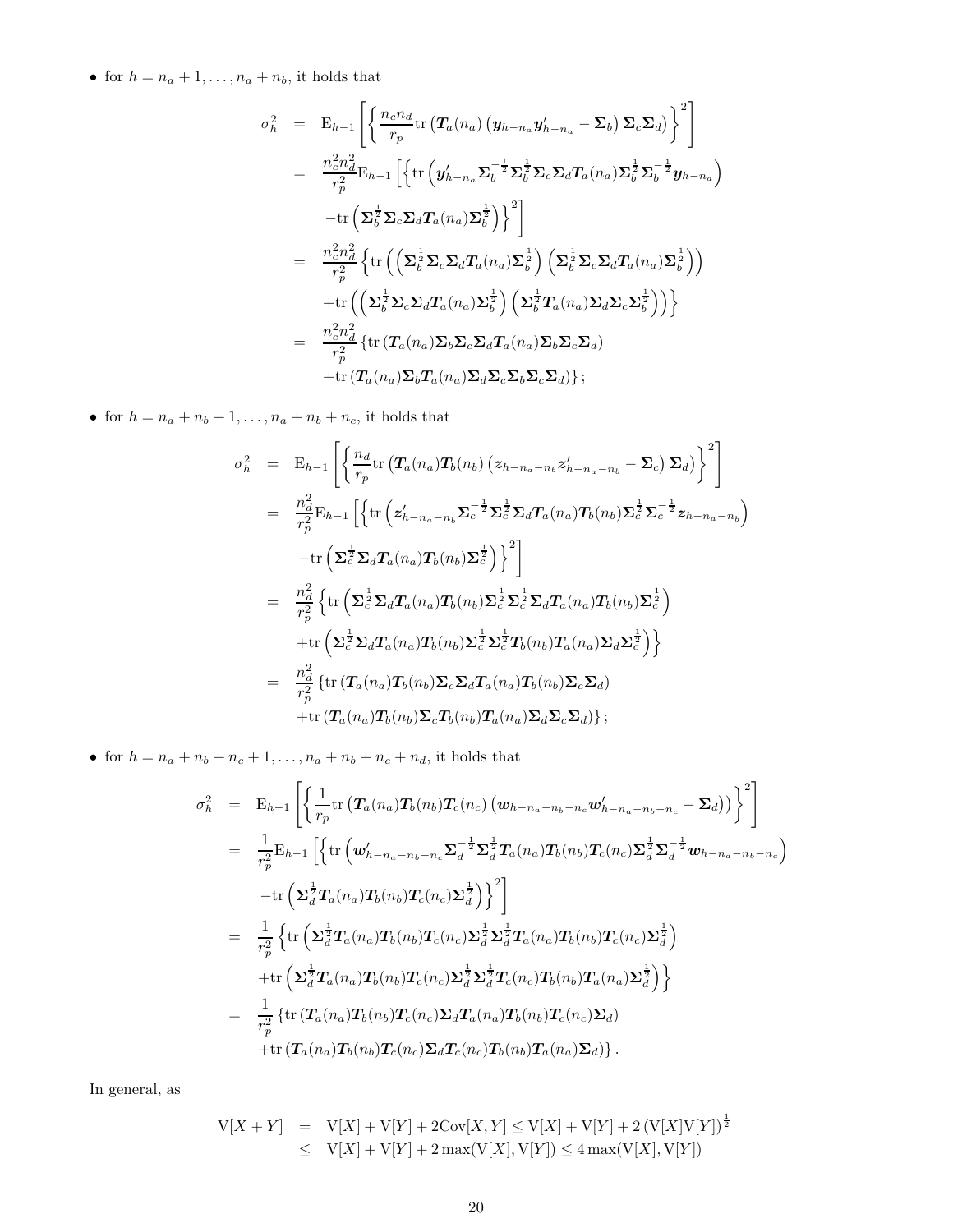for random variables  $X$  and  $Y$  which have finite second moments, in order to prove

$$
V\left[\sum_{h=1}^{n_a+n_b+n_c+n_d}\sigma_h^2\right]\to 0,
$$

it suffices to show

$$
V\left[\sum_{h=1}^{n_a} \sigma_h^2\right] \to 0,\tag{5.1}
$$

$$
V\left[\sum_{h=n_a+1}^{n_a+n_b} \sigma_h^2\right] \to 0,\tag{5.2}
$$

$$
V\left[\sum_{h=n_a+n_b+1}^{n_a+n_b+n_c} \sigma_h^2\right] \to 0,\tag{5.3}
$$

and

$$
V\left[\sum_{h=n_a+n_b+n_c+1}^{n_a+n_b+n_c+n_d} \sigma_h^2\right] \to 0. \tag{5.4}
$$

• *Proof of* (5.1). As  $r_p = p^2 \sqrt{n_a n_b n_c n_d}$ , it follows from

$$
\sum_{h=1}^{n_a} \sigma_h^2 = \frac{n_b n_c n_d}{p^4} \left\{ \text{tr} \left( \sum_a \sum_b \sum_c \sum_d \sum_b \sum_c \sum_d \right) + \text{tr} \left( \sum_a \sum_b \sum_c \sum_d \sum_d \sum_c \sum_b \right) \right\}
$$

that

$$
\mathbf{E}\left[\left(\sum_{h=1}^{n_a} \sigma_h^2\right)^2\right] = O\left(\frac{n_b^2 n_c^2 n_d^2}{p^6}\right) \to 0.
$$

• *Proof of*  $(5.2)$ . It follows from

$$
\sum_{h=n_a+1}^{n_a+n_b} \sigma_h^2 = \frac{n_c n_d}{p^4 n_a} \left\{ \text{tr} \left( T_a(n_a) \Sigma_b \Sigma_c \Sigma_d T_a(n_a) \Sigma_b \Sigma_c \Sigma_d \right) + \text{tr} \left( T_a(n_a) \Sigma_b T_a(n_a) \Sigma_d \Sigma_c \Sigma_b \Sigma_c \Sigma_d \right) \right\}
$$

that

$$
\mathcal{E}\left[\left(\sum_{h=n_a+1}^{n_a+n_b} \sigma_h^2\right)^2\right] = \frac{n_c^2 n_d^2}{p^8 n_a^2} O(n_a^2 p^4) = O\left(\frac{n_c^2 n_d^2}{p^4}\right) \to 0.
$$

• Proof of (5.3). By using Proposition 4.8, it follows from

$$
\sum_{h=n_a+n_b+1}^{n_a+n_b+n_c} \sigma_h^2 = \frac{n_d}{p^4 n_a n_b} \left\{ \text{tr} \left( T_a(n_a) T_b(n_b) \Sigma_c \Sigma_d T_a(n_a) T_b(n_b) \Sigma_c \Sigma_d \right) + \text{tr} \left( T_a(n_a) T_b(n_b) \Sigma_c T_b(n_b) T_a(n_a) \Sigma_d \Sigma_c \Sigma_d \right) \right\}
$$

that

$$
\mathbf{E}\left[\left(\sum_{h=n_a+n_b+1}^{n_a+n_b+n_c} \sigma_h^2\right)^2\right] = \frac{n_d^2}{p^8 n_a^2 n_b^2} O(n_a^2 n_b^2 p^6) = O\left(\frac{n_d^2}{p^2}\right) \to 0.
$$

• *Proof of*  $(5.4)$ . It follows from

$$
\sum_{h=n_a+n_b+n_c+n_d}^{n_a+n_b+n_c+n_d} \sigma_h^2
$$
\n
$$
= \frac{1}{p^4 n_a n_b n_c} \left\{ \text{tr} \left( T_a(n_a) T_b(n_b) T_c(n_c) \Sigma_d T_a(n_a) T_b(n_b) T_c(n_c) \Sigma_d \right) + \text{tr} \left( T_a(n_a) T_b(n_b) T_c(n_c) \Sigma_d T_c(n_c) T_b(n_b) T_a(n_a) \Sigma_d \right) \right\}
$$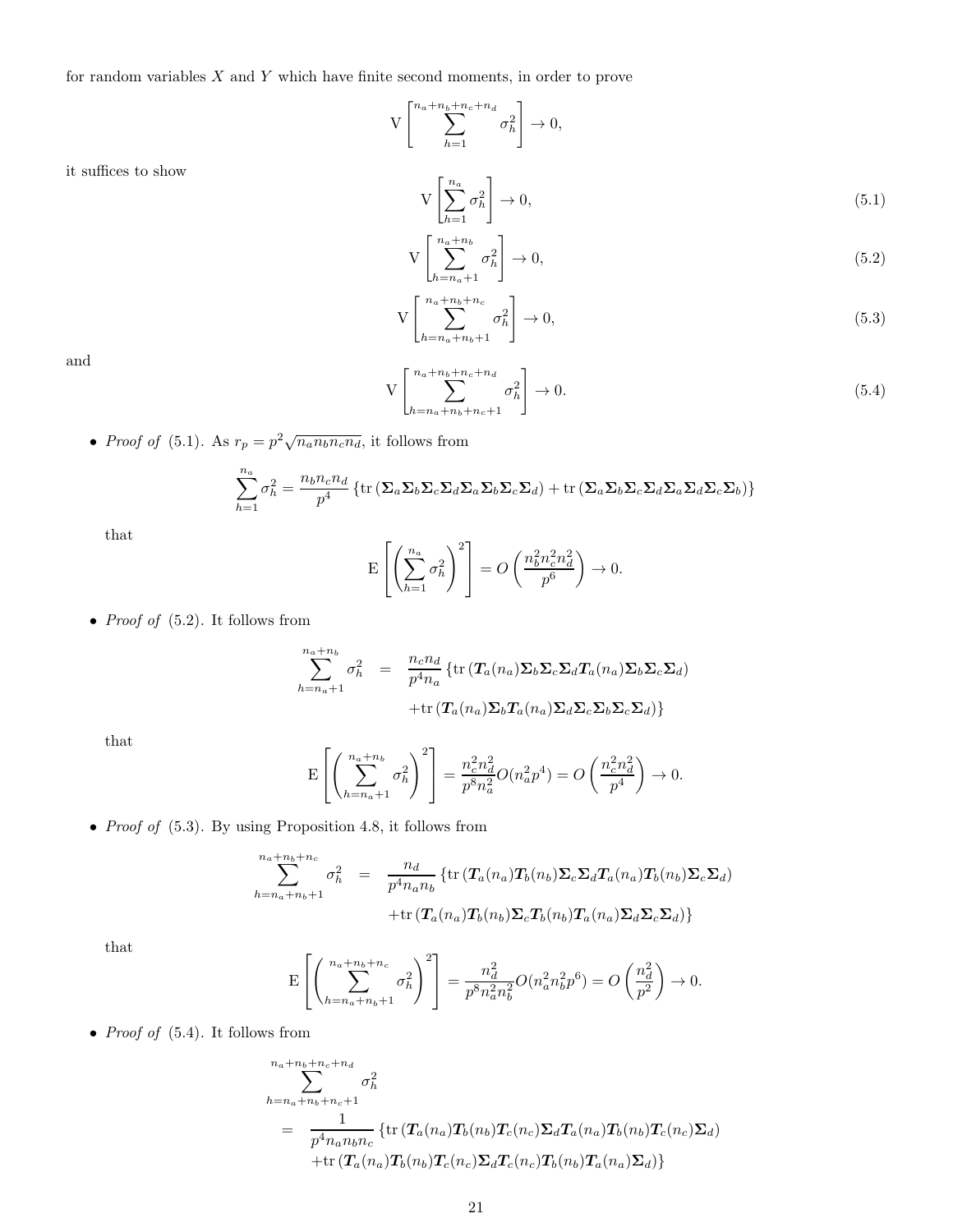that

$$
E\left[\left(\sum_{h=n_a+n_b+n_c+n_d}^{n_a+n_b+n_c+n_d}\sigma_h^2\right)^2\right]
$$
\n
$$
=\frac{1}{p^8n_a^2n_b^2n_c^2}\mathrm{E}\left[\left\{\mathrm{tr}\left(T_a(n_a)T_b(n_b)T_c(n_c)\Sigma_dT_a(n_a)T_b(n_b)T_c(n_c)\Sigma_d\right)^2\right\}\right] + \mathrm{tr}\left(T_a(n_a)T_b(n_b)T_c(n_c)\Sigma_dT_c(n_c)T_b(n_b)T_a(n_a)\Sigma_d)\right)^2\right]
$$
\n
$$
=\frac{1}{p^8n_a^2n_b^2n_c^2}\times
$$
\n
$$
E\left[\mathrm{tr}\left(T_a(n_a)T_b(n_b)T_c(n_c)\Sigma_dT_a(n_a)T_b(n_b)T_c(n_c)\Sigma_d\right)^2\right] \times \mathrm{tr}\left(T_a(n_a)T_b(n_b)T_c(n_c)\Sigma_d\right)^2 + \mathrm{tr}\left(T_a(n_a)T_b(n_b)T_c(n_c)\Sigma_d\right)^2 + \mathrm{tr}\left(T_a(n_a)T_b(n_b)T_c(n_c)\Sigma_dT_a(n_a)T_b(n_b)T_c(n_c)\Sigma_d\right)^2 + \mathrm{tr}\left(T_a(n_a)T_b(n_b)T_c(n_c)\Sigma_dT_a(n_a)T_b(n_b)T_a(n_a)\Sigma_d\right)^2 + \mathrm{tr}\left(T_a(n_a)T_b(n_b)T_c(n_c)\Sigma_dT_c(n_c)T_b(n_b)T_a(n_a)\Sigma_d\right)^2 + \mathrm{tr}\left(T_a(n_a)T_b(n_b)T_c(n_c)\Sigma_dT_c(n_c)T_b(n_b)T_a(n_a)\Sigma_d\right)^2 + \mathrm{tr}\left(T_a(n_a)T_b(n_b)T_c(n_c)\Sigma_dT_c(n_c)T_b(n_b)T_a(n_a)\Sigma_d\right)^2 + \mathrm{tr}\left(T_a(n_a)T_b(n_b)T_c(n_c)\Sigma_dT_c(n_c)T_b(n_b)T_c(n_c)\Sigma_d\right)^2 + \mathrm{tr}\left(T_a(n_a)T_b(n_b)T_c(n_c)\Sigma_d\right)^2 + \mathrm{tr}\left(T_aT_b(n_b)T_c(n_c)\Sigma_d\right)^2 + \mathrm{tr}\left(T_aT_b(n_b)T_c(n_c)\Sigma_d\right)^2 + \mathrm{tr}\left(T_aT_b(n_b)T_c(n_c)\Sigma_d\right)^2 + \mathrm{tr}\left(T_aT_b(n_b)T_c(n_c)\Sigma_d\right)^2 + \mathrm{tr}\left(T_aT_b(n_b)T_c(n_c)\Sigma_d\right)^2 + \mathrm{tr}\left(T_aT_b(n_b
$$

and that

$$
E\left[\sum_{h=n_a+n_b+n_c+1}^{n_a+n_b+n_c+n_d}\sigma_h^2\right]
$$
\n
$$
=\frac{1}{p^{4}n_a n_b n_c}E\left[\text{tr}\left(T_a(n_a)T_b(n_b)T_c(n_c)\Sigma_d T_a(n_a)T_b(n_b)T_c(n_c)\Sigma_d\right)\right]
$$
\n
$$
+\text{tr}\left(T_a(n_a)T_b(n_b)T_c(n_c)\Sigma_d T_c(n_c)T_b(n_b)T_a(n_a)\Sigma_d\right)\right]
$$
\n
$$
=\frac{1}{p^{4}n_b n_c}E\left[\text{tr}\left(\Sigma_a T_b(n_b)T_c(n_c)\Sigma_d\right)\text{tr}\left(\Sigma_a T_b(n_b)T_c(n_c)\Sigma_d\right)\right]
$$
\n
$$
+\text{tr}\left(\Sigma_a T_b(n_b)T_c(n_c)\Sigma_d T_c(n_c)T_b(n_b)\right)\text{tr}\left(\Sigma_a \Sigma_d\right)\right] + o(1)
$$
\n
$$
=\frac{1}{p^{4}n_c}E\left[\text{tr}\left(\Sigma_b T_c(n_c)\Sigma_d T_c(n_c)\right)\text{tr}\left(\Sigma_b \Sigma_a\right)\text{tr}\left(\Sigma_a \Sigma_d\right)\right] + o(1)
$$
\n
$$
=\frac{1}{p^4}E\left[\text{tr}\left(\Sigma_b \Sigma_c\right)\text{tr}\left(\Sigma_d \Sigma_c\right)\text{tr}\left(\Sigma_b \Sigma_a\right)\text{tr}\left(\Sigma_a \Sigma_d\right)\right] + o(1)
$$
\n
$$
\rightarrow \sigma_{ab}\sigma_{ad}\sigma_{bc}\sigma_{cd}.
$$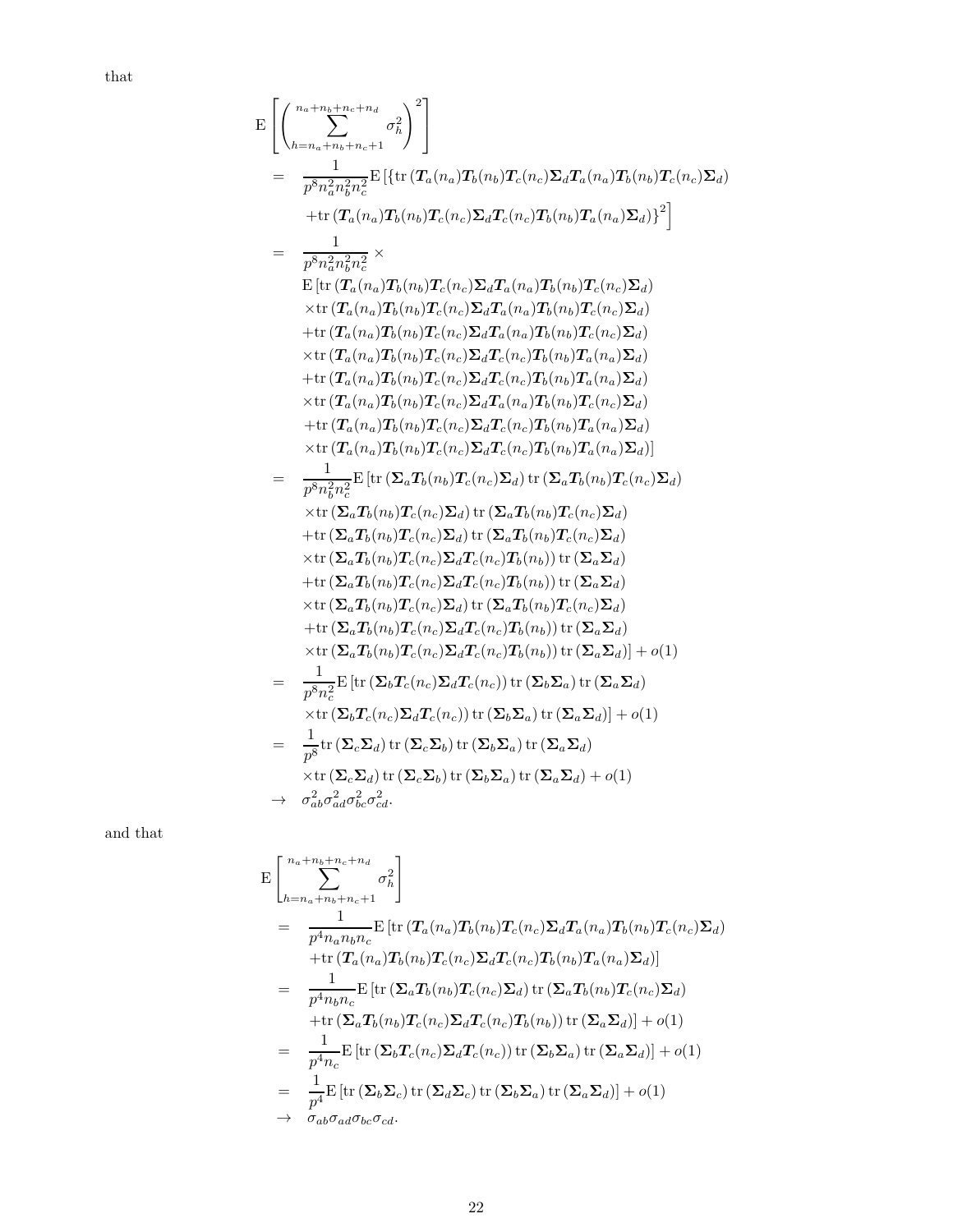Hence,

$$
V\left[\sum_{h=n_a+n_b+n_c+1}^{n_a+n_b+n_c+n_d} \sigma_h^2\right]
$$
  
=  $E\left[\left(\sum_{h=n_a+n_b+n_c+1}^{n_a+n_b+n_c+n_d} \sigma_h^2\right)^2\right] - \left(E\left[\sum_{h=n_a+n_b+n_c+1}^{n_a+n_b+n_c+n_d} \sigma_h^2\right]\right)$   
 $\rightarrow 0.$ 

 $E[D_h^4] \to 0,$ 

 $\sum^{n_a+n_b+n_c+n_d}$  $h=1$ 

This completes the proof of Lemma 2.3.

#### 5.3 Proof of Lemma 2.4

To prove

it suffices to show

$$
\sum_{h=1}^{n_a} \mathcal{E}[D_h^4] \to 0,\tag{5.5}
$$

 $\,2$ 

$$
\sum_{h=n_a+1}^{n_a+n_b} E[D_h^4] \to 0,\tag{5.6}
$$

$$
\sum_{h=n_a+n_b+1}^{n_a+n_b+n_c} E[D_h^4] \to 0,
$$
\n(5.7)

and

$$
\sum_{h=n_a+n_b+n_c+1}^{n_a+n_b+n_c+n_d} \mathcal{E}[D_h^4] \to 0. \tag{5.8}
$$

• *Proof of* (5.5). For  $h = 1, ..., n_a$ , it follows from Lemma 4.3 that

$$
\begin{split}\n\mathbf{E}[D_h^4] &= \mathbf{E}\left[\left\{\frac{n_b n_c n_d}{r_p} \text{tr}\left((\mathbf{x}_h \mathbf{x}_h' - \mathbf{\Sigma}_a) \mathbf{\Sigma}_b \mathbf{\Sigma}_c \mathbf{\Sigma}_d\right)\right\}^4\right] \\
&= \frac{n_b^4 n_c^4 n_d^4}{r_p^4} \mathbf{E}\left[\left\{\mathbf{x}_h' \mathbf{\Sigma}_b \mathbf{\Sigma}_c \mathbf{\Sigma}_d \mathbf{x}_h - \text{tr}\left(\mathbf{\Sigma}_a \mathbf{\Sigma}_b \mathbf{\Sigma}_c \mathbf{\Sigma}_d\right)\right\}^4\right] \\
&= \frac{n_b^4 n_c^4 n_d^4}{r_p^4} \mathbf{E}\left[\left\{\mathbf{x}_h' \mathbf{\Sigma}_a^{-\frac{1}{2}} \mathbf{\Sigma}_a^{\frac{1}{2}} \mathbf{\Sigma}_b \mathbf{\Sigma}_c \mathbf{\Sigma}_d \mathbf{\Sigma}_a^{\frac{1}{2}} \mathbf{\Sigma}_a^{-\frac{1}{2}} \mathbf{x}_h - \text{tr}\left(\mathbf{\Sigma}_a^{\frac{1}{2}} \mathbf{\Sigma}_b \mathbf{\Sigma}_c \mathbf{\Sigma}_d \mathbf{\Sigma}_a^{\frac{1}{2}}\right)\right\}^4\right] \\
&= \frac{n_b^4 n_c^4 n_d^4}{r_p^4} \left\{\text{3tr}\left((\mathbf{A} + \mathbf{A}')^4\right) + \frac{3}{4} \left\{\text{tr}\left((\mathbf{A} + \mathbf{A}')^2\right)\right\}^2\right\},\n\end{split}
$$

where  $A = \sum_{a}^{\frac{1}{2}} \sum_{b} \sum_{c} \sum_{d} \sum_{a}^{\frac{1}{2}}$ . In general, for a nonnegative definite matrix  $B \neq 0$  whose Spectral decomposition is given by  $B = U\Lambda U'$ , it holds that

$$
\{\operatorname{tr}(\boldsymbol{B})\}^2 = (\operatorname{tr}(\boldsymbol{\Lambda}))^2 = \left(\sum_{i=1}^p \lambda_i\right)^2 > \sum_{i=1}^p \lambda_i^2 = \operatorname{tr}(\boldsymbol{\Lambda}^2) = \operatorname{tr}(\boldsymbol{B}^2).
$$

 $\Box$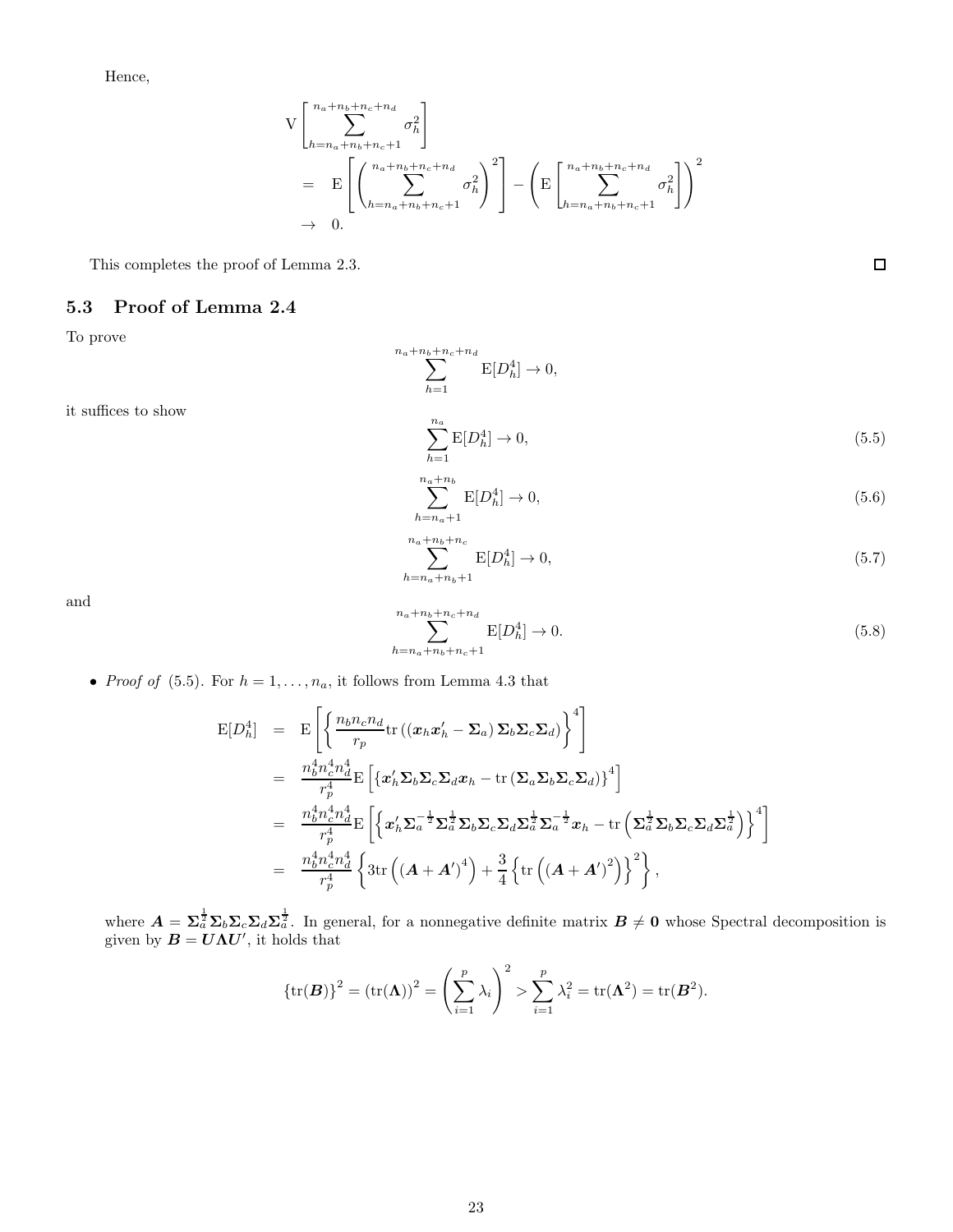This implies that

$$
\sum_{h=1}^{n_a} \mathbf{E}[D_h^4] = \frac{n_a n_b^4 n_c^4 n_d^4}{r_p^4} \left[ 3 \text{tr} \left( (\mathbf{A} + \mathbf{A}')^4 \right) + \frac{3}{4} \left\{ \text{tr} \left( (\mathbf{A} + \mathbf{A}')^2 \right) \right\}^2 \right] \n
$$
< \frac{n_a n_b^4 n_c^4 n_d^4}{r_p^4} \left[ 3 \left\{ \text{tr} \left( (\mathbf{A} + \mathbf{A}')^2 \right) \right\}^2 + \frac{3}{4} \left\{ \text{tr} \left( (\mathbf{A} + \mathbf{A}')^2 \right) \right\}^2 \right]
$$
\n
$$
= \frac{15}{4} \frac{n_a n_b^4 n_c^4 n_d^4}{r_p^4} \left\{ \text{tr} \left( (\mathbf{A} + \mathbf{A}')^2 \right) \right\}^2
$$
\n
$$
= \frac{15}{4} \frac{n_a n_b^4 n_c^4 n_d^4}{r_p^4} \left\{ \text{tr} \left( \left( \mathbf{\Sigma}_a^{\frac{1}{2}} \mathbf{\Sigma}_b \mathbf{\Sigma}_c \mathbf{\Sigma}_d \mathbf{\Sigma}_a^{\frac{1}{2}} + \mathbf{\Sigma}_a^{\frac{1}{2}} \mathbf{\Sigma}_d \mathbf{\Sigma}_c \mathbf{\Sigma}_b \mathbf{\Sigma}_a^{\frac{1}{2}} \right)^2 \right) \right\}^2
$$
\n
$$
= \frac{15}{4} \frac{n_b^2 n_c^2 n_d^2}{p^6 n_a} \left\{ \frac{\text{tr} \left( \left( \mathbf{\Sigma}_a^{\frac{1}{2}} \mathbf{\Sigma}_b \mathbf{\Sigma}_c \mathbf{\Sigma}_d \mathbf{\Sigma}_a^{\frac{1}{2}} + \mathbf{\Sigma}_a^{\frac{1}{2}} \mathbf{\Sigma}_d \mathbf{\Sigma}_c \mathbf{\Sigma}_b \mathbf{\Sigma}_a^{\frac{1}{2}} \right)^2 \right)}{p} \right\}^2
$$
\n
$$
\rightarrow 0.
$$
$$

• Proof of (5.6). For  $h = n_a + 1, \ldots, n_a + n_b$ , it follows from Lemma 4.3 that

$$
\begin{array}{rcl}\n\mathbf{E}[D_h^4] & = & \mathbf{E}\left[\left\{\frac{n_c n_d}{r_p} \text{tr}\left(\mathbf{T}_a(n_a)\left(\mathbf{y}_{h-n_a}\mathbf{y}_{h-n_a}' - \mathbf{\Sigma}_b\right) \mathbf{\Sigma}_c \mathbf{\Sigma}_d\right)\right\}^4\right] \\
& = & \frac{n_c^4 n_d^4}{r_p^4} \mathbf{E}\left[\left\{\text{tr}\left(\mathbf{y}_{h-n_a}' \mathbf{\Sigma}_b^{-\frac{1}{2}} \mathbf{\Sigma}_b^{\frac{1}{2}} \mathbf{\Sigma}_c \mathbf{\Sigma}_d \mathbf{T}_a(n_a) \mathbf{\Sigma}_b^{\frac{1}{2}} \mathbf{\Sigma}_b^{-\frac{1}{2}} \mathbf{y}_{h-n_a}\right)\right. \\
& & \left.-\text{tr}\left(\mathbf{\Sigma}_b^{\frac{1}{2}} \mathbf{\Sigma}_c \mathbf{\Sigma}_d \mathbf{T}_a(n_a) \mathbf{\Sigma}_b^{\frac{1}{2}}\right)\right\}^4\right] \\
& = & \frac{n_c^4 n_d^4}{r_p^4} \mathbf{E}\left[3 \text{tr}\left((\boldsymbol{B} + \boldsymbol{B}')^4\right) + \frac{3}{4}\left\{\text{tr}\left((\boldsymbol{B} + \boldsymbol{B}')^2\right)\right\}^2\right],\n\end{array}
$$

where  $B = \Sigma_b^{\frac{1}{2}} \Sigma_c \Sigma_d T_a(n_a) \Sigma_b^{\frac{1}{2}}$ , so that

$$
\begin{split} \mathcal{E}[D_h^4] &= \frac{n_c^4 n_d^4}{r_p^4} \mathcal{E}\left[3 \text{tr}\left((\boldsymbol{B} + \boldsymbol{B}')^4\right) + \frac{3}{4} \left\{\text{tr}\left((\boldsymbol{B} + \boldsymbol{B}')^2\right)\right\}^2\right] \\ &< \frac{n_c^4 n_d^4}{r_p^4} \mathcal{E}\left[3 \left\{\text{tr}\left((\boldsymbol{B} + \boldsymbol{B}')^2\right)\right\}^2 + \frac{3}{4} \left\{\text{tr}\left((\boldsymbol{B} + \boldsymbol{B}')^2\right)\right\}^2\right] \\ &= \frac{15}{4} \frac{n_c^4 n_d^4}{r_p^4} \mathcal{E}\left[\left\{\text{tr}\left((\boldsymbol{B} + \boldsymbol{B}')^2\right)\right\}^2\right] \\ &= \frac{15}{4} \frac{n_c^4 n_d^4}{r_p^4} \mathcal{E}\left[\left\{\text{tr}\left(\left(\boldsymbol{\Sigma}_b^{\frac{1}{2}} \boldsymbol{\Sigma}_c \boldsymbol{\Sigma}_d \boldsymbol{T}_a(n_a) \boldsymbol{\Sigma}_b^{\frac{1}{2}} + \boldsymbol{\Sigma}_b^{\frac{1}{2}} \boldsymbol{T}_a(n_a) \boldsymbol{\Sigma}_d \boldsymbol{\Sigma}_c \boldsymbol{\Sigma}_b^{\frac{1}{2}}\right)^2\right)\right\}^2\right]. \end{split}
$$

Hence,

$$
\sum_{h=n_a+1}^{n_a+n_b} E[D_h^1] \n
$$
\leq \frac{15}{4} \frac{n_b n_c^4 n_d^4}{r_p^4} E\left[ \left\{ tr \left( \left( \sum_{b} \frac{1}{2} \sum_{c} \sum_{d} T_a(n_a) \sum_{b} \frac{1}{2} + \sum_{b} \frac{1}{2} T_a(n_a) \sum_{d} \sum_{c} \sum_{b} \frac{1}{2} \right)^2 \right) \right\}^2 \right] \n= \frac{15}{4} \frac{n_c^2 n_d^2}{p^8 n_a^2 n_b} \nO\left( E\left[ tr\left( T_a(n_a) \sum_{b} \sum_{c} \sum_{d} T_a(n_a) \sum_{b} \sum_{c} \sum_{d} \right) tr\left( T_a(n_a) \sum_{b} \sum_{c} \sum_{d} T_a(n_a) \sum_{b} \sum_{c} \sum_{d} \right) \right] \n= \frac{15}{4} \frac{n_c^2 n_d^2}{p^8 n_a^2 n_b} O(n_a^2 p^4) \n\to 0.
$$
$$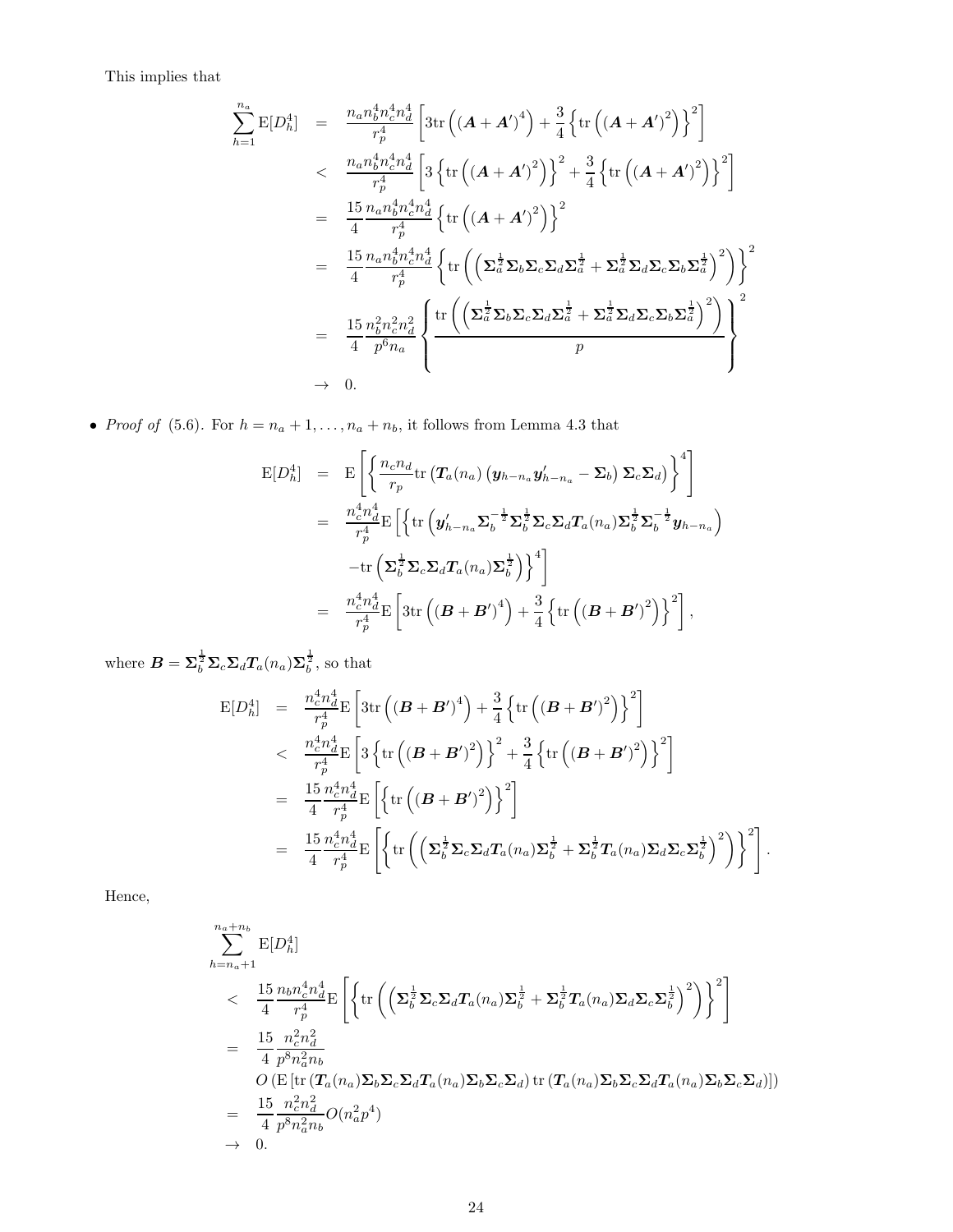• Proof of (5.7). For  $h = n_a + n_b + 1, \ldots, n_a + n_b + n_c$ , it follows from Lemma 4.3 that

$$
E[D_h^4] = E\left[\left\{\frac{n_d}{r_p}\text{tr}\left(T_a(n_a)T_b(n_b)\left(z_{h-n_a-n_b}z'_{h-n_a-n_b}-\Sigma_c\right)\Sigma_d\right)\right\}^4\right]
$$
  
\n
$$
= \frac{n_d^4}{r_p^4}E\left[\left\{z'_{h-n_a-n_b}\Sigma_c^{-\frac{1}{2}}\Sigma_c^{\frac{1}{2}}\Sigma_d T_a(n_a)T_b(n_b)\Sigma_c^{\frac{1}{2}}\Sigma_c^{-\frac{1}{2}}z_{h-n_a-n_b}\right.\right.
$$
  
\n
$$
-tr\left(\Sigma_c^{\frac{1}{2}}\Sigma_d T_a(n_a)T_b(n_b)\Sigma_c^{\frac{1}{2}}\right)\right\}^4
$$
  
\n
$$
= \frac{n_d^4}{r_p^4}E\left[3\text{tr}\left((\mathbf{C}+\mathbf{C}')^4\right)+\frac{3}{4}\left\{\text{tr}\left((\mathbf{C}+\mathbf{C}')^2\right)\right\}^2\right],
$$

where  $\boldsymbol{C} = \boldsymbol{\Sigma}_c^{\frac{1}{2}} \boldsymbol{\Sigma}_d \boldsymbol{T}_a(n_a) \boldsymbol{T}_b(n_b) \boldsymbol{\Sigma}_c^{\frac{1}{2}}$ , so that

$$
\begin{split} \mathrm{E}[D_h^4] &= \frac{n_d^4}{r_p^4} \mathrm{E}\left[3\mathrm{tr}\left((\boldsymbol{C}+\boldsymbol{C}')^4\right) + \frac{3}{4}\left\{\mathrm{tr}\left((\boldsymbol{C}+\boldsymbol{C}')^2\right)\right\}^2\right] \\ &< \frac{n_d^4}{r_p^4} \mathrm{E}\left[3\left\{\mathrm{tr}\left((\boldsymbol{C}+\boldsymbol{C}')^2\right)\right\}^2 + \frac{3}{4}\left\{\mathrm{tr}\left((\boldsymbol{C}+\boldsymbol{C}')^2\right)\right\}^2\right] \\ &= \frac{15}{4}\frac{n_d^4}{r_p^4} \mathrm{E}\left[\left\{\mathrm{tr}\left((\boldsymbol{C}+\boldsymbol{C}')^2\right)\right\}^2\right] \\ &= \frac{15}{4}\frac{n_d^4}{r_p^4} \mathrm{E}\left[\left\{\mathrm{tr}\left(\left(\boldsymbol{\Sigma}_c^{\frac{1}{2}}\boldsymbol{\Sigma}_d\boldsymbol{T}_a(n_a)\boldsymbol{T}_b(n_b)\boldsymbol{\Sigma}_c^{\frac{1}{2}} + \boldsymbol{\Sigma}_c^{\frac{1}{2}}\boldsymbol{T}_b(n_b)\boldsymbol{T}_a(n_a)\boldsymbol{\Sigma}_d\boldsymbol{\Sigma}_c^{\frac{1}{2}}\right)^2\right)\right\}^2\right]. \end{split}
$$

Hence, by using Proposition 4.8,

$$
\sum_{h=n_a+n_b+1}^{n_a+n_b+n_c} \mathbf{E}[D_h^4]
$$
\n
$$
< \frac{15}{4} \frac{n_c n_d^4}{r_p^4} \mathbf{E}\left[ \left\{ \text{tr}\left( \left( \Sigma_c^{\frac{1}{2}} \Sigma_d T_a(n_a) T_b(n_b) \Sigma_c^{\frac{1}{2}} + \Sigma_c^{\frac{1}{2}} T_b(n_b) T_a(n_a) \Sigma_d \Sigma_c^{\frac{1}{2}} \right)^2 \right) \right\}^2 \right]
$$
\n
$$
\sim \frac{15}{4} \frac{n_c n_d^4}{r_p^4} \mathbf{E}\left[ \left\{ \text{tr}\left( T_a(n_a) \Sigma_d \Sigma_c \Sigma_d T_a(n_a) T_b(n_b) \Sigma_c T_b(n_b) \right) \right\}^2 \right]
$$
\n
$$
= \frac{15}{4} \frac{n_c n_d^4}{r_p^4} \mathbf{E}\left[ \text{tr}\left( T_a(n_a) \Sigma_d \Sigma_c \Sigma_d T_a(n_a) T_b(n_b) \Sigma_c T_b(n_b) \right) \right]
$$
\n
$$
\times \text{tr}\left( T_a(n_a) \Sigma_d \Sigma_c \Sigma_d T_a(n_a) T_b(n_b) \Sigma_c T_b(n_b) \right)
$$
\n
$$
= \frac{15}{4} \frac{n_d^2}{p^8 n_a^2 n_b^2 n_c} O(n_a^2 n_b^2 p^6)
$$
\n
$$
\rightarrow 0.
$$

• Proof of (5.8). For  $h = n_a + n_b + n_c + 1, \ldots, n_a + n_b + n_c + n_d$ , it follows from Lemma 4.3 that

$$
E[D_h^4] = E\left[\left\{\frac{1}{r_p}\text{tr}\left(T_a(n_a)T_b(n_b)T_c(n_c)\left(\boldsymbol{w}_{h-n_a-n_b-n_c}\boldsymbol{w}_{h-n_a-n_b-n_c}' - \boldsymbol{\Sigma}_d\right)\right)\right\}^4\right]
$$
  
\n
$$
= \frac{1}{r_p^4}E\left[\left\{\boldsymbol{w}_{h-n_a-n_b-n_c}'\boldsymbol{\Sigma}_d^{-\frac{1}{2}}\boldsymbol{\Sigma}_d^{\frac{1}{2}}T_a(n_a)T_b(n_b)T_c(n_c)\boldsymbol{\Sigma}_d^{\frac{1}{2}}\boldsymbol{\Sigma}_d^{-\frac{1}{2}}\boldsymbol{w}_{h-n_a-n_b-n_c}\right.\right.
$$
  
\n
$$
-tr\left(\boldsymbol{\Sigma}_d^{\frac{1}{2}}T_a(n_a)T_b(n_b)T_c(n_c)\boldsymbol{\Sigma}_d^{\frac{1}{2}}\right)\right\}^4
$$
  
\n
$$
= \frac{1}{r_p^4}E\left[3\text{tr}\left((\boldsymbol{D}+\boldsymbol{D}')^4\right) + \frac{3}{4}\left\{\text{tr}\left((\boldsymbol{D}+\boldsymbol{D}')^2\right)\right\}^2\right],
$$

where  $\mathbf{D} = \mathbf{\Sigma}_d^{\frac{1}{2}} T_a(n_a) T_b(n_b) T_c(n_c) \mathbf{\Sigma}_d^{\frac{1}{2}}$ , so that

$$
E[D_h^4] = \frac{1}{r_p^4} E\left[3tr\left((\boldsymbol{D} + \boldsymbol{D}')^4\right) + \frac{3}{4}\left\{tr\left((\boldsymbol{D} + \boldsymbol{D}')^2\right)\right\}^2\right]
$$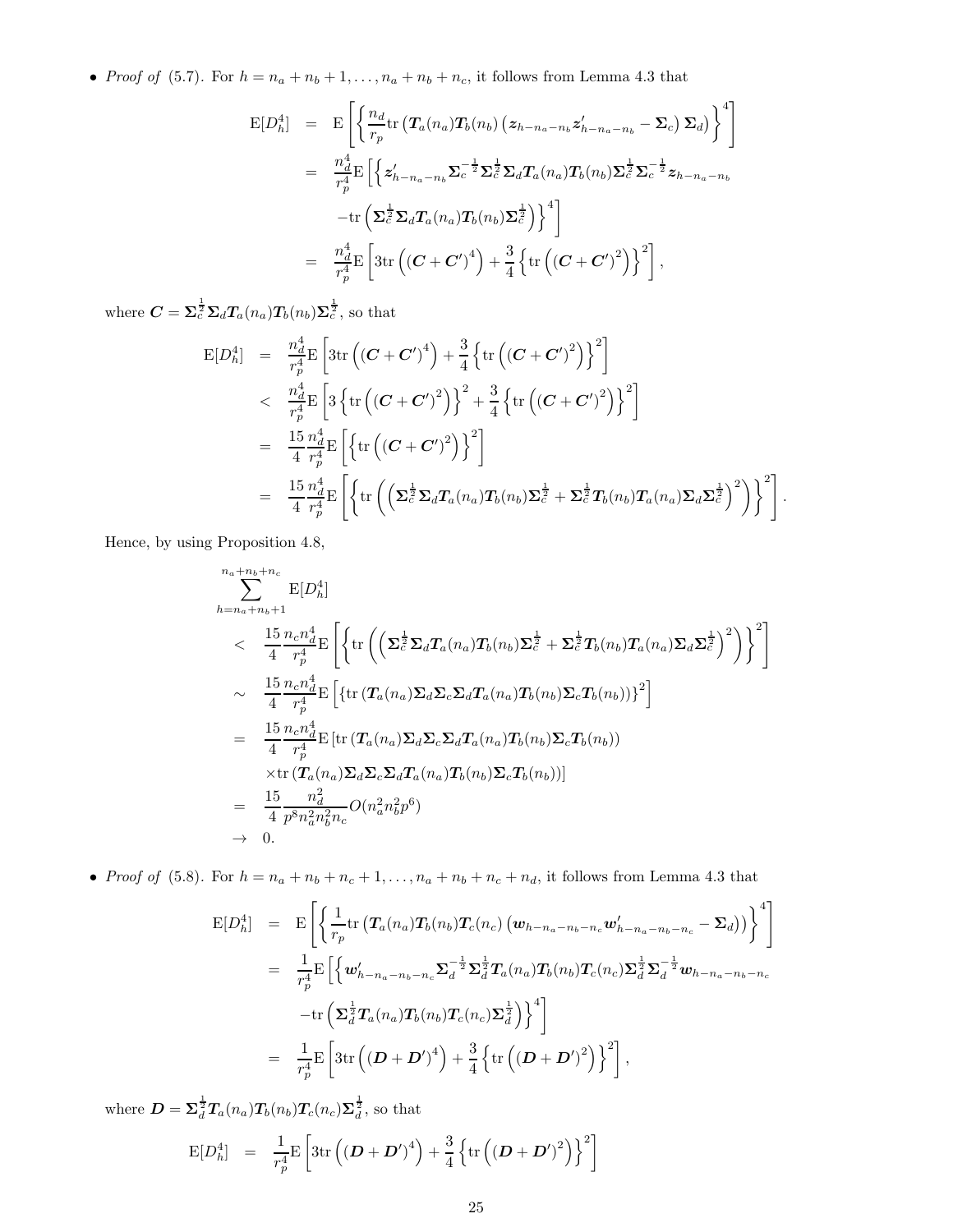$$
\begin{split}\n&\leq\frac{1}{r_p^4} \mathbb{E}\left[3\left(\text{tr}\left(\left(\bm{D}+\bm{D}'\right)^2\right)\right)^2 + \frac{3}{4}\left\{\text{tr}\left(\left(\bm{D}+\bm{D}'\right)^2\right)\right\}^2\right] \\
&=\frac{15}{4}\frac{1}{r_p^4} \mathbb{E}\left[\left\{\text{tr}\left(\left(\bm{D}+\bm{D}'\right)^2\right)\right\}^2\right] \\
&=\frac{15}{4}\frac{1}{r_p^4} \mathbb{E}\left[\left\{\text{tr}\left(\left(\bm{\Sigma}_d^{\frac{1}{2}}\bm{T}_a(n_a)\bm{T}_b(n_b)\bm{T}_c(n_c)\bm{\Sigma}_d^{\frac{1}{2}} + \bm{\Sigma}_d^{\frac{1}{2}}\bm{T}_c(n_c)\bm{T}_b(n_b)\bm{T}_a(n_a)\bm{\Sigma}_d^{\frac{1}{2}}\right)\right)\right\}^2\right].\n\end{split}
$$

Hence,

$$
\sum_{h=n_a+n_b+n_c+n_d}^{n_a+n_b+n_c+n_d} \mathbb{E}[D_h^4] \n
$$
\leq \frac{15}{4} \frac{n_d}{r_p^4} \mathbb{E}\left[\left\{\text{tr}\left(\left(\sum_{d}^{1} T_a(n_a) T_b(n_b) T_c(n_c) \sum_{d}^{1} + \sum_{d}^{1} T_c(n_c) T_b(n_b) T_a(n_a) \sum_{d}^{1}\right)^2\right)\right\}^2\right] \n
$$
\approx \frac{15}{4} \frac{n_d}{r_p^4} \mathbb{E}\left[\left\{\text{tr}\left(T_a(n_a) \sum_{d} T_a(n_a) T_b(n_b) T_c(n_c) \sum_{d} T_c(n_c) T_b(n_b))\right\}^2\right] \n= \frac{15}{4} \frac{n_d}{r_p^4} \mathbb{E}\left[\text{tr}\left(T_a(n_a) \sum_{d} T_a(n_a) T_b(n_b) T_c(n_c) \sum_{d} T_c(n_c) T_b(n_b)\right)\right) \n\times \text{tr}\left(T_a(n_a) \sum_{d} T_a(n_a) T_b(n_b) T_c(n_c) \sum_{d} T_c(n_c) T_b(n_b)\right)\right] \n= \frac{15}{4} \frac{1}{p^8 n_a^2 n_b^2 n_c^2 n_d} \left\{O(n_a^4 n_b^4 n_c^4 p^2) + O(n_a^2 n_b^4 n_c^4 p^4) + O(n_a^4 n_b^2 n_c^2 p^4) + O(n_a^4 n_b^4 n_c^2 p^4) + O(n_a^2 n_b^2 n_b^2 n_c^2 p^6) + O(n_a^2 n_b^2 n_c^2 p^6) + O(n_a^2 n_b^2 n_c^2 p^8)\right\} \n= \frac{15}{4} \frac{1}{p^8 n_a^2 n_b^2 n_c^2 n_d} O(n_a^2 n_b^2 n_c^2 p^8) \n\rightarrow 0.
$$
$$
$$

This completes the proof of Lemma 2.4.

### Acknowledgments

The first author was supported in part by Japan Society for the Promotion of Science KAKENHI Grant Number 18K13454. This study was partly carried out when the first author (KT) was a member of Graduate School of Arts and Sciences, the University of Tokyo.

 $\Box$ 

### References

- [1] Bai, Z.; Saranadasa, H. (1996). Effect of high dimension: by an example of a two sample problem. Statist. Sinica 6, no.2, 311–329.
- [2] Boente, G.; Pires, A. M.; Rodrigues, I. M. (2009). Robust tests for the common principal components model. J. Statist. Plann. Inference 139, no.4, 1332–1347.
- [3] Boik, R.J. (2002). Spectral models for covariance matrices. Biometrika 89, no.1, 159–182.
- [4] Chen, S.X.; Zhang, L.-X.; Zhong, P.-S. (2010). Tests for high-dimensional covariance matrices. J. Amer. Statist. Assoc. 105, no.490, 810-819.
- [5] Flury, B.N. (1984). Common principal components in k groups. J. Amer. Statist. Assoc. 79, no.388, 892–898.
- [6] Flury, B.N. (1986). Asymptotic theory for common principal component analysis. Ann. Statist. 14, no.2, 418–430.
- [7] Flury, B. (1988). Common principal components and related multivariate models. Wiley Series in Probability and Mathematical Statistics: Applied Probability and Statistics. John Wiley & Sons, Inc., New York.
- [8] Hallin, M.; Paindaveine, D.; Verdebout, T. (2008). Pseudo-Gaussian inference in heterokurtic elliptical common principal components models. Ann. I.S.U.P.  $52$ , no.1–2, 9–24.